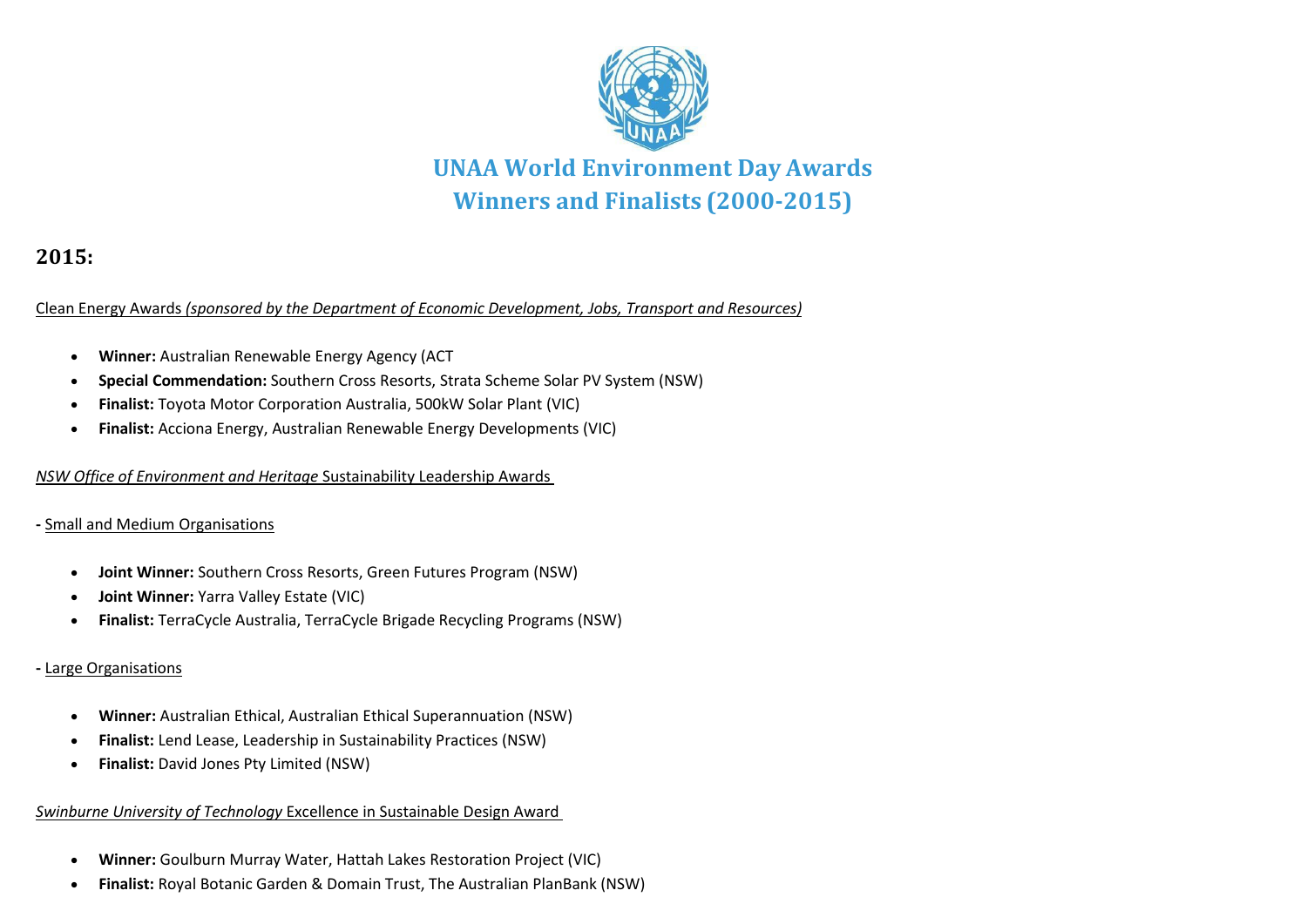# *Hanson's* Green Building Award

- **Winner:** John Wardle Architects + NADAA In Collaboration, Melbourne School of Design, University of Melbourne (VIC)
- **Finalist:** Baha'i Centre of Learning For Tasmania, Educational and Training Facility (TAS)
- **Finalist:** BVN Architecture and Durbach Block Jaggers, UTS Building 7, Faculty of Science and Graduate School of Health (NSW)
- **Finalist:** University of Tasmania, IMAS Building: More than just a building (TAS)
- **Finalist:** Wollongong City Council, A Green Star is Rising: Wollongong City Council's Ten Year Journey to Achieving Australia's first 5 Star Green Star Performance Rating (NSW)

# *Habitat Restoration Fund* Biodiversity Award

- **Winner:** Tiwi Land Ranger Program, Tropical Fire Ant Eradication Project (NT)
- **Special Commendation:** Phillip Island Nature Parks, Saving Summerland A Peninsula for the Penguins (VIC)
- **Finalist:** Bonorong Wildlife Sanctuary, Bonorong Wildlife Rescue Program (TAS)
- **Finalist:** Goongerah Environmental Centre, GECO- Citizen Science Program (VIC)
- **Finalist:** Wombat Forestcare Inc, Wombat Forest Projects (VIC)

# *Business Awards*

# Best Specific Environmental Initiative

- **Winner:** Unitywater, Maleny Sewage Treatment Plant and Wetlands (QLD)
- **Finalist:** Teys Australia, Major Multi Site Renewable Energy Development and Waste Water Upgrade (QLD)
- **Finalist:** Western Rock Lobster Council, Western Australian Rock Lobster Fishery: 15 Years of Sustainability (WA)
- **Finalist:** South East Water, Peninsula ECO Project (VIC)
- **Finalist:** Goulburn Murray Water, Hattah Lakes Restoration Project (VIC)

# Excellence in Overall Environmental Management

- **Winner:** Australian Ethical, Australian Ethical Superannuation (NSW)
- **Finalist:** Orora Limited, Orora's Sustainability Framework (VIC)
- **Finalist:** Ferrero Australia Pty Ltd (NSW)
- **Finalist:** Centennial Park Cemetery Authority (SA)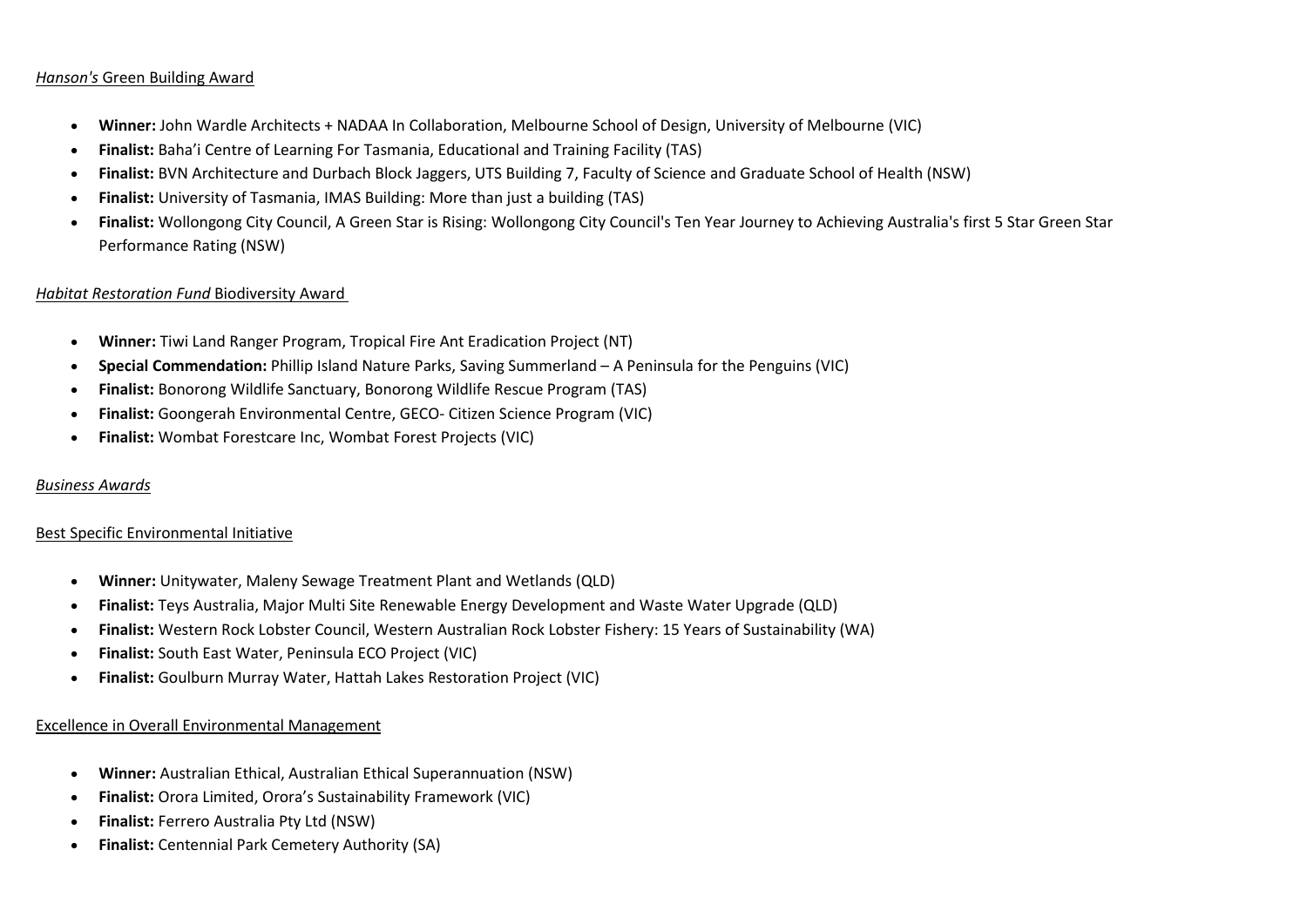# Environmental School Award

- **Winner:** Coolbinia Primary School, 360 Tonnes of Impact: Thinking Globally and Acting Locally (WA)
- **Finalist:** Bentleigh West Primary School, Global Water Co-operation (VIC)
- **Finalist:** Bulimba State School, Young Minds Grow In This Garden (QLD)

# Excellence in Sustainable Water Management Award

- **Winner:** MACRO The Centre for Macroalgal Resources & Biotechnology at James Cook University, Cleaning Urban, Industrial and Agricultural Water with Macroalgae (QLD)
- **Finalist:** Randwick City Council, Stormwater as a resource in Randwick (NSW)
- **Finalist:** Goulburn Murray Water, Hattah Lakes Restoration Project (VIC)
- **Finalist:** Clearwater, Clearwater Program (VIC)

# Individual Award

- **Winner:** Kelly Howlett, Care for Hedland Environmental Association (WA)
- **Finalist:** Dr Aila Keto AO, Conservation of Australian native forests and their biodiversity (QLD)
- **Finalist:** Col McKenzie, Targeted Control of Crown of Thorns Starfish (QLD)
- **Finalist:** Malin Frick, Environmental Educator and Conservationist (NSW)

# *Local Government Award -* Best Specific Environmental Initiative

- **Winner:** Kangaroo Island Council, Visible Solar Project (SA)
- **Finalist:** Banyule City Council, Community Stormwater Harvesting Project (VIC)
- **Finalist:** City of Campbelltown, Community Owned Solar (SA)
- **Finalist:** Randwick City Council, Food Waste into Food Resources (NSW)
- **Finalist:** Tweed Shire Council, Tweed Byron Koala Connections (NSW)

# Media Award for Environmental Reporting

- **Winner:** Donna Page, Matthew Kelly, Damon Cronshaw and Helen Gregory of Newcastle Herald, Toxic Truth (NSW)
- **Finalist:** Network Ten, Totally Wild (QLD)
- **Finalist:** Marian Wilkinson, Alis Russell, Mario Christodoulou ABC TV 4 Corners, The Battle for the Reef (NSW)
- **Finalist:** Matthew Kelly Newcastle Herald, Great Cover Up campaign (NSW)
- **Finalist:** Jane Bardon and Franco Pistillo, ABC 7.30 NT, Achieving action: Indigenous clans take on miner Glencore (NT)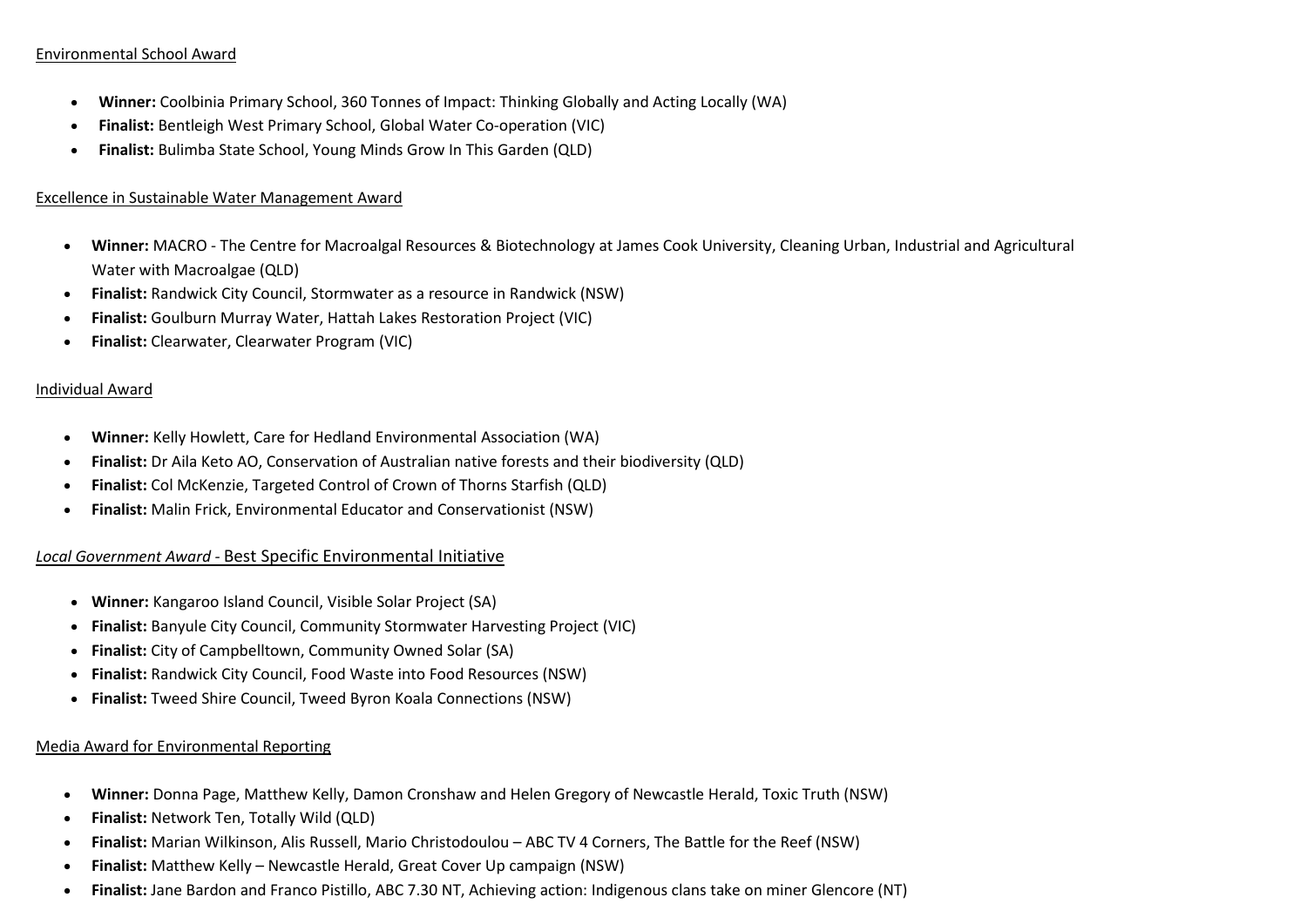# Sustainability Education Award

- **Winner:** KESAB Environmental Solutions, KESAB Sustainability Education 45 Years (SA)
- **Special Commendation:** South Australian Murray-Darling Basin Natural Resources Management Board, River Murray Youth Council and Young Environmental Leaders Program (SA)
- **Finalist:** Cool Australia, Learn for Life (VIC)
- **Finalist:** Australian Research Institute for Environment and Sustainability Macquarie University, Habitat Stepping Stones (NSW)

# Community Award

- **Winner:** Care for Hedland Environmental Association Inc (WA)
- **Special Commendation:** Friends of the Brush-tailed Rock-Wallaby Inc (NSW)
- **Finalist:** Yarra Riverkeeper Assocation (VIC)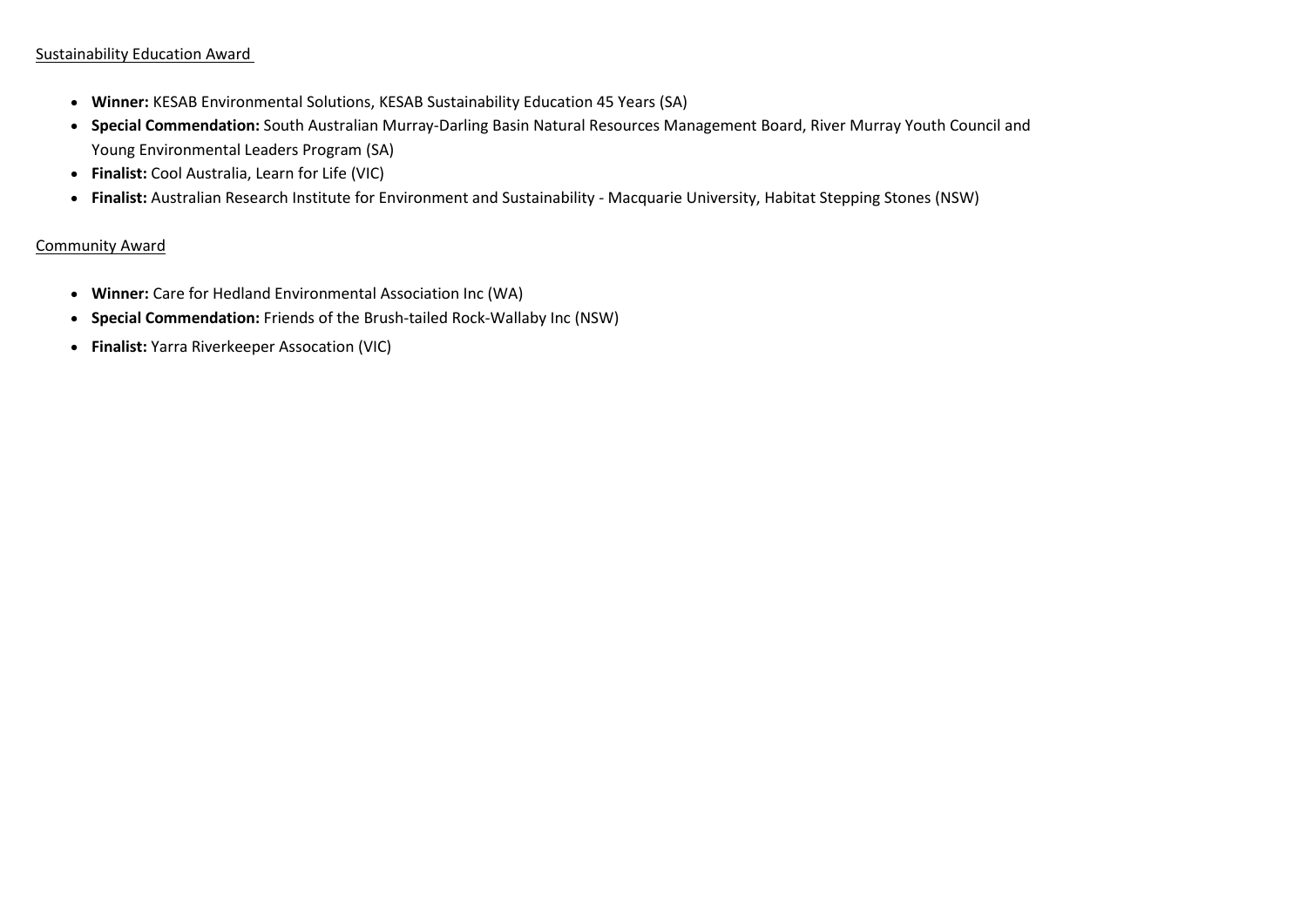# Biodiversity Award

- **Winner:** Goolwa to Wellington Local Action Planning Association Inc. (SA)
- **Finalist:** Bush Heritage Australia Fitz-Stirling Operational Area, Gondwana Link (VIC)
- **Finalist:** David Lindenmayer Long-term Studies for biodiversity conservation (ACT)
- **Finalist:** Nillumbik's Conservation Corridors Steering Committee Nillumbik's Conservation Corridors (VIC)
- **Finalist:** Wetlands Habitat Trust Pailwalla Wetland (SA)

# Business Award for Best Specific Environmental Initiative

- **Winner:** Hydro Tasmania King Island Renewable Energy Integration Project(TAS)
- **Special Commendation:** Saffrron Restaurant (NT)
- **Finalist:** A J Bush and Sons (Manufactures) PTY LTD Clean Technology Project FF3420 (QLD)
- **Finalist:** Australian Mobile Telecommunications Association (AMTA) Mobile Muster(NSW)
- **Finalist:** Groundworks Australia Ecoblanket (QLD)

# Business Award Excellence in Overall Environmental Management

- **Winner:** República Coffee (NSW)
- **Finalist:** Global GreenTag (QLD)

# Environmental School Award

- **Winner:** Bentleigh Secondary College A Very Sustainable School (VIC)
- **Finalist:** Silkwood School Silkwood Seed Growing Sustainability (QLD)
- **Finalist:** Stella Maris Primary School (VIC)
- **Finalist:** Tatachilla Lutheran College EcoClassroom(SA)

# Excellence in Sustainable Water Management Award

- **Winner:** Department of Environment and Primary Industries Schools Water Efficiency Program (VIC)
- **Finalist:** Barwon Water/ Plenary Environment/ Water Infrastructure Group The Barwon Water Biosolids Management Project(VIC)
- **Finalist:** Byrne Vineyards Scotts Creek Brenda Park Wetlands and Vineyard Project(SA)
- **Finalist:** Environmental Fluid Systems Sri Lankan Water Purification (VIC)

# *Hanson's* Green Building Award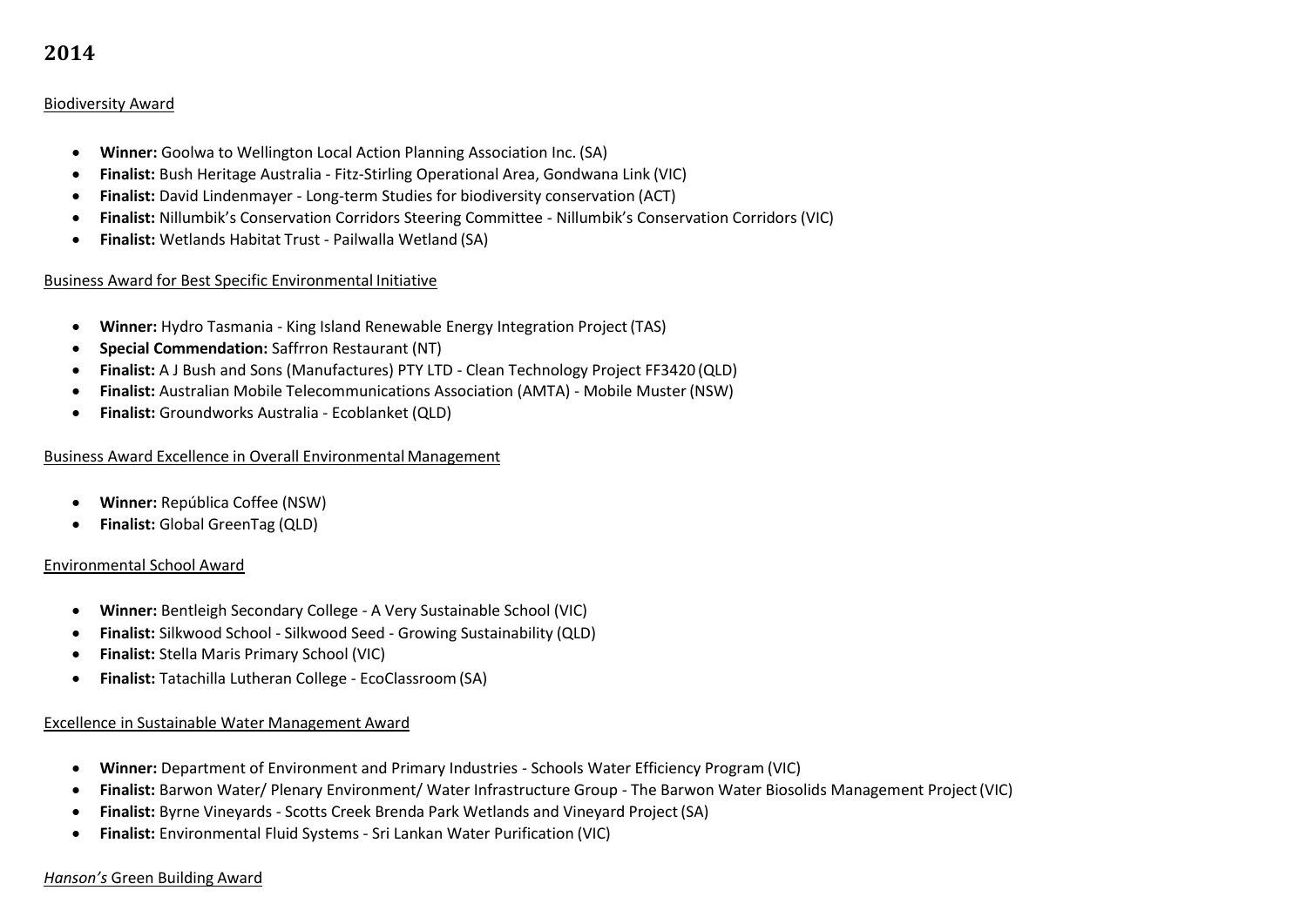- **Winner:** Charter Hall and CBUS Property 171 Collins St, Melbourne (VIC)
- **Finalist:** Francis-Jones Morehen Thorp (fjmt) + BCC Bankstown Library and Knowledge Centre (NSW)
- **Finalist:** Industry Superannuation Property Trus 4 National Circuit, Barton (ACT)
- **Finalist:** Matthew Grace Architecture Kyneton House (VIC)

# Individual Award

- **Winner:** Daniel Brindley Habitat Restoration Fund (VIC)
- **Finalist:** Dr Talebul Islam Transforming Randwick's Waste Future (NSW)

# Local Government Award for Best Specific Environmental Initiative

- **Winner:** City of Boroondara Integrating and Celebrating Habitat Wildlife within Our City (VIC)
- **Finalist:** Adelaide City Council City Library (SA)
- **Finalist:** City of Melbourne Degraves Street Recycling (VIC)
- **Finalist:** Darebin City Council Solar Power Saver (VIC)
- **Finalist:** Randwick City Council Waste NOT! Recovering waste by taking environmental action(NSW)

# Local Government Award for Excellence in Overall Environmental Management

- **Winner:** Shoalhaven City Council Excellence in Environmental Management Award (NSW)
- **Finalist:** Randwick City Council Randwick's 'Think, Act Save' Taking Sustainability Even Further(NSW)

# Media Award for Environmental Reporting

**Winner:** Stefan Armbruster /SBS World News - Dying Islands: Solomons Battles with Rising Sea Levels(QLD)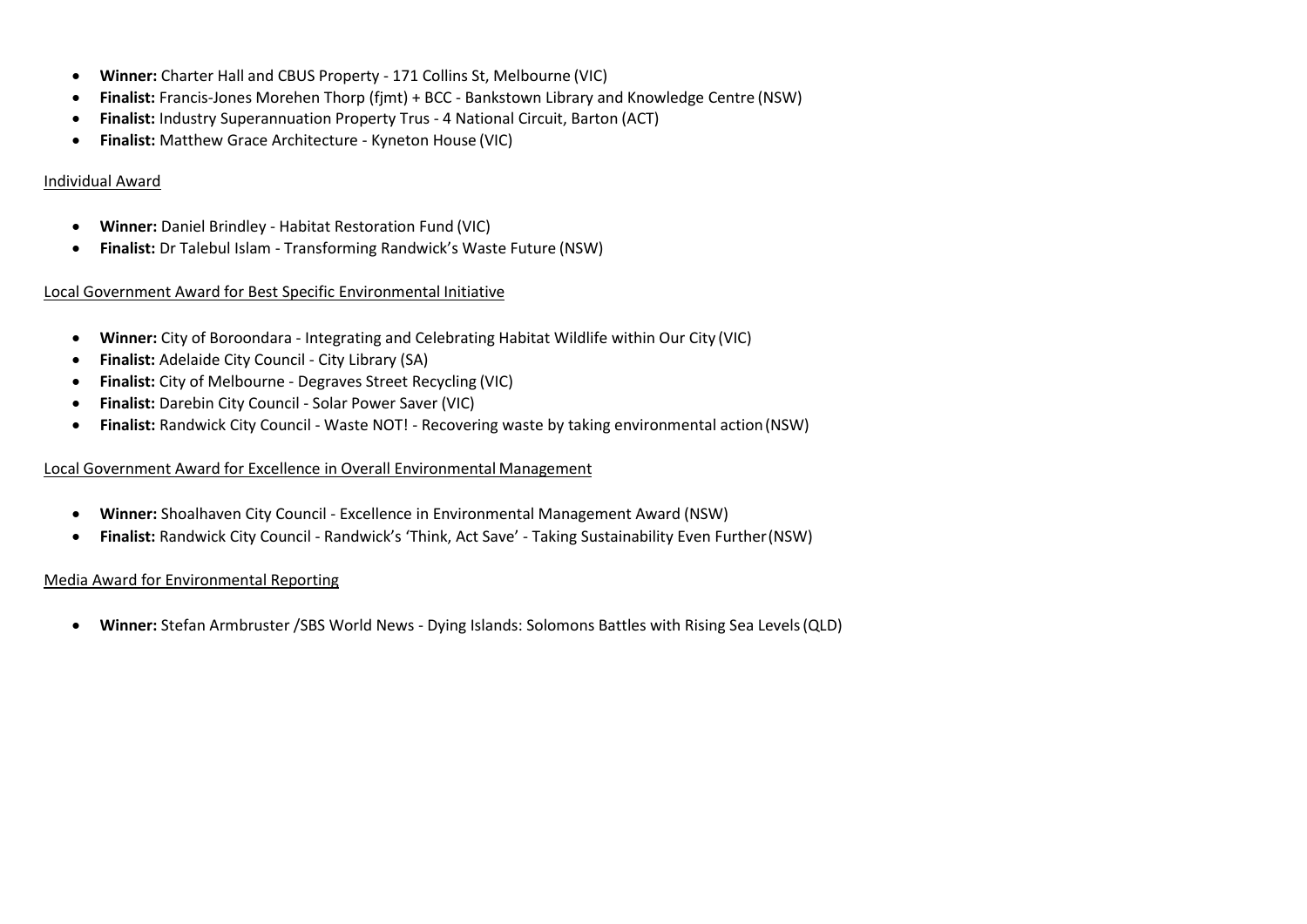- **Finalist:** Adrian Glamorgan and Elizabeth PO/Understorey RTR FM 92.1 Beyond Nuclear War and Radioactive Peace (WA)
- **Finalist:** Eric Campbell, Marianna Leitch, Geoffrey Lye, Nicholas Brenner and Garth Thomas The Philippines Super Storm(NSW)
- **Finalist:** Jane Bardon/ABC 730 NT Environment Corners Cut in Northern Australia Development Push (NT)

#### *NSW Office of Environment and Heritage* Sustainability Leadership Award for Small and MediumOrganisations

- **Winner:** Daintree Discovery Centre (QLD)
- **Finalist:** Hunter Business Chamber, The City of Newcastle and Hunter TAFE Energy Hunter (NSW)

# *NSW Office of Environment and Heritage Sustainability Leadership Award for Large Organisations*

**Winner:** Teachers Mutual Bank - We believe profits should do good in the world (NSW)

# Sustainability Education Award

- **Winner:** Cultivating Community in partnership with the City of Yarra and the Metropolitan Waste and Resource Recovery Group Food Know How Program (VIC)
- **Finalist:** Lane Cove Bushland and Conservation Society Lane Cove Bush Kids(NSW)
- **Finalist:** PeeKdesigns Enviro-Stories (VIC)
- **Finalist:** Sustainability At Work 12 Week Online Sustainability Boot Camp (NSW)

# *Swinburne University of Technology* Excellence in Sustainable Product DesignAward

- **Winner:** Seeley International PTY LTD Braemar 'Super-Six' Ducted Gas Heater (SA)
- **Finalist:** L & T Brown TA My Squeeze My Squeeze (QLD)

# *Virgin Australia* Community Award

- **Winner:** Kangaroo Island Dolphin Watch Little Island Big Pond (SA)
- **Finalist:** Bellarine Friends of the Hooded Plover Protecting the Hooded Plover (VIC)
- **Finalist:** Conservation Volunteers Australia Eastern Barred Bandicoot Partnerships for Recovery (VIC
- **Finalist:** Nillumbik's Conservation Corridors Steering Committee Nillumbik's Conservation Corridors (VIC)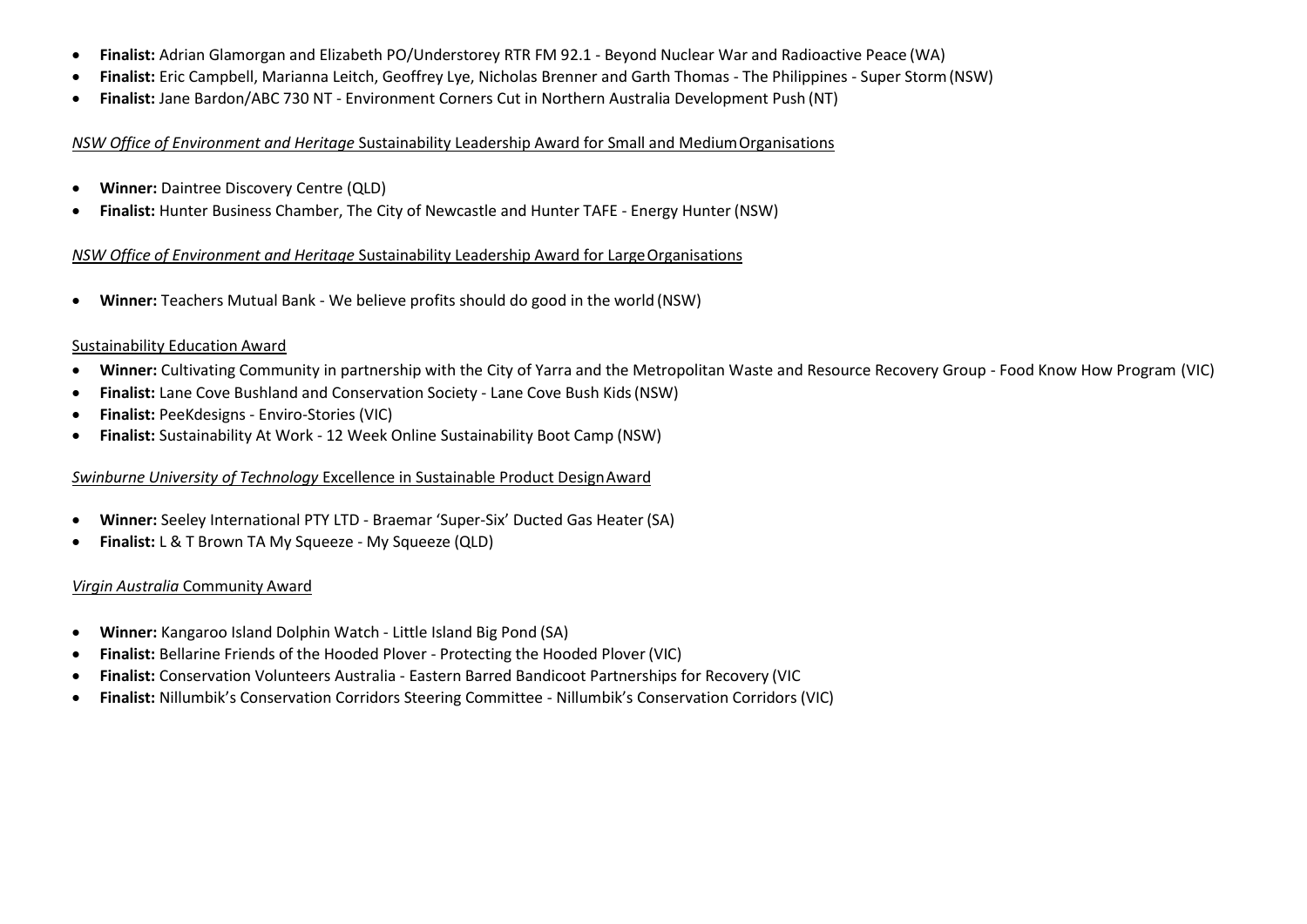# Business Award for Best Specific Environmental Initiative

- **Winner:** Synergetics Environmental Engineering, Positive Energy Places (VIC)
- **Special Commendation:** Saffron Restaurant (NT)
- **Special Commendation:** Zoos Victoria, Becoming Carbon Neutral(VIC)

# Business Award Excellence in Overall Environmental Management

- **Winner:** Australian Ecosystems, Brendon Condon (VIC)
- **Finalist:** Natures Organics, Inspiring Change (VIC)

# Biodiversity Award

- **Winner:** Condamine Alliance, The Fish are Back (QLD)
- **Finalist:** Bentleigh West Primary School, Locals Creating Wildlife Passages(VIC)
- **Finalist:** Cassinia Environmental, Biolinks and Carbon Sinks (VIC)
- **Finalist:** Phillip Island Nature Park, Biodiversity Excellence (VIC)
- **Finalist:** Royal Tasmanian Botanical Gardens, Seedsafe (TAS)

# Environmental School Award

- **Winner:** Bentleigh West Primary School, Locals Creating Wildlife Passages(VIC)
- **Finalist:** Coolbinia Primary School, 50 Tonne Plan: Whole Systems Thinking Action (WA)
- **Finalist:** Gordonvale State School, Excelsior: A whole community approach to sustainability(QLD)

# Virgin Australia Community Award

- **Winner:** OzHarvest (NSW)
- **Finalist:** Trees For Life, Bush For Life (SA)
- **Finalist:** Kimberley Toad Busters, Toad Busting, Indigenous(WA)

# Excellence in Sustainable Water Management Award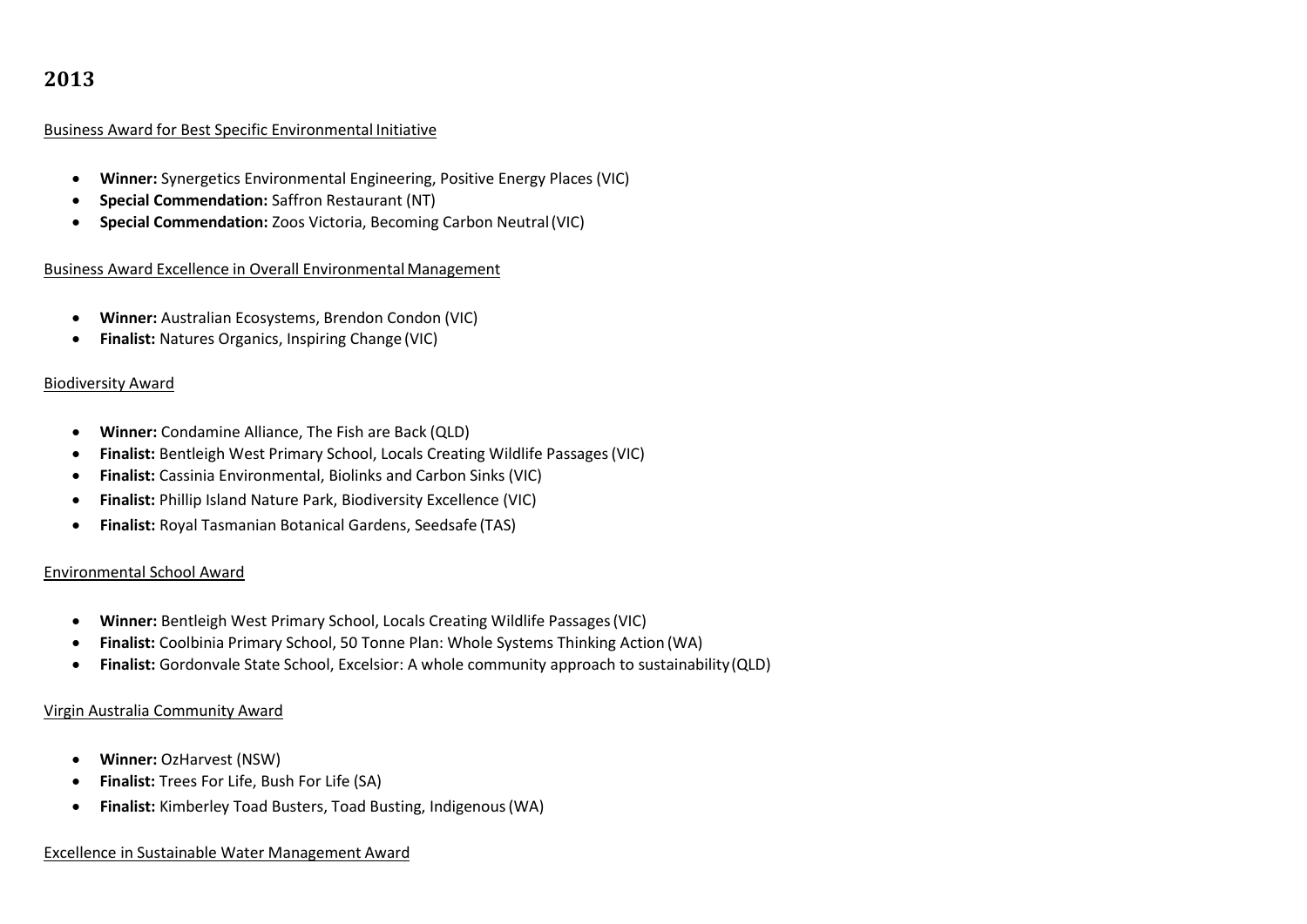- **Winner:** Cameron's Nusery, Reduce, Frecycle, Reuse Water Saving Project (NSW)
- **Finalist:** Mallee Catchment Management Authority, Restoring Life to thenHattah Lakes System (VIC)
- **Finalist:** Melbourne Cricket Club (MCC) and Tenix, Yarra Park Water Recycling Facility(VIC)

# Green Building Award

- **Winner:** Francis-Jones Morehen Thorp, Commonwealth Bank & Lend Lease Darling Quarter Commonwealth Bank Place (NSW)
- **Finalist:** CIMB Trust Capital through CBRE and Department of Education, Employment and Workplace Relations, 50 Marcus St Canberra Sustainable Funtional and Commercially Sound (ACT)
- **Finalist:** Francis-Jones Morehen Thorp, Tyree Energy Technologies Building UNSW(NSW)

# Local Government Award for Best Specific Environmental Initiative

- **Winner:** Urban Landscapes: Climate Change Adaptation (VIC)
- **Finalist:** Alice Springs Town Council, Alice Solar City (NT)
- **Finalist:** City of Darwin, Sustainability@the Top (NT)
- **Finalist:** Yarra City Council, Zero Carbon: Victoria's First Accredited Carbon Neutral Council (VIC)
- **Finalist:** Hume City Council, Hume Environmental Champions Program(VIC)

# Local Government Award for Excellence in Overall Environmental Management

- **Winner:** City of Yarra, Yarra Environment Strategy 2008-2012: Fromm Good to Great (VIC)
- **Finalist:** City of Subiaco, Sustainable Subiaco Creating a Culture of Conservation and Environmental Best Practice(WA)
- **Finalist:** Hunter Councils Inc., Hunter and Central Coast Regional Environmental Management Strategy (NSW)
- **Finalist:** Waverley Council, Overall Environmental Management and Sustainability Leadership(NSW)

# Media Award for Environmental Reporting

- **Winner:** Sarah Clarke, ABC TV and Radio, Australia's Changing Climate (NSW)
- **Winner:** Don Henry, The Australian Conservation Foundation (VIC)
- **Finalist:** The Global Mail, Mike Bowers, Geoff Cousins, Mike Seccombe Investigating the Woodside/James Price Point Gas Hub Project(NSW)
- **Finalist:** The Mercury Newspaper/Bookend Trust Coastwatchers partnerships (TAS)
- **Finalist:** Peter Dann, Phillip Island nature Park (VIC)
- **Finalist:** David Lindenmayer, Australian National University (ACT)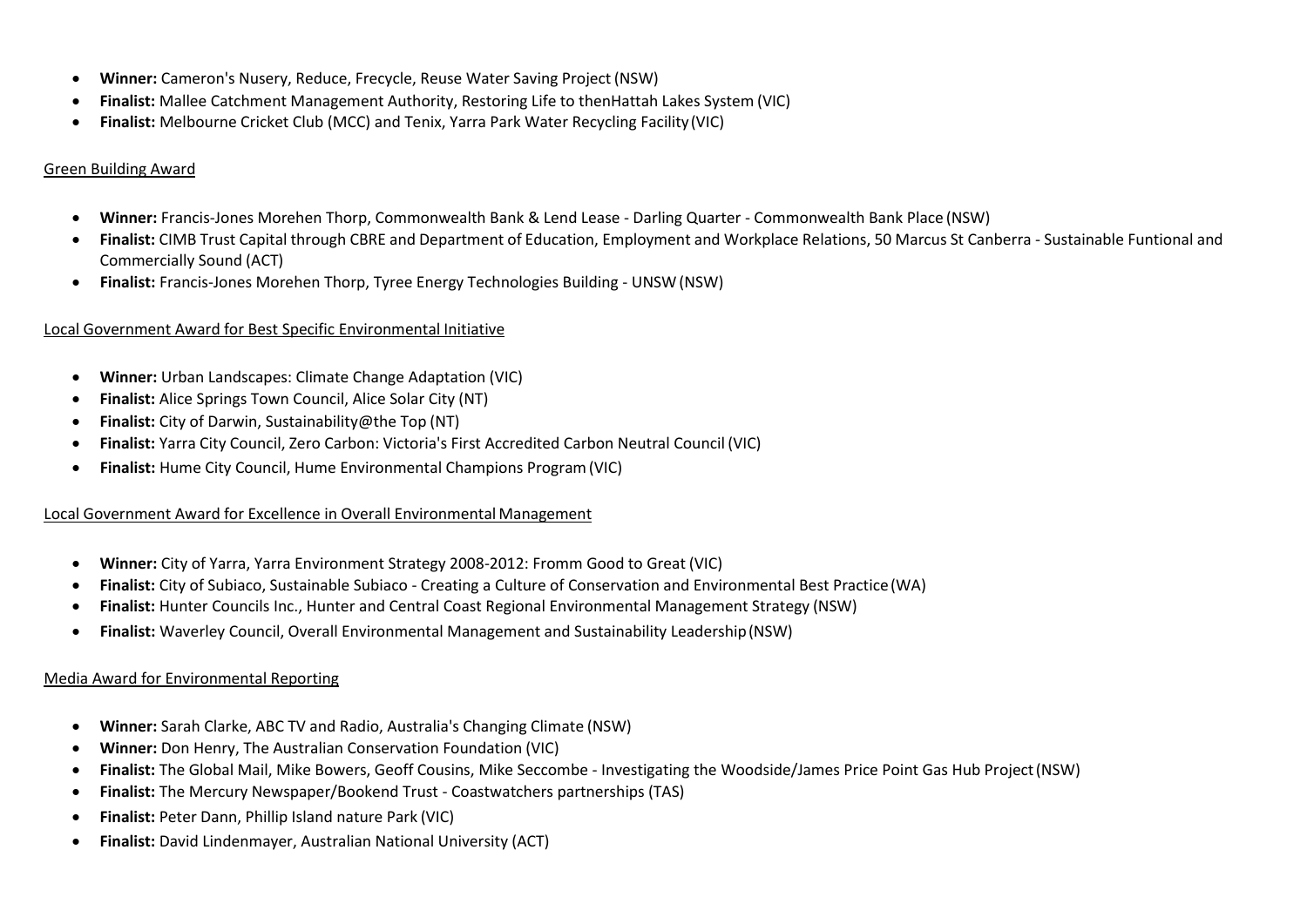- **Finalist:** Lee Scott Virtue, Kimberley Toad Busters (WA)
- **Finalist:** John Weigel, Devil Ark (NSW)

## *Prime Minister's* Young Environmentalist of the Year Award

- **Winner:** Lucy Manne & Kirsty Albion, Australian Youth Climate Coalition (VIC)
- **Finalist:** Gemma Borgo Caratti, Australian Youth Climate Coalition (NSW)
- **Finalist:** Emma Hamilton Foster, University of Technology Sydney (NSW)
- **Finalist:** Amelia Telford, Australian Youth Climate Coalition (NSW)

# Sustainability Education Award

- **Winner:** Meat & Livestock Australia, Target 100 (NSW)
- **Finalist:** Australian Youth Climate Coalition, Start the Switch (VIC)
- **Finalist:** EDO NSW, Mining Law in New South Wales: A guide for the community (NSW)
- **Finalist:** Hume City Council, Environmental Champions Program (VIC)
- **Finalist:** Southern New England Landcare, Frog Dreaming People, Place, Storytelling (NSW)

# Sustainability Leadership Award for Large Organisations

- **Winner:** Kempsey Bypass Alliance (NSW)
- **Finalist:** Teachers Mutual Bank, Profit with a Purpose (NSW)

# Sustainability Leadership Award for Small and Medium Organisations

- **Winner:** Life Without Barriers Tasmania, Caring for People: Caring for Place (TAS)
- **Winner:** Sydney Markets Limited (NSW)

# *Swinburne University* of Technology Excellence in Sustainable Product DesignAward

- **Winner:** Brightgreen, DR700 (VIC)
- **Finalist:** Hughie Products Pty. Ltd.,The Hughie Sink (QLD)
- **Finalist:** Andrew Maynard Architects, Zero Waste Table (VIC)
- **Finalist:** The Green Wall Company (NSW)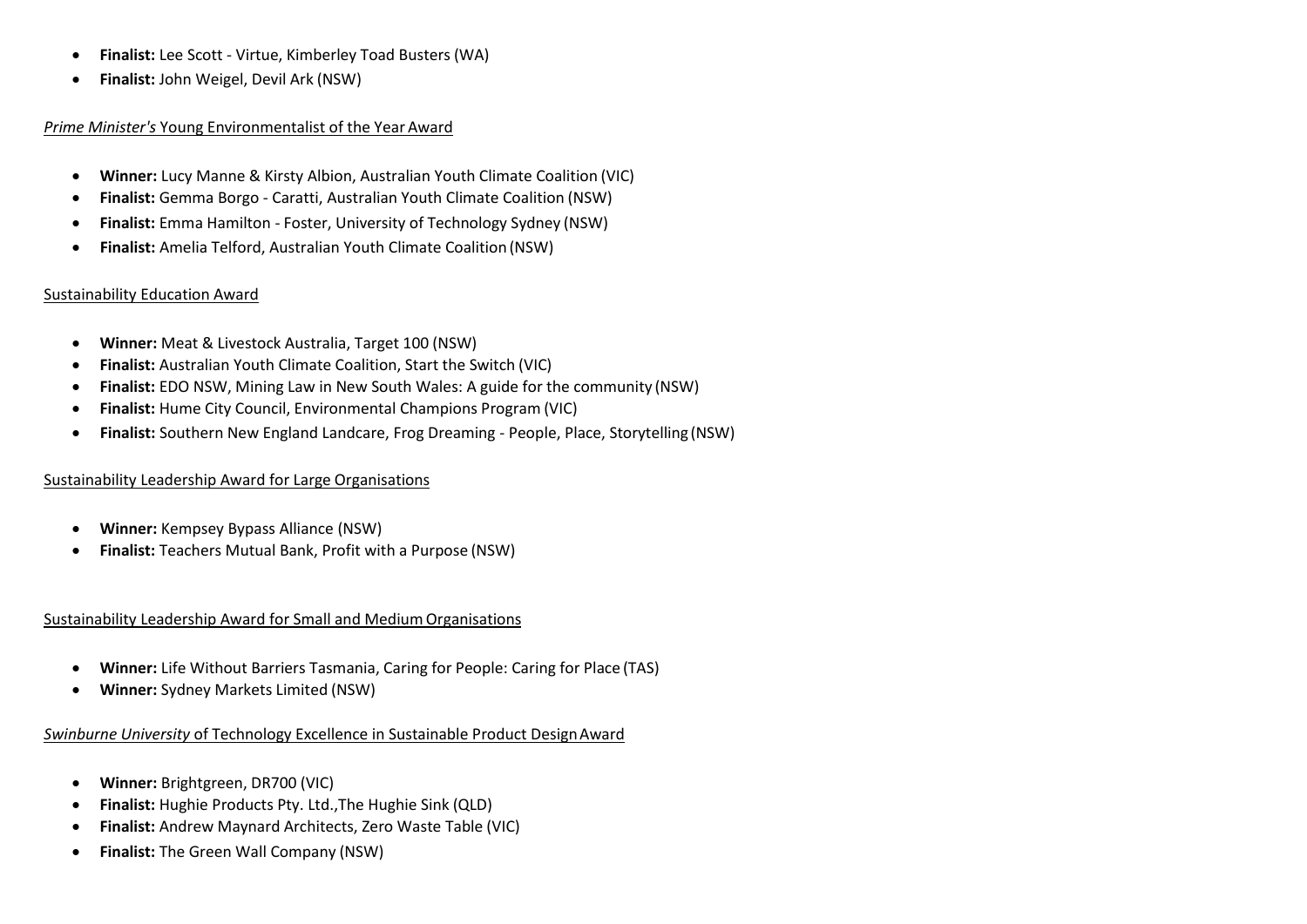# *BHB Billiton* Business Award for Best Specific Environmental Initiative

- **Winner:** Brookfield Multiplex *Fiona Stanley Hospital Project* (WA)
- **Finalist:** Kinder & Co Pty Ltd *Cradle-To-Cradle 100% Recycled Pallet* (VIC)
- **Finalist:** TransGrid and Greening Australia *GreenGrid* (ACT)

# *BHB Billiton* Business Award for Environmental Best Practice Program

- **Winner:** Chevron Australia *Barrow Island Quarantine Management System* (WA)
- **Finalist:** Alcoa of Australia and Greening Australia *Conservation and Sustainability, 30 years in Partnership* (WA)
- **Finalist:** National Australia Bank *NAB's Beyond Carbon Neutral Program*(VIC)

# Biodiversity Award

- **Winner:** Hume City Council *Caring for our Plains* (VIC)
- **Finalist:** Gary Muir *Phyto Fighter 1000* (WA)
- **Finalist:** The Black Cockatoo Preservation Society *The Black Cockatoo Rehabilitation Centre*(WA)

# Environmental School Award

- **Winner:** Quairading District High School *Nature Reserve Project* (WA)
- **Finalist:** South Fremantle Senior High School *The Carbon Neutral Project* (WA)
- **Finalist:** St Rose Catholic School, Collaroy Plateau *PET Bottle Greenwall Project*(NSW)

# Excellence in Marine and Coastal Management Award

- **Winner:** Conservation Council of South Australia *Feral or In Peril* (SA)
- **Finalist:** McArthur River Mine *MRM Marine Environmental Monitoring Programme*(NT)

# Excellence in Sustainable Water Management Award

 **Winner:** Knox City Council in partnership with Monash University, The University of Melbourne, Contek Constructions and Melbourne Water – *Protecting Dobsons Creek from Degradation: Wicks Reserve Bio-Infiltration System* (VIC)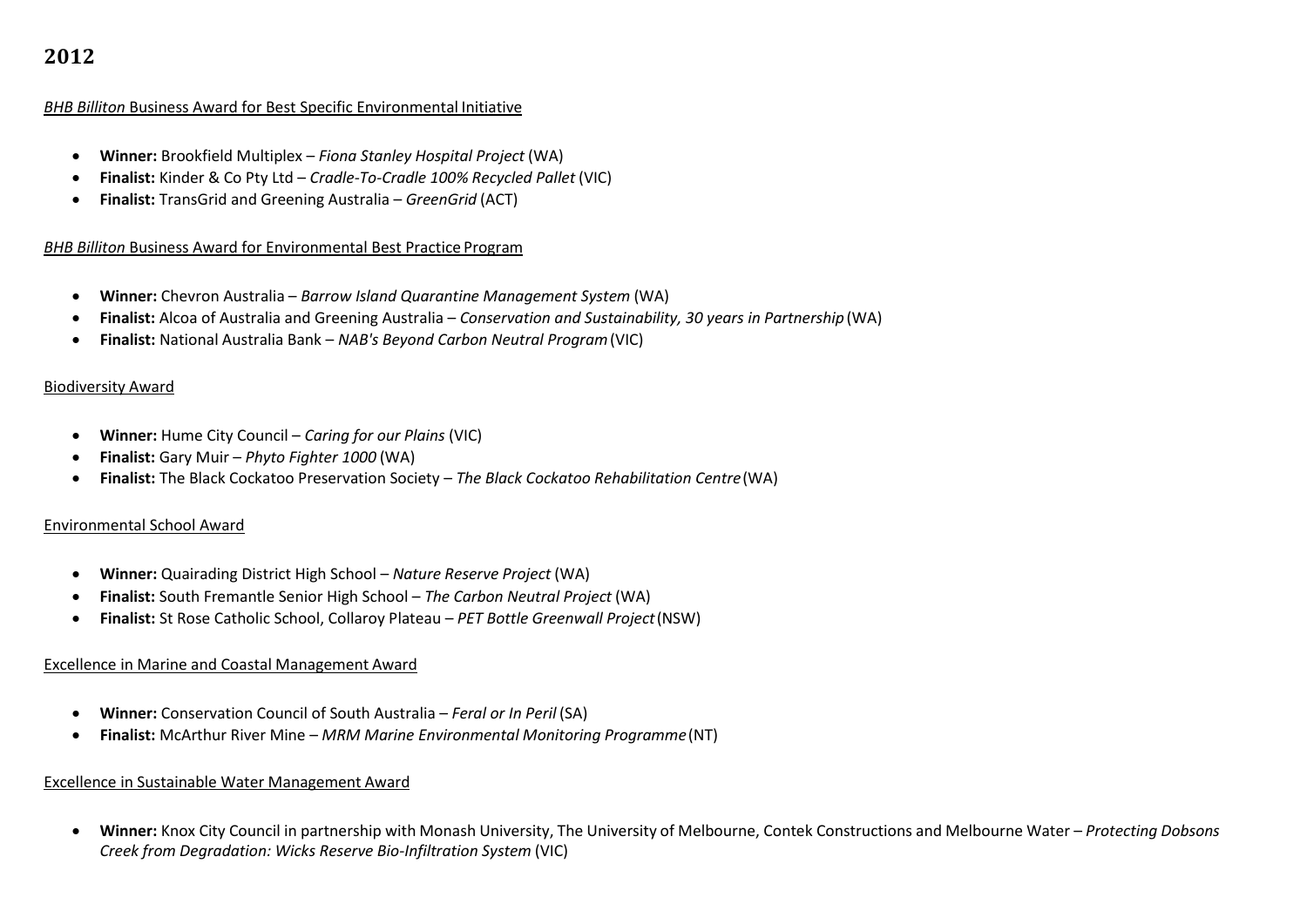- **Finalist:** Australian Dental Association Victorian Branch *Dentists for Cleaner Water* (VIC)
- **Finalist:** City West Water *Partnerships in Stormwater Reuse Program*(VIC)

# Green Building Award

- **Winner:** DesignInc *The University of Adelaide Innova21* (VIC)
- **Finalist:** DEXUS Property Group, DEXUS Wholesale Property Fund and Cbus Property *1 Bligh Street, Sydney* (NSW)
- **Finalist:** Education and Training Directorate ACT *Gold Creek School Environment Centre*(ACT)

# Individual Award for Outstanding Service to the Environment

- **Winner:** Bill Thomas, Bentleigh Secondary College (VIC)
- **Finalist:** David W. Jones AM FCA, Scouts Australia (NSW)
- **Finalist:** Dr Niall Doran, Bookend Trust (TAS)

# Local Government Award for Best Specific Environmental Initiative

- **Winner:** City of Melbourne *1200 Buildings Program* (VIC)
- **Special Commendation:** Alice Springs Town Council *Council's Cash for Containers Scheme* (NT)
- **Finalist:** Hume City Council *Natural Heritage Strategy 2011-2015* (VIC)
- **Finalist:** Wodonga City Council *Domesticating Wastewater Practices Project*(VIC)

# Local Government Award for Excellence in Overall EnvironmentalManagement

- **Winner:** City of Joondalup (WA)
- **Finalist:** Ashfield Council *GreenWay Sustainability Project* (NSW)
- **Finalist:** Ku-Ring-Gai Council *Climate Change Adaptation Model*(NSW)

# Media Award for Environmental Reporting

- **Winner:** Matt Brown, Mary Ann Jolley, David Anderson , David Martin, Nick Brenner, Ake Prihantari & Ari Wuryantama, *ABC TV Foreign Correspondent*  'Sumatra– Paper/Tiger'
- **Finalist:** Stefan Armbruster, *SBS Radio and Television News*  'Time and Tide'
- **Finalist:** Tony Ryan, Producer/Presenter, *PBA FM Adelaide*  'Park Friends' (SA)

# *Peter Szental* Award for Sustainability Entrepreneurship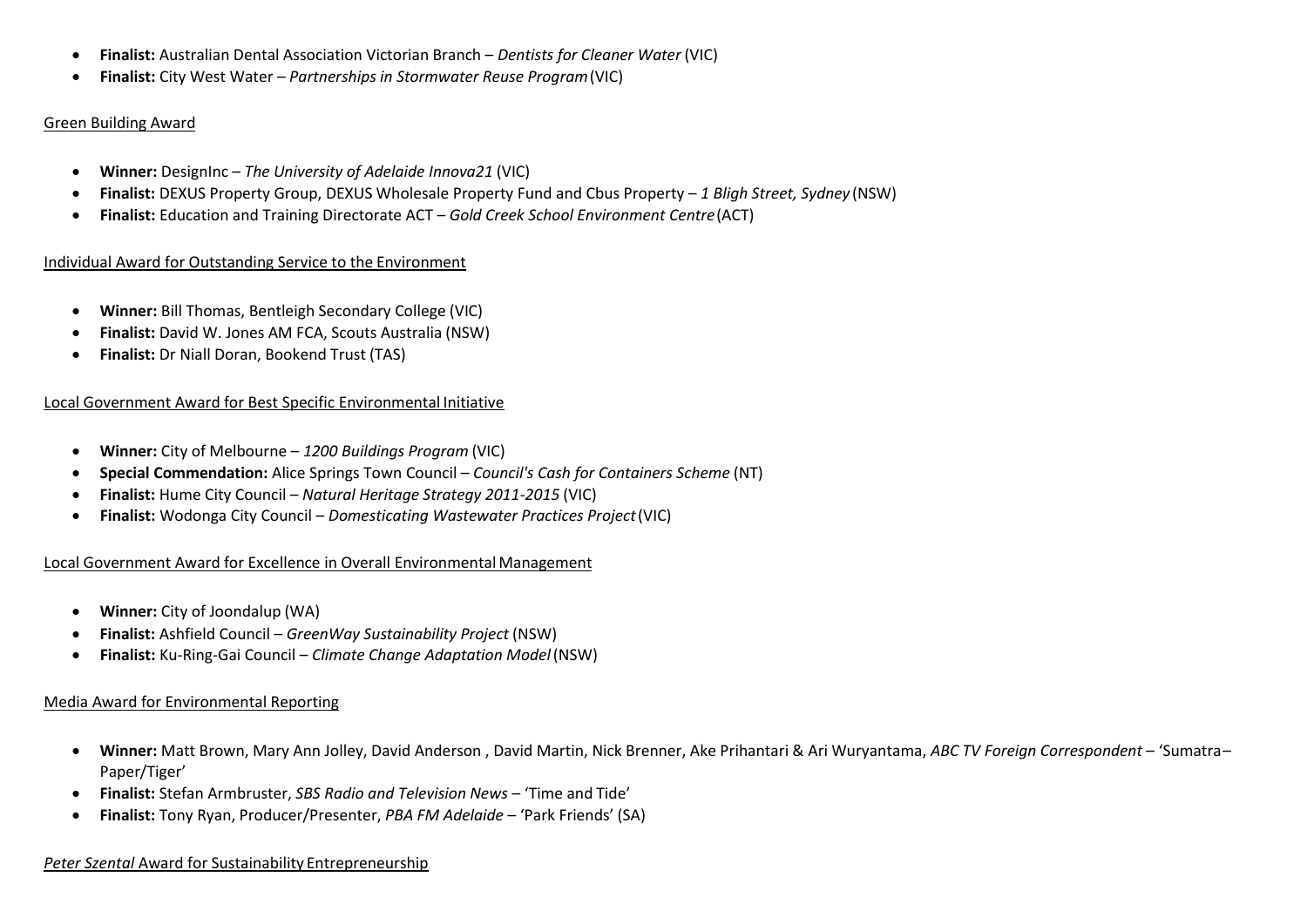- **Winner:** Envirobank Recycling Australia Pty Ltd *Recycle for Rewards* (NSW)
- **Special Commendation:** BASF Australia *The COOL Project (Cooperation for Organics Out of Landfill)* (VIC)

# Sustainability Education Award

- **Winner:** Baldivis Children's Forest Inc. *Conservation Through Education* (WA)
- **Finalist:** Alternator Pty Ltd *Alternator* (NSW)
- **Finalist:** South Fremantle Senior High School *The Carbon Neutral Project* (WA)
- **Finalist:** Veolia Environmental Services Australia *Getting Wise About Waste*(NSW)

# Sustainability Leadership Award for Large Organisations

- **Winner:** Melbourne Water(VIC)
- **Finalist:** National Australia Bank (VIC)
- **Finalist:** VISY Industries *Sustainable Business at VISY* (VIC)

# Sustainability Leadership Award for Small and Medium Organisations

- **Winner:** South Fremantle Senior High School *The Carbon Neutral Project* (WA)
- **Special Commendation:** Sydney Markets Limited (NSW)
- **Finalist:** Eco Queenslander Holiday Home and B&B (QLD)
- **Finalist:** Murrumbidgee Irrigation *MI EnviroChampions Program* (NSW)

#### *Virgin Australia* Community Award

- **Winner:** Bookend Trust *Inspiring the Future* (TAS)
- **Finalist:** Community Housing Ltd with Bega Eco-Neighbourhood Development *Millowine Lane Bega* (VIC)
- **Finalist:** Kimberley Toad Busters *Biodiversity Education & Indigenous 'Kids at Risk' Positive Outcomes Project* (WA)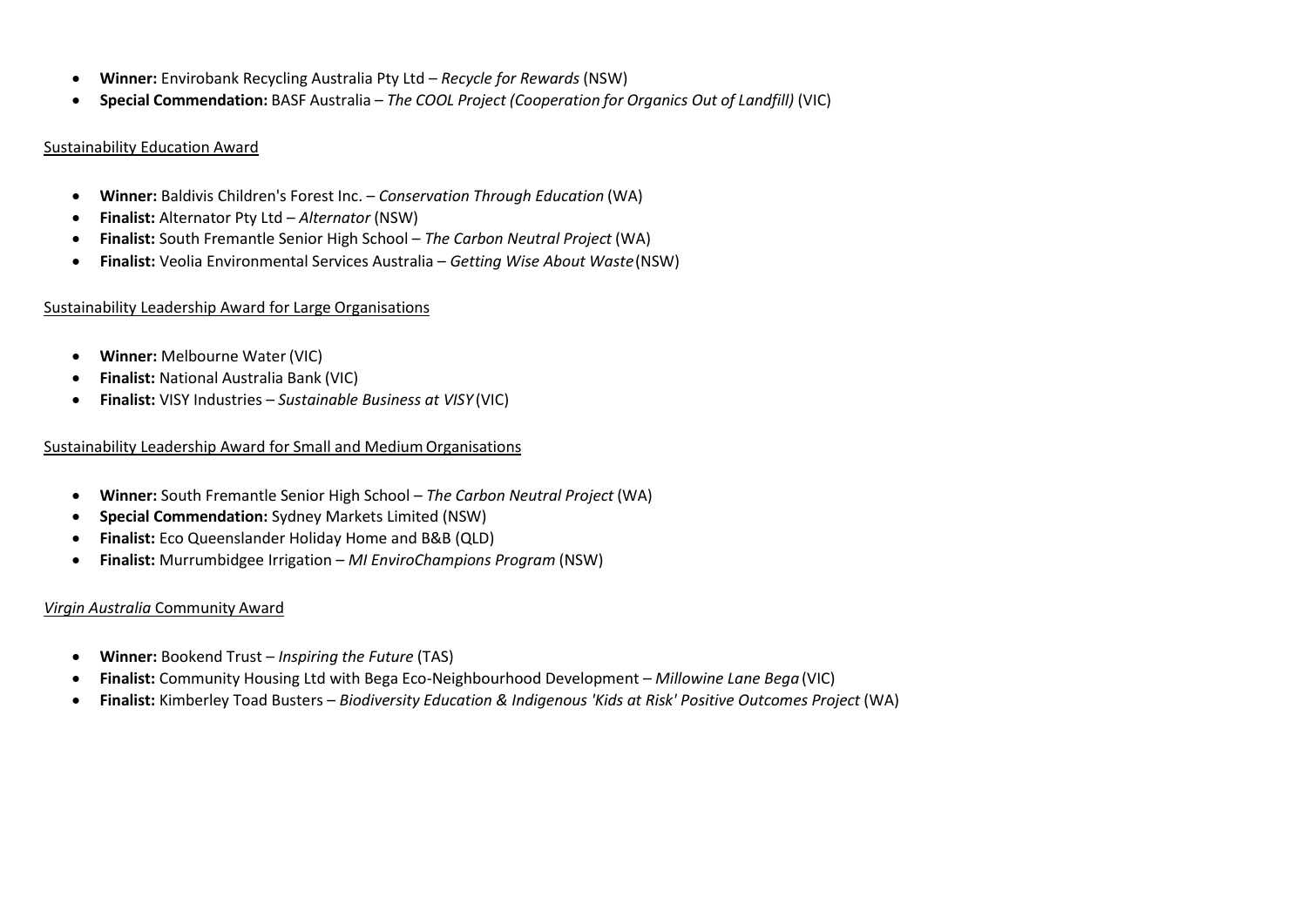# Community Award

- **Winner:** Kimberley Toad Busters *What's in your Backyard? Project* (WA)
- **Finalist:** Conservation Volunteers Australia *Bringing Back the Island*
- **Finalist:** Malleefowl Preservation Group Inc. *Gnow or Never* (WA)

# *Department of Sustainability and Environment* Biodiversity Award

- **Winner:** Dhimurru Aboriginal Corporation in partnership with CSIRO, Rio- Tinto & Alcan *Yellow Crazy Ant Management Program*(NT)
- **Finalist:** Greenfleet & Biolinking Australia *Repairing the Missing Links* (VIC)
- **Finalist:** Kimberley Toad Busters *What's in your Backyard? Project*(WA)

# Environmental Schools Award

- **Winner:** Bungwahl Public School *From the Garden - Kitchen/Canteen - Classroom* (NSW)
- **Special Commendation:** Melbourne Girls' College *– The Melbourne Girls' College Sustainability Collective* (VIC)
- **Finalist:** North Dandalup Primary School *A School For Environmental Consciousness*(WA)

# Excellence in Marine and Coastal Management Award

- **Winner:** Victoria's Volunteer Angler Diary Program *Reel Scientists* (VIC)
- **Finalist:** Baulderstone Pty Ltd & Sydney Ports Corporation *Port Botany Expansion Project* (NSW)
- **Finalist:** BHP Billiton & Thiess Services Pty Ltd *Hunter River Remediation Project*(NSW)

# Excellence in Sustainable Water Management Award

- **Winner:** Bentleigh Secondary College *Water Saving at Bentleigh Secondary College* (VIC)
- **Finalist:** Enviro Manufacturing Co. Pty. Ltd *Enviro Valve, Save Cold Water from Hot Tap*
- **Finalist:** Coca-Cola South Pacific Pty Ltd *Project Catalyst*

# Green Building Award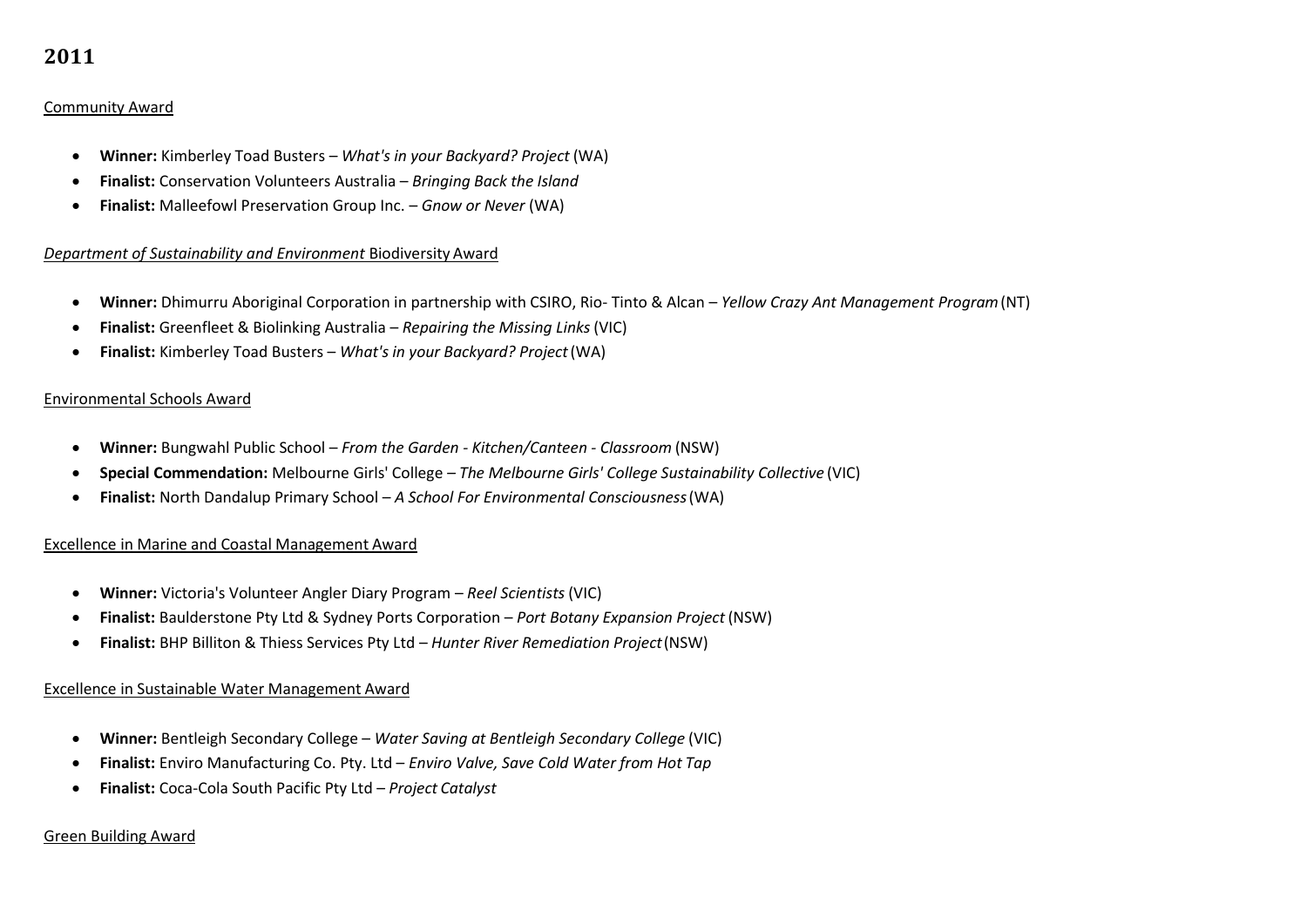- **Winner:** Design Inc Melbourne Pty Ltd *The Gippsland Water Factory Vortex Centre* (VIC)
- **Finalist:** Grocon *Pixel* (VIC)
- **Finalist:** NOWarchitecture *Yackandandah Primary School - Growing Spaces, Reaching New Heights*(VIC)

## Individual Award for Outstanding Service to the Environment

- **Winner:** Bob Junor
- **Finalist:** Bill Thomas
- **Finalist:** David Kennett *Arid Region Forestry Research*

# Local Government Award for Best Specific Environmental Initiative

- **Winner:** The District Council of Mount Barker *Laratinga Wetland - A Natural System in an Artificial Wetland* (SA)
- **Finalist:** City of Boroondara *Backyard Biodiversity* (VIC)
- **Finalist:** Willoughby City Council *ClimateClever Apartments*(NSW)

# Local Government Award for Excellence in Overall EnvironmentalManagement

- **Winner:** Willoughby City Council *e.restore: Improving our Environment* (NSW)
- **Special Commendation:** Blue Mountains City Council *Save Our Swamps Program* (NSW)
- **Finalist:** Nillumbik Shire Council *Think Global Act Local*(VIC)

# Media Award for Environmental Reporting

- **Winner:** Eric Campbell, Marianne Leitch, Ron Ekkel & Simon Brynjolffssen, *ABC TV Foreign Correspondent*  'DRC: TheSwingers'
- **Finalist:** *ABC*  'ABC Environment'
- **Finalist:** Donna Green and Liz Minchin 'Screw Light Bulbs'

# *Peter Szental* Award for Sustainability Entrepreneurship

- **Winner:** Westwyck Pty Ltd *Westwyck Ecovillage* (VIC)
- **Finalist:** Coca-Cola South Pacific Pty Ltd *Project Catalyst*
- **Finalist:** Envirobank Recycling (Australia) Ltd *Recycle for Rewards*(NSW)
- **Finalist:** Urban Reforestation *Planting the Seeds for Sustainable Communities*(VIC)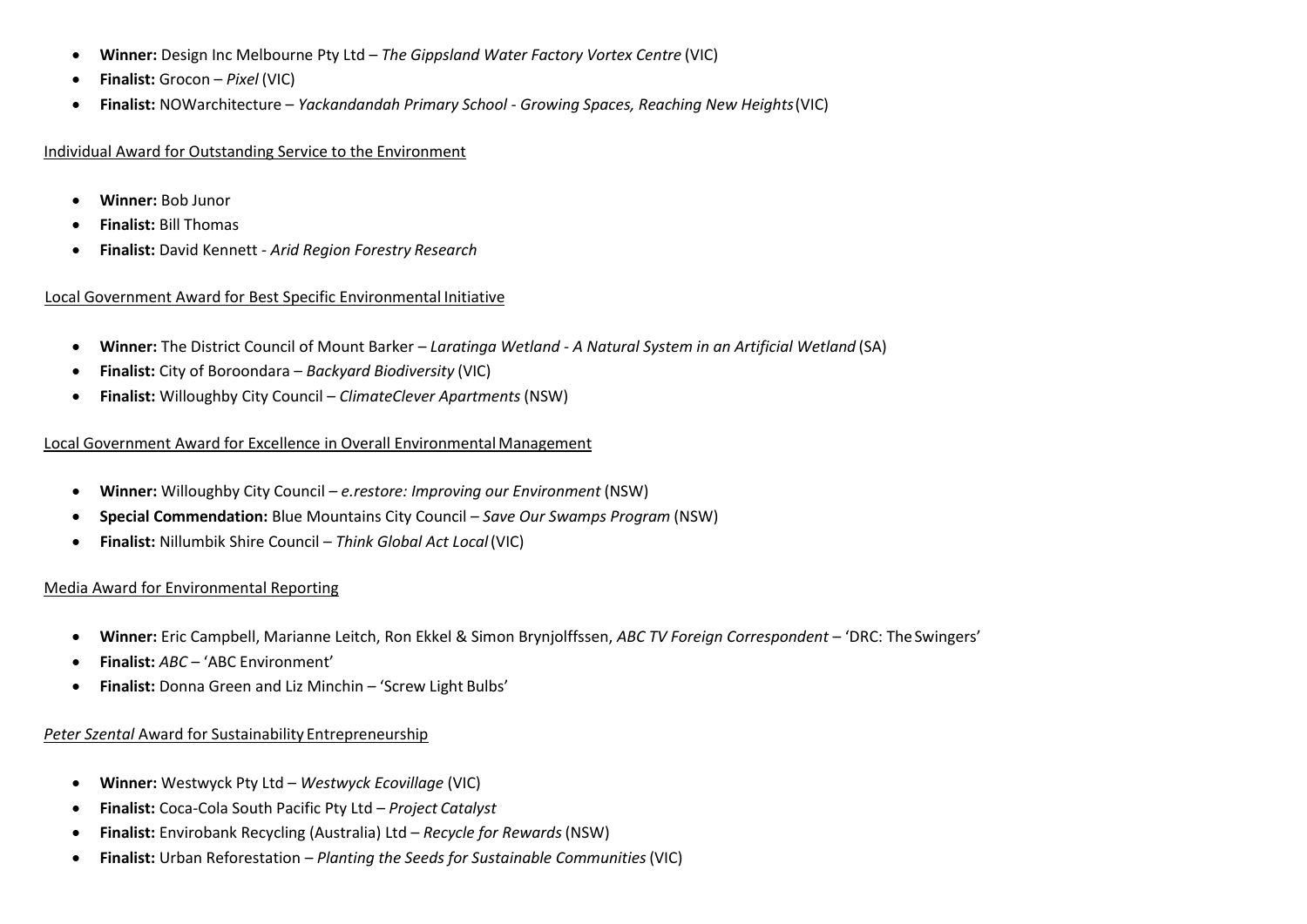# Sustainability Education Award

- **Winner:** Heyfield Community Resource Centre Inc *Heyfield: A Sustainable Smart Town* (VIC)
- **Finalist:** Kimberley Toad Busters *What's in your Backyard? Project* (WA)
- **Finalist:** WA Department of Transport *Living Smart Household* (WA)

# *Virgin Blue* Business Award for Best Specific Environmental Initiative

- **Winner:** Fridge Buyback Program (NSW)
- **Finalist:** Green Earth Cleaning Australasia *Eco Friendly Cleaning For Your Entire Wardrobe*
- **Finalist:** Transgrid in partnership with Greening Australia *Greengrid* (VIC/NSW/QLD)

# *Virgin Blue* Business Award for Environmental Best Practice Program

- **Winner:** BHP Billiton & Thiess Services Pty Ltd *Hunter River Remediation Project* (NSW)
- **Finalist:** GreenPainters *Sustainable Painting Program*
- **Finalist:** PwC

# *WSP Lincolne Scott* Sustainability Leadership Award for Small and MediumOrganisations

- **Winner:** 3 Fish
- **Finalist:** Alice Springs Airport Pty Ltd *Creating a new energy future – Alice Springs Airport* (NT)
- **Finalist:** Lane Cove River Tourist Park (NSW)

# *WSP Lincolne Scott Sustainability Leadership Award for Large Organisations*

- **Winner:** National Australia Bank
- **Finalist:** Department of Justice *Expanding the EMS to Include Operations* (VIC)
- **Finalist:** Stockland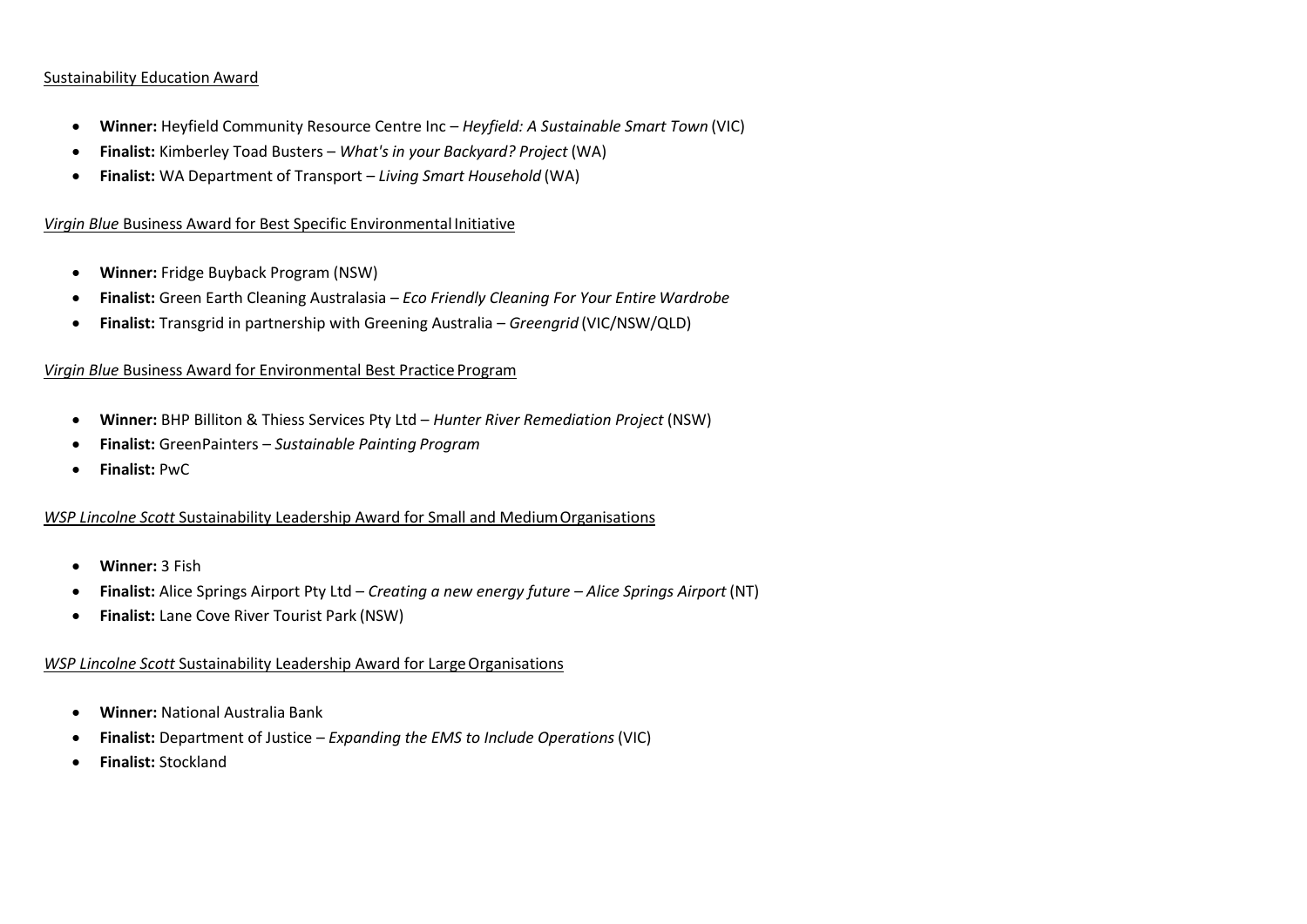# Community Award

- **Winner:** Kimberley Toad Busters *Cane Toad Control* (WA)
- **Finalist:** Greening Australia Capital Region in partnership with the Lachlan Catchment Management Authority, Boorowa Community Landcare Group & TransGrid *Boorowa River Recovery* (NSW)
- **Finalist:** People and Parks Foundation *Reef Life Survey* (VIC)

# *DIIRD* Meeting the Greenhouse Challenge Award

- **Winner:** Darebin City Council *Darebin's Climate Change Action* (VIC)
- **Special Commendation:** National Australia Bank *Carbon Neutral 2010 Strategy*

# *DSE* Biodiversity Award

- **Winner:** Western Australian Local Government Association *Perth Biodiversity Project & South West Biodiversity Project*(WA)
- **Finalist:** CReefs Australia *Census of Coral Reef Ecosystems*
- **Finalist:** Biolinking Australia and Greenfleet *Northern Victorian Biolinks Project* (VIC)
- **Finalist:** Greening Australia Victoria *The Grassy Groundcover Restoration Project* (VIC)

# Education/ School Award

- **Winner:** Monash Sustainability Institute *Green Steps*(VIC)
- **Finalist:** Bentleigh West Primary School *Through Children's Eyes – Our Planets Future Custodians*(VIC)
- **Finalist:** EW Tipping Foundation *SustainAbility Stars*(VIC)
- **Finalist:** North Dandalup Primary School *A School for Environmental Consciousness*(WA)

# Excellence in Marine and Coastal Management Award

- **Winner:** Northern Gulf Resource Management Group *Carpentaria Ghost Net Programme* (QLD)
- **Finalist:** Corangamite CMA *Corangamite Marine and Coastal Biodiversity Strategy* (VIC)
- **Finalist:** People and Parks Foundation *Reef Life Survey* (VIC)
- **Finalist:** WetlandCare *Eastern Australian Wetlands and Rivers and Great Barrier Reef Catchments Programs*(QLD)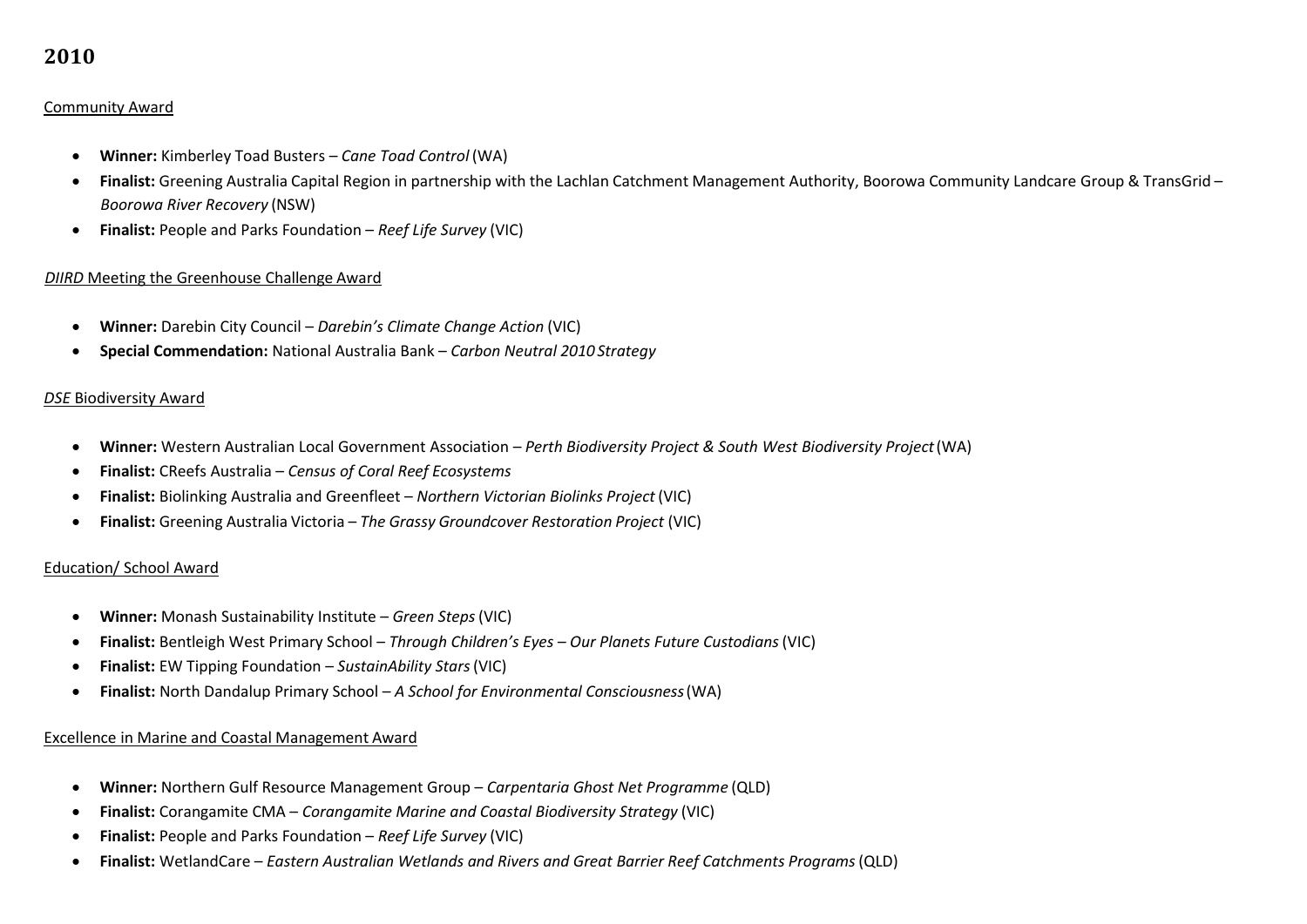#### Excellence in Sustainable Water Management Award

- **Winner:** Edstein Creative Stone (NSW)
- **Finalist:** Water Infrastructure Group & SA Water *Virginia Pipeline Scheme Angle Vale Extension* (SA)
- **Finalist:** Williamstown High School *Williamstown Wetlands*(VIC)

#### Individual Award for Outstanding Service to the Environment

- **Winner:** Emeritus Professor Tor Hundloe *An Environmental Pioneer*
- **Finalist:** Tony Arnel *A Sustainable Built Environment*
- **Finalist:** Michael Mahony

#### Local Government Award for Best Specific Environmental Initiative

- **Winner:** Moonee Valley City Council *Moonee Ponds Green Precinct* (VIC)
- **Special Commendation:** Fairfield City Council *Sustain 'n' Save Business Program* (NSW)
- **Finalist:** Blacktown City Council *Re-Genesis - Future Proofing Our Communities*(NSW)
- **Finalist:** Randwick, Waverley and Woollahra Councils *3-Council Ecological Footprint Project*(NSW)

#### Local Government Award for Excellence in Overall Environmental Management

- **Winner:** Byron Shire Council *The Brunswick Estuary Management Plan & Sewerage Augmentation Scheme* (NSW)
- **Finalist:** Darebin City Council *Darebin's Climate Change Action* (VIC)
- **Finalist:** Kogarah City Council *Adapting Local Government's Business to Climate Change* (NSW)

#### Media Award for Environmental Reporting

- **Joint Winner:** Adam Morton, *The Age*  'Climate Change Coverage'
- **Joint Winner:** Tanya Ha 'Warm TV'
- **Finalist:**Suzanne Smith and Eleanor Bell with Ticky Fullerton, *ABC News Online Investigative Unit* with *Lateline*  'Gene Wars'

#### *Szencorp* Green Building Award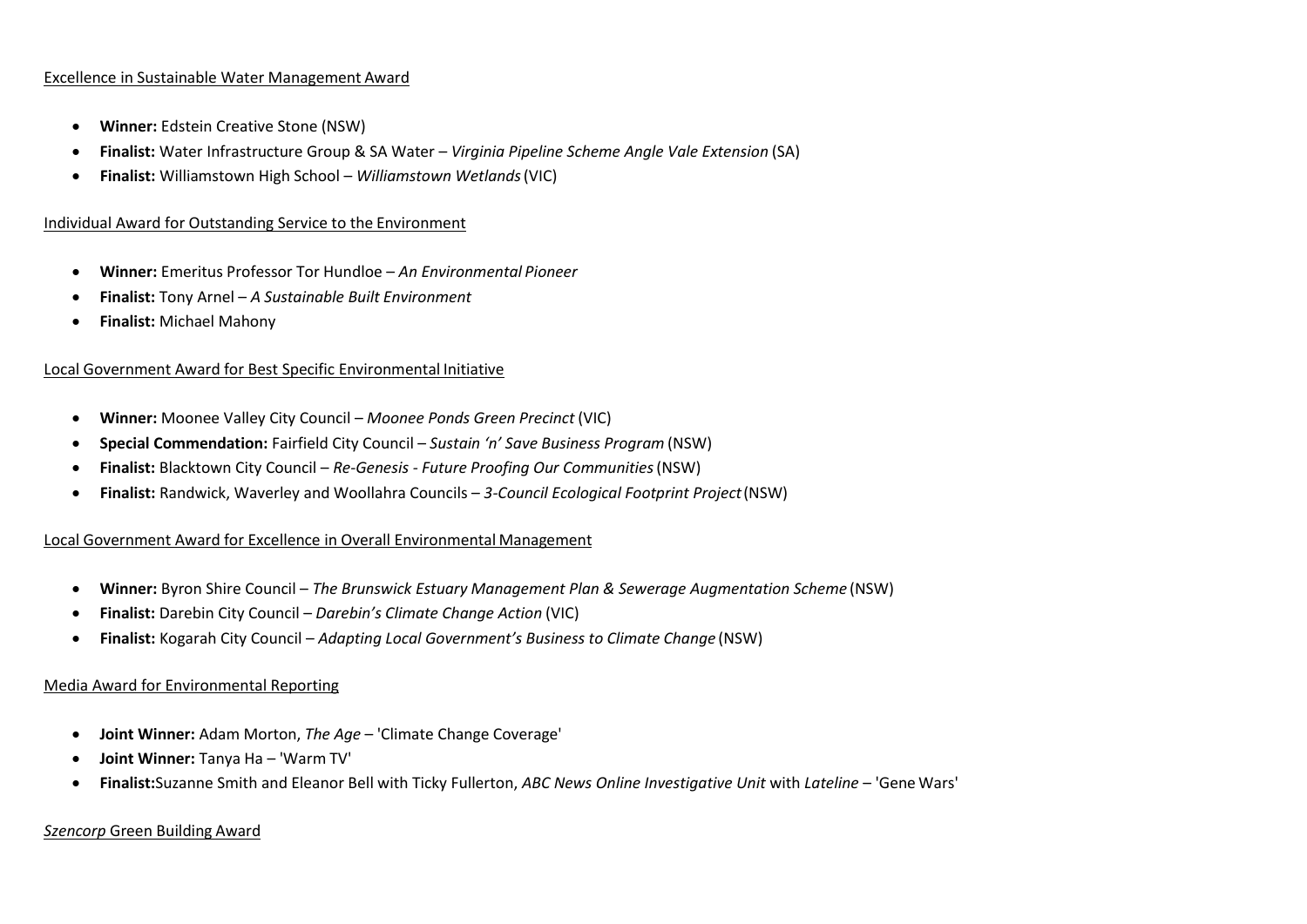- **Winner:** Bond University *Mirvac School of Sustainable Development Building* (QLD)
- **Finalist:** Brookfield Multiplex Constructions & WSP Lincolne Scott *One Shelley Street* (NSW)
- **Finalist:** WSP Lincolne Scott *Melbourne Convention and Exhibition Centre* (VIC)

*Virgin Blue* Business Award for Best Specific Environmental Initiative

- **Winner:** Goulburn Valley Water & Greater Shepparton City Council *Resource Recovery Precinct*(VIC)
- **Special Commendation:** Zoos Victoria *They're Calling On You!* (VIC)
- **Finalist:** Veolia Environmental Services Australia *Woodlawn Eco Precinct* (NSW)

# *Virgin Blue* Business Award for Environmental Best Practice Program

- **Winner:** InStyle Contract Textiles *Sustainability with Style*
- **Finalist:** Australian Native Nursery
- **Finalist:** Corporate Express Australia

# *WSP Lincolne Scott* Sustainability Leadership Award

- **Winner:** Allens Arthur Robinson
- **Special Commendation:** National Australia Bank
- **Finalist:** Corporate Express Australia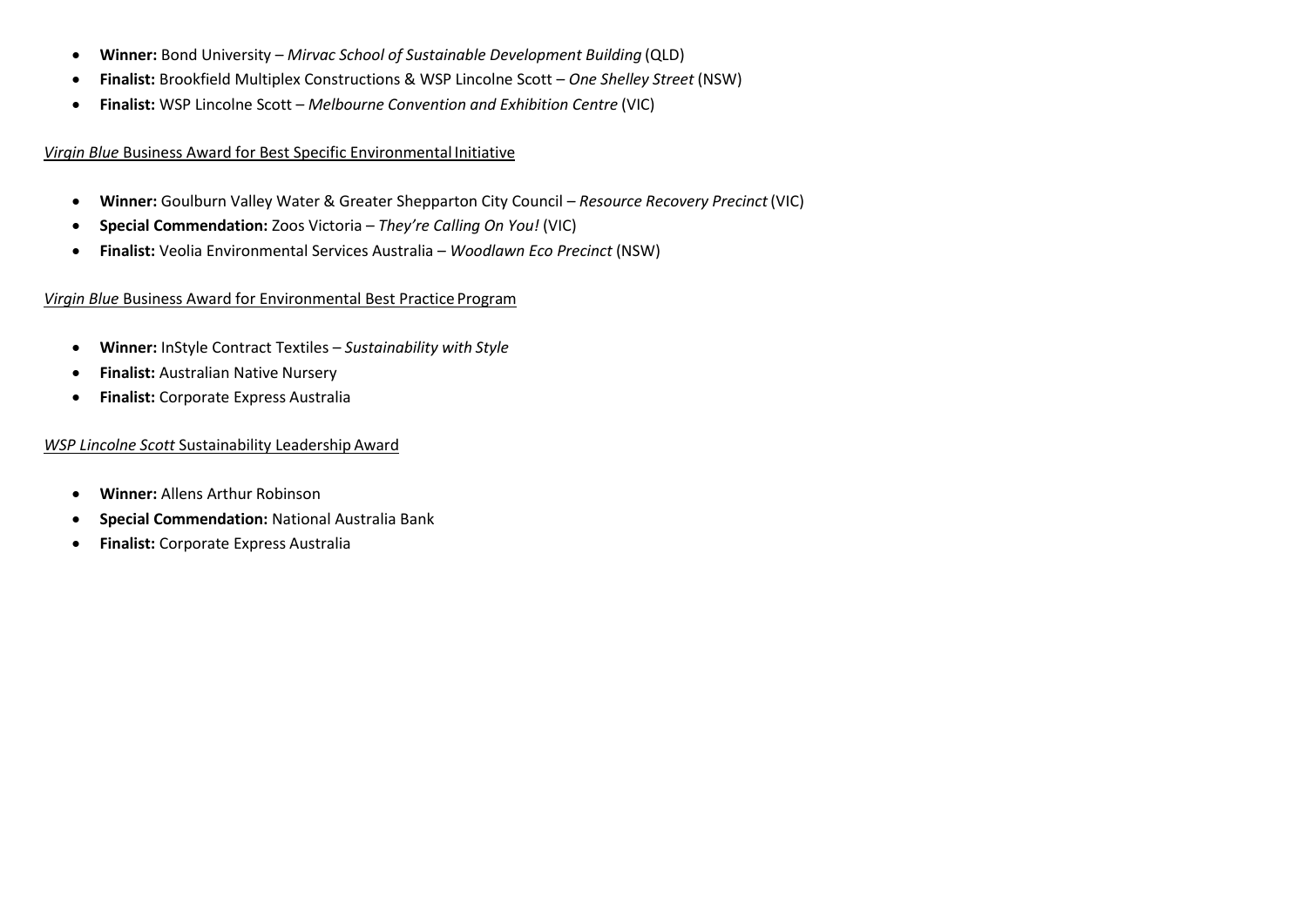#### *Building Commission* Award for Best Sustainable Residential Complex

- **Winner:** DesignInc Melbourne & Department of Human Services *K2 Apartments Windsor – Sustainable Housing* (VIC)
- **Finalist:** Seaspray Management Project *Seaspray Residential Resort & Spa*(QLD)

# Business Award for Best Specific Environmental Initiative

- **Winner:** Mt Buller and Mt Stirling Alpine Resort Management Board *Mountain Pygmy-Possum Habitat Re-creation* (VIC)
- **Finalist:** Instyle Contract Textiles- EthEco Wool *The Optimum in Ethical and Environmental Wool Sourcing*
- **Finalist:** SmartBurn *Cleaning the air for tomorrow*

# Business Award for Environmental Best Practice Program

- **Winner:** Centennial Park Cemetery *Green to the Grave* (SA)
- **Finalist:** Toyota Motor Corporation (Australia), Roger Petrucci
- **Finalist:** Australian Arrow Pty Ltd

# Community Award

- **Winner:** CERES Community Environment Park *CERES Community Environment Park* (VIC)
- **Finalist:** Peel-Harvey Catchment Council *Peel-Yalgorup Ramsar Site Initiative* (WA)
- **Finalist:** Urban Ecology Australia Inc *The Christie Walk Project*

# Education/ School Award

- **Winner:** Merrylands East Public School *Education for Sustainable Development in the 21st Century* (NSW)
- **Finalist:** Bentleigh West Primary school *Kids as Caretakers* (VIC)
- **Finalist:** MacKillop Catholic College *Sustainability and Awareness Initiative* (ACT)
- **Finalist:** Derby District High School *The whole world wins, put your lines in the bins*(WA)

# Excellence in Marine and Coastal Management Award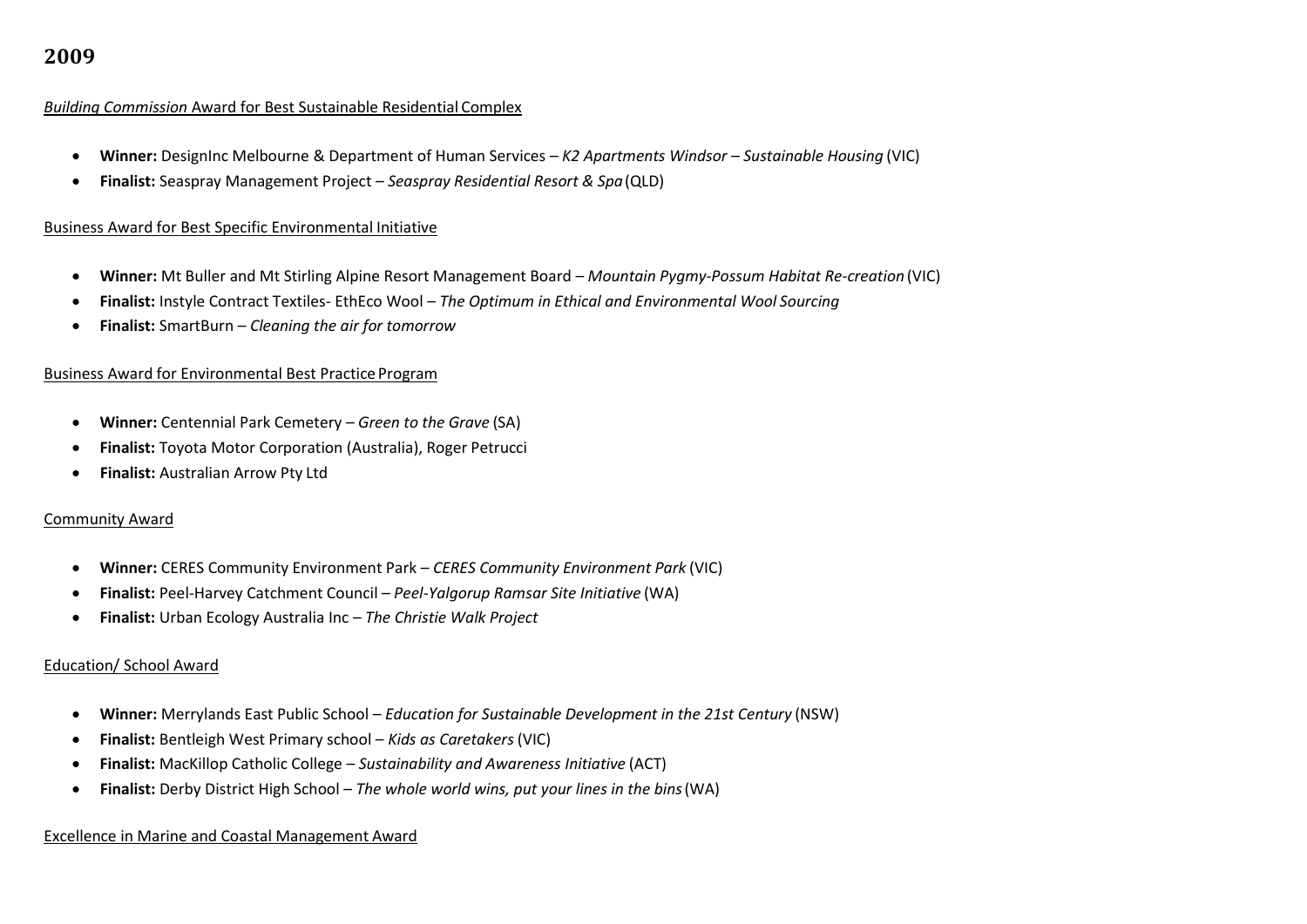- **Winner:** Boating Industry Association of Victoria- *BIA Victoria Marine Pest Project* (VIC)
- **Finalist:** Moreton Bay Regional Council- *Shorebird Management Program* (QLD)
- **Finalist:** Western Port Greenhouse Alliance- *Global Issue- Local Response*

## Excellence in Sustainable Water Management Award

- **Winner:** Western Water and Water Infrastructure Group- *Eynesbury Township* (VIC)
- **Special Commendation:** Ethnic Communities' council of NSW *Saving Water in Asian Restaurants Project*(NSW)
- **Finalist:** Stockland *Mernda* (VIC)
- **Finalist:** Peel- Harvey Catchment Council *PHCC Implementation of the ICLEI Water Campaign* (WA)

# Individual Award for Outstanding Service to the Environment

- **Winner:** Sean Willmore, The Thin Green Line Foundation
- **Finalist:** Shaun Cox *Sharing a Vision for a Sustainable Water Future*
- Finalist: Larissa Brown, The Centre for Sustainability Leadership Fellowship Program
- **Finalist:** Brian Scarbrick, CEO of Landcare Australia

# *Lincolne Scott* Sustainability Leadership Award

- **Winner:** Visy Industries
- **Finalist:** Corporate Express Australia Limited
- **Finalist:** Crown Plaza Alice Springs- *Solar Project* (NT)

# Local Government Award for Best Specific Environmental Initiative

- **Winner:** Wodonga City Council *Sort and Save* (VIC)
- **Special Commendation:** City of Stonnington *Events Carbon Reduction Project* (VIC)
- **Finalist:** Moreton Bay Regional Council- *Shorebird Management Program* (QLD)
- **Finalist:** City of Darebin *Darebin's Action on Climate Change* (VIC)
- **Finalist:** Knox City Council *Gardens for Wildlife* (VIC)

# Local Government Award for Excellence in Overall EnvironmentalManagement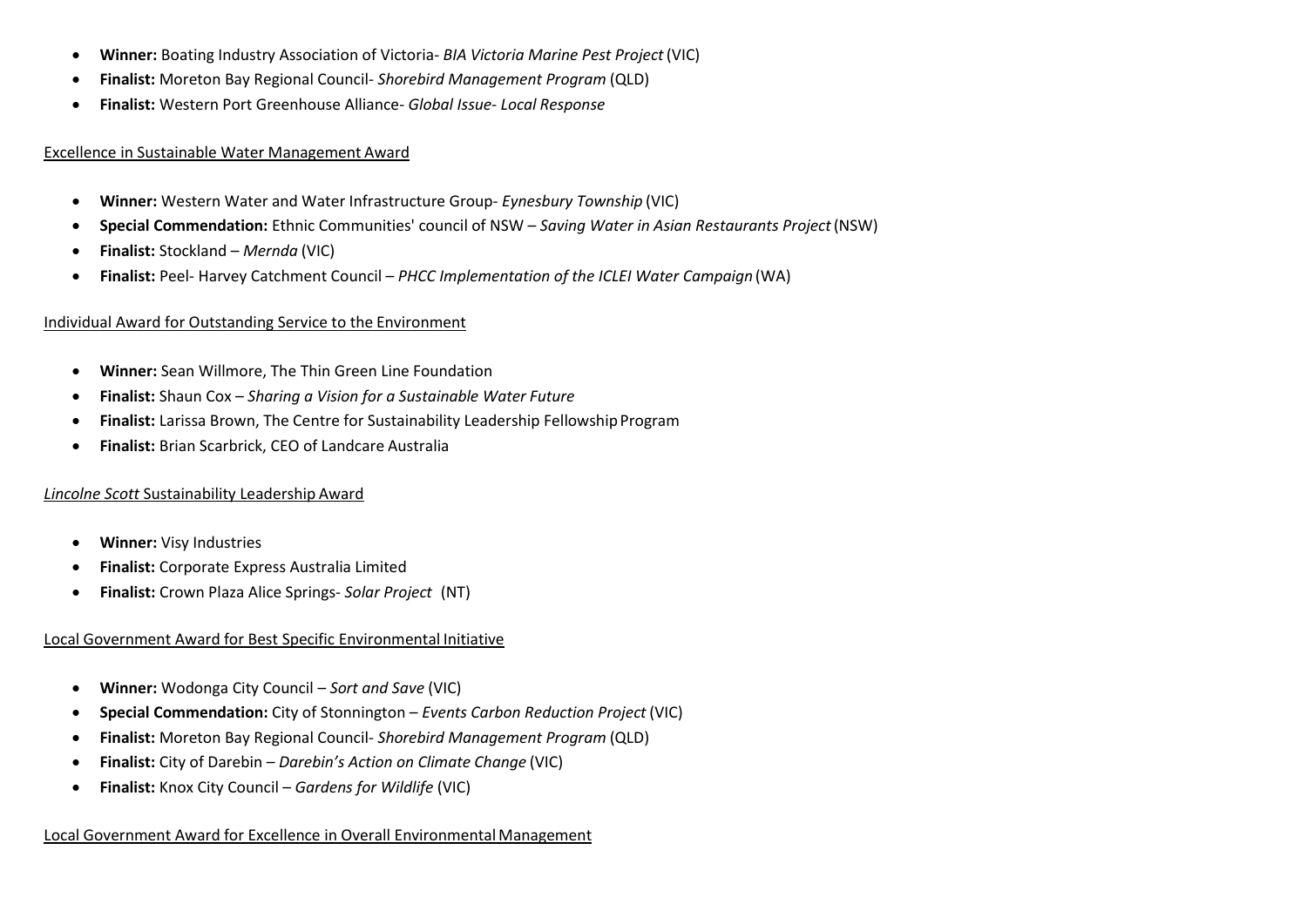- **Winner:** Randwick City Council *Innovative Sustainability Solutions from an Annual Environmental Levy Program* (NSW)
- **Finalist:** Knox City Council *Sustainability in Knox* (VIC)

#### Media Award for Environmental Reporting

- **Winner:** Adam Morton , *The Age*  'Climate Change Coverage' (VIC)
- **Finalist:** Emily Rice, *Network Ten*  'Greening the News'
- **Finalist:** Mark Corcoran, Peter Curtis, Bronwen Reed, Garth Thomas, *ABC*  'Antarctica- What liesbeneath?'

# Meeting the Greenhouse Challenge Award

- **Winner:** Randwick City Council NSW Local Government Emissions Trading Scheme (NSW)
- **Finalist:** Australian Taxation Office Public Transport Annual Ticket Scheme
- **Finalist:** Auria Forestry Auria Forestry Research Project (WA)

# *Szencorp* Green Building Award

- **Winner:** Rockcote Pty Ltd *Rockcote Design Centre* (QLD)
- **Finalist:** Aurecon Australia Pty Ltd & Bendigo and Adelaide Bank *Bendigo and Adelaide Bank* (VIC/SA)
- **Finalist:** Francis-Jones Moehen Thorp (FJMT) and the City of Sydney *Surry Hills Library, Community Centre & Childcare*(NSW)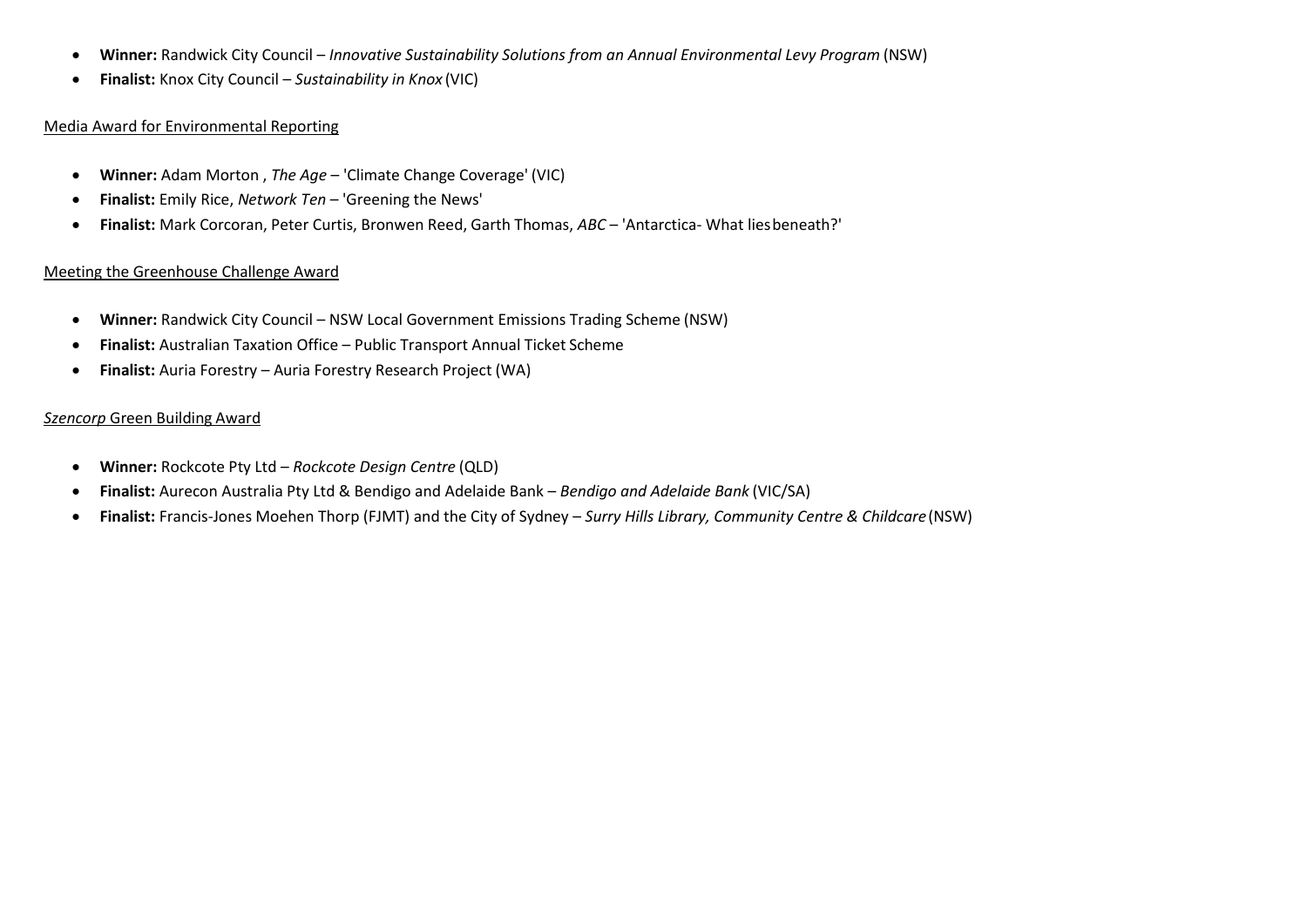#### *Building Commission* Award for Best Sustainable Residential Development

- **Winner:** Landmatters Currumbin Valley *The Ecovillage at Currumbin* (QLD)
- **Finalist:** Barwon Water *Sharland Oasis* (VIC)

## Business Sustainability Award for Best Specific Environmental Initiative

- **Winner:** Greening Australia/Alcoa Point Henry *Moolapio* (VIC)
- **Finalist:** Flexicar *Flexicar* (VIC)
- **Finalist:** Origin Energy *Making a Difference, Together*

#### Business Sustainability Award for Environmental Best Practice Program

- **Winner:** InStyle Contract Textiles *An Integrated Company Approach to Sustainability*
- **Finalist:** Sustainable Living Fabrics *Kiss and Leap: A Business Model with Moral Sustainability* (VIC)
- **Finalist:** Villawood *Villawood Positive Change* (NSW)

#### Community Award

- **Winner:** Community of Mount Alexander (VIC)
- **Finalist:** Australian Youth Climate Coalition (VIC)
- **Finalist:** Trees for Life *Leadership, Commitment and Excellence in Protecting and Enhancing Our Environment* (SA)

# *Department of Sustainability and Environment* Excellence in Marine and Coastal ManagementAward

- Winner: Moreton Bay Seafood Industry Association Development and Implementation of an Environmental Management System for Professional Fishers of Moreton *Bay, South East Queensland* (QLD)
- **Finalist:** Australian Underwater Federation *Great Australian Shark Count*
- **Finalist:** People and Parks Foundation *Sea Search* (VIC)

#### Excellence in Sustainable Water Management Award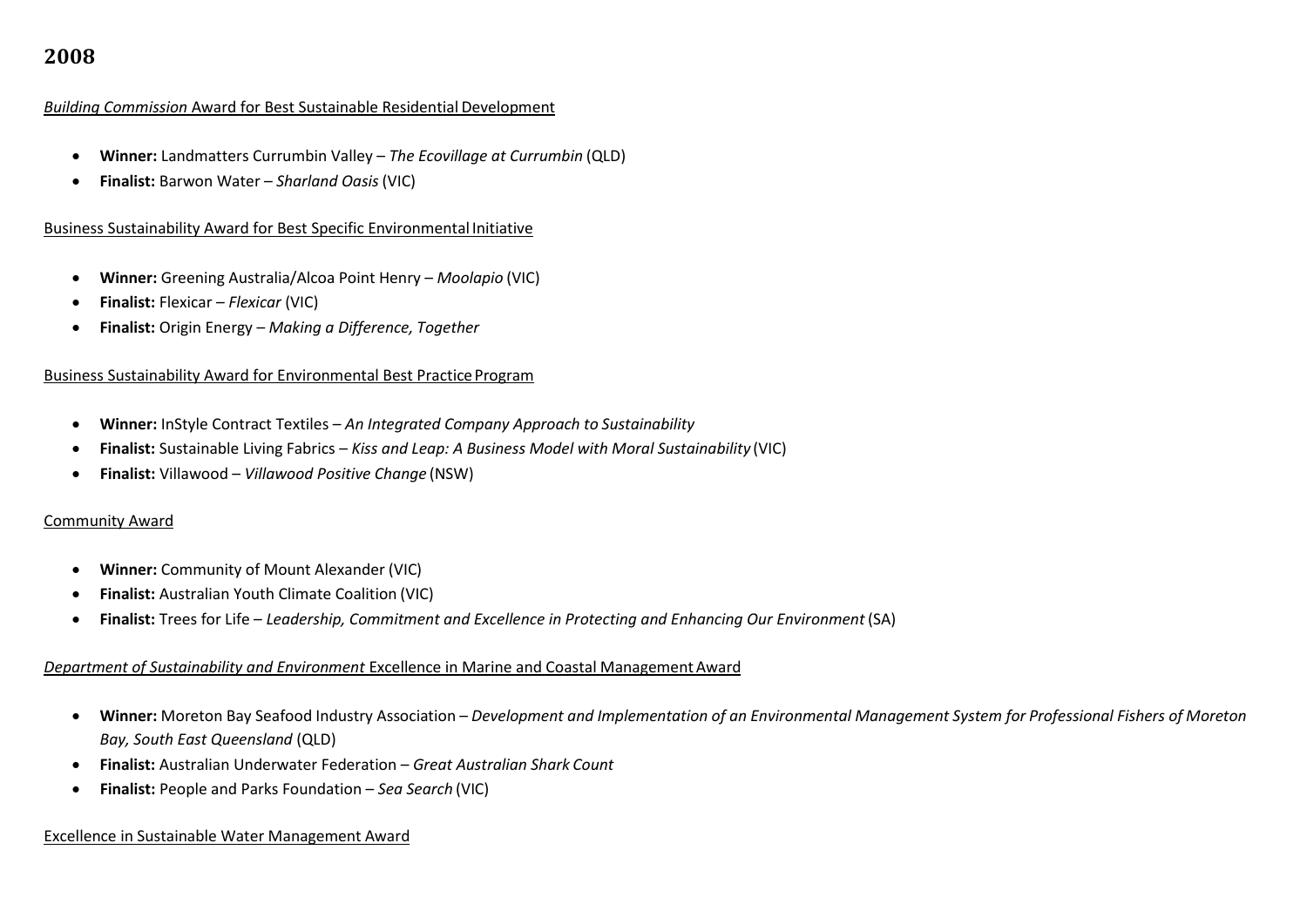- **Winner:** Randwick City Council *Randwick City Council's Retrofitting Randwick for Water Conservation* (NSW)
- **Finalist:** Midell Water Solutions *Sunrise* (QLD)
- **Finalist:** South East Water *Purple Pipes Tapping Into People's Lives*(VIC)

## Individual Award for Outstanding Service to the Environment

- **Winner:** Dr John Geoffrey Mosley
- **Finalist:** Dr Tim Ealey
- **Finalist:** Dr J.E.N. Veron

# *ITW Industrial Packaging* Education/ School Award

- **Winner:** Mount Manypeaks Primary School *Natural Resource Management Program* (WA)
- **Finalist:** Australian Science and Math School *Sustainable Futures*(SA)
- **Finalist:** Bentleigh West Primary School *Children or Teachers: Who are the real educators?* (VIC)
- **Finalist:** Wondai State School P10 *Future Earth Program* (QLD)

# *Lincolne Scott* Triple Bottom Line Award

- **Winner:** Sustainable Living Fabrics *Kiss and Leap: A Business Model with Moral Sustainability* (VIC)
- **Finalist:** ESP *Etiko Fair Trade* (VIC)

# Local Government Award for Best Specific Environmental Initiative

- **Winner:** Fairfield City Council *Nalawala Sustainability Hub* (NSW)
- **Finalist:** City of Melbourne *Savings in the City – Green Hotels Program* (VIC)
- **Finalist:** City of Newcastle *Climate Cam* (NSW)
- **Finalist:** Moreton Bay Regional Council *E‐Team Environmental Education Program* (QLD)

# Local Government Award for Excellence in Overall Environmental Management

- **Winner:** City of Ipswich *City of Solutions: Thinking Globally, Acting Locally* (QLD)
- **Finalist:** Maribyrnong City Council *Carbon Neutral* (VIC)
- **Finalist:** Mount Alexander Shire Council *Partnering Our Community to a Sustainable Future* (VIC)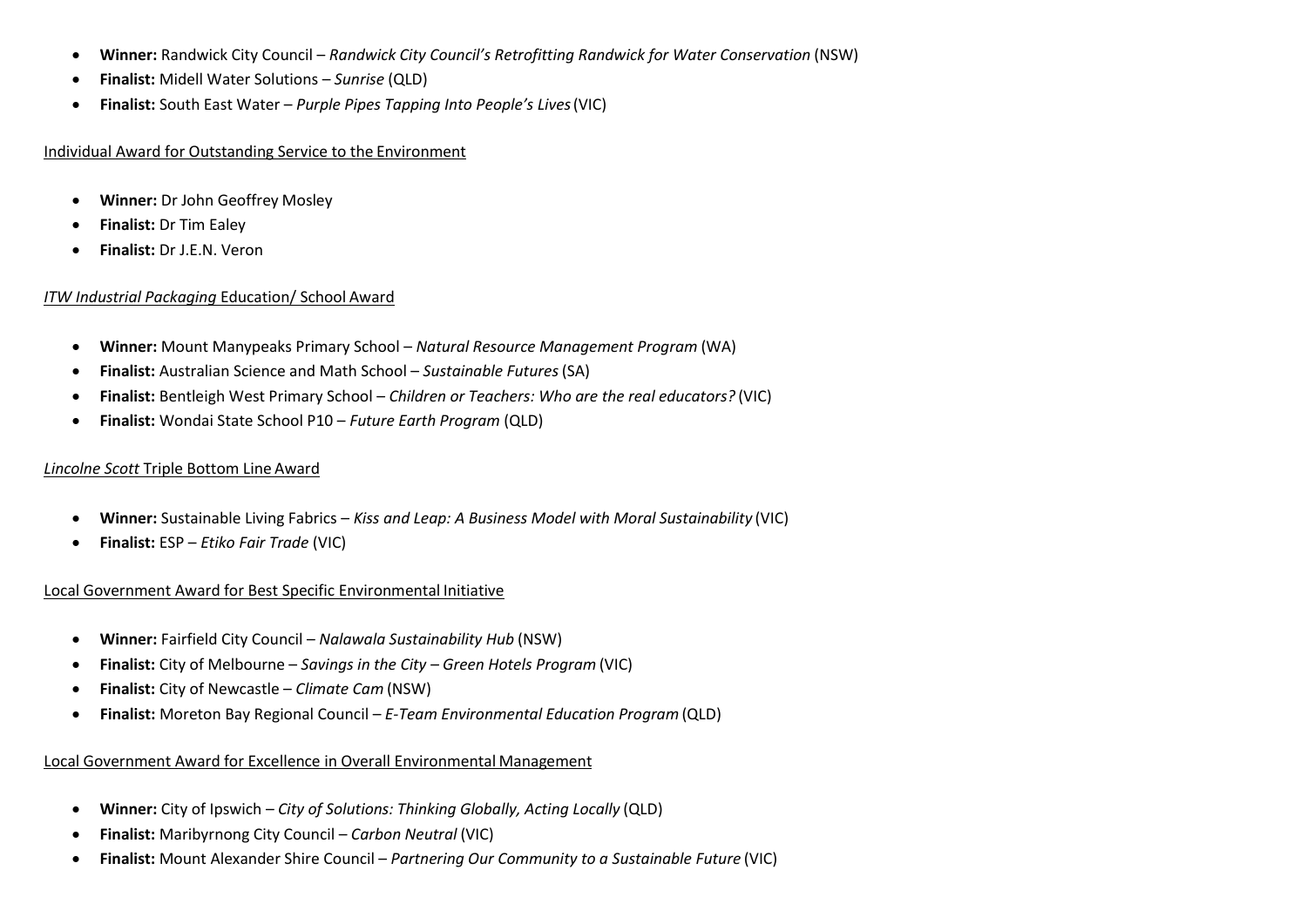# Media Award for Environmental Reporting

- **Winner:** Mark Corcoran, Vivien Altman, David Martin, Simon Brynjolffssen and David Verrecchia, *ABC TV Foreign Correspondent* 'Bolivian Meltdown'
- **Finalist:** Eric Campbell, Marianne Leitch, David Martin and Simon Brynjolffssen, *ABC TV Foreign Correspondent*  'Greenland GoesGreen'
- **Finalist:** Sean Murphy, *ABC TV Landline*  'Salt Wars'

### *Sustainability Victoria* Meeting the Greenhouse Challenge Award

- **Winner:** Global Renewables *The UR‐3R Process* (NSW)
- **Finalist:** Greenfleet *Avoiding, Reducing and Offsetting Carbon Emissions* (VIC)
- **Finalist:** Villawood *Villawood Positive Change* (NSW)

#### *Szencorp* Green Building Award

- **Winner:** FMSA Architects *– St Leonard's College Sustainability Centre – Cornish Campus*(VIC)
- **Finalist:** FMSA Architects *Anglesea Department of Sustainability and Environment Office* (VIC)
- **Finalist:** NOWarchitecture *Westbourne Grammar School – Science Centre* (VIC)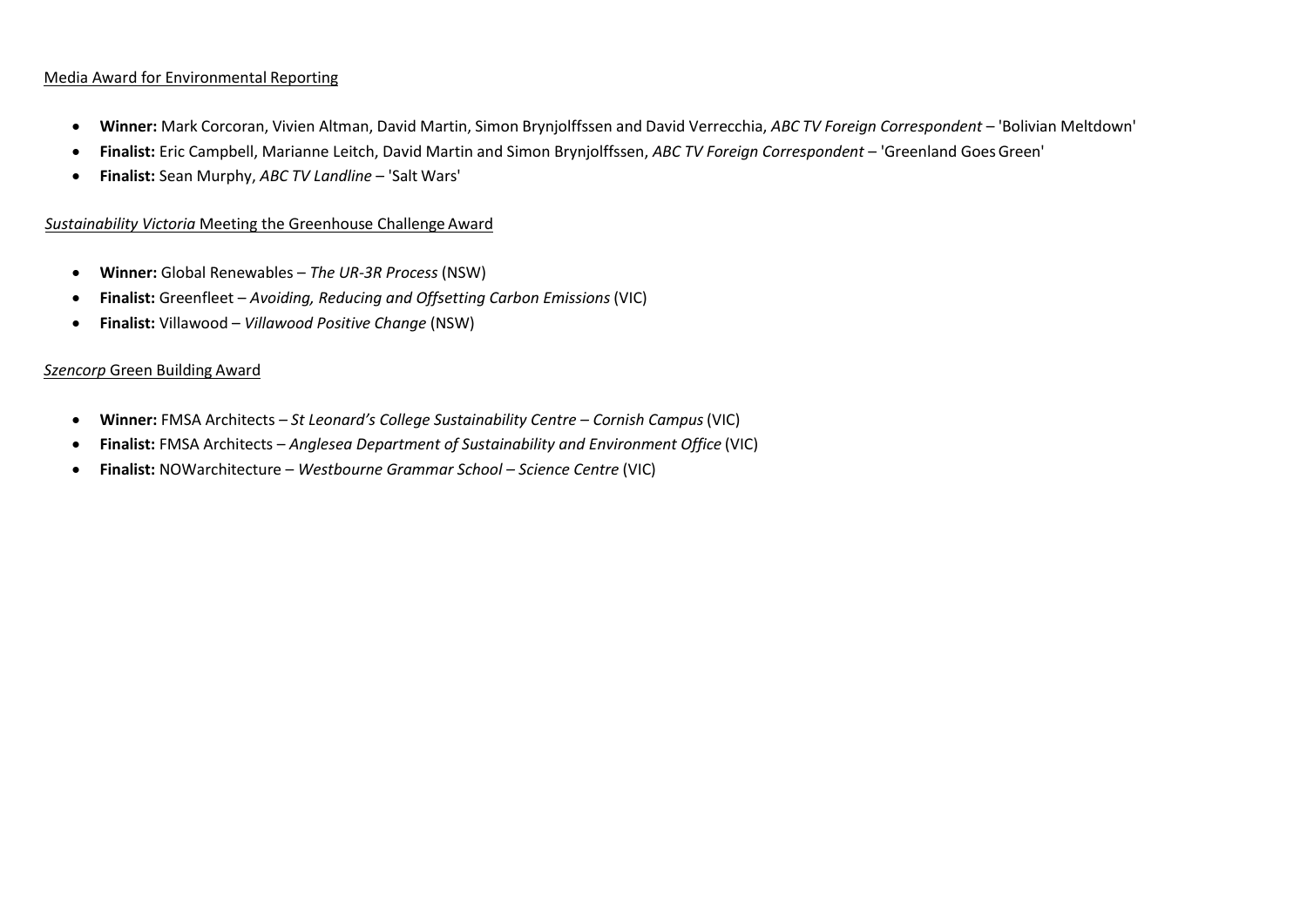#### Business Enterprise Award for Best Specific Environmental Initiative

- **Winner:** John Crane Australia *SmartFlow – An Approach to Water Savings* (VIC)
- **Finalist:** Global Renewables *The UR-3R Process* (WA)
- **Finalist:** EcoSpecifier *Green Building Solutions* (QLD)

# Business Enterprise Award for Environmental Best Practice Program

- **Winner:** Lane Cove River Tourist Park *Whole of Business Environmental Plan* (NSW)
- **Finalist:** IBM Australia (VIC)
- **Finalist:** Portfolio Partners *Environmental Best Practice* (VIC)

#### Community Award

- **Winner:** Nooramunga Corner Inlet *Water Quality Monitoring Project* (VIC)
- **Finalist:** Yarriambiack Creek Flow Protection Committee *Our Fair Share, Community Creek Campaign* (VIC)
- **Finalist:** Yamba's Playtime *Think Global Act Local Reporting* (NT)

# **Department of Sustainability and Environment Excellence in Marine and Coastal Management Award**

- **Winner:** Great Barrier Reef Marine Park Authority *Protecting the Reef – World-Class Marine and Coastal Management*(QLD)
- Finalist: Phillip Island Nature Parks Protection and Management of Little Penguins and Other Marine Wildlife on the Summerland Peninsula (VIC)

#### Excellence in Sustainable Water Management Award

- **Winner:** Gold Coast Water *Pimpama Coomera Water Future* (QLD)
- **Finalist:** City of Melbourne *A New Urban Wetland in Royal Park* (VIC)
- **Finalist:** North Central Catchment Management Authority *Flooding Enhancement of Gunbower Forest Project* (VIC)

#### Individual Award for Outstanding Service to the Environment

**Winner:** Kim Thien Truong (VIC)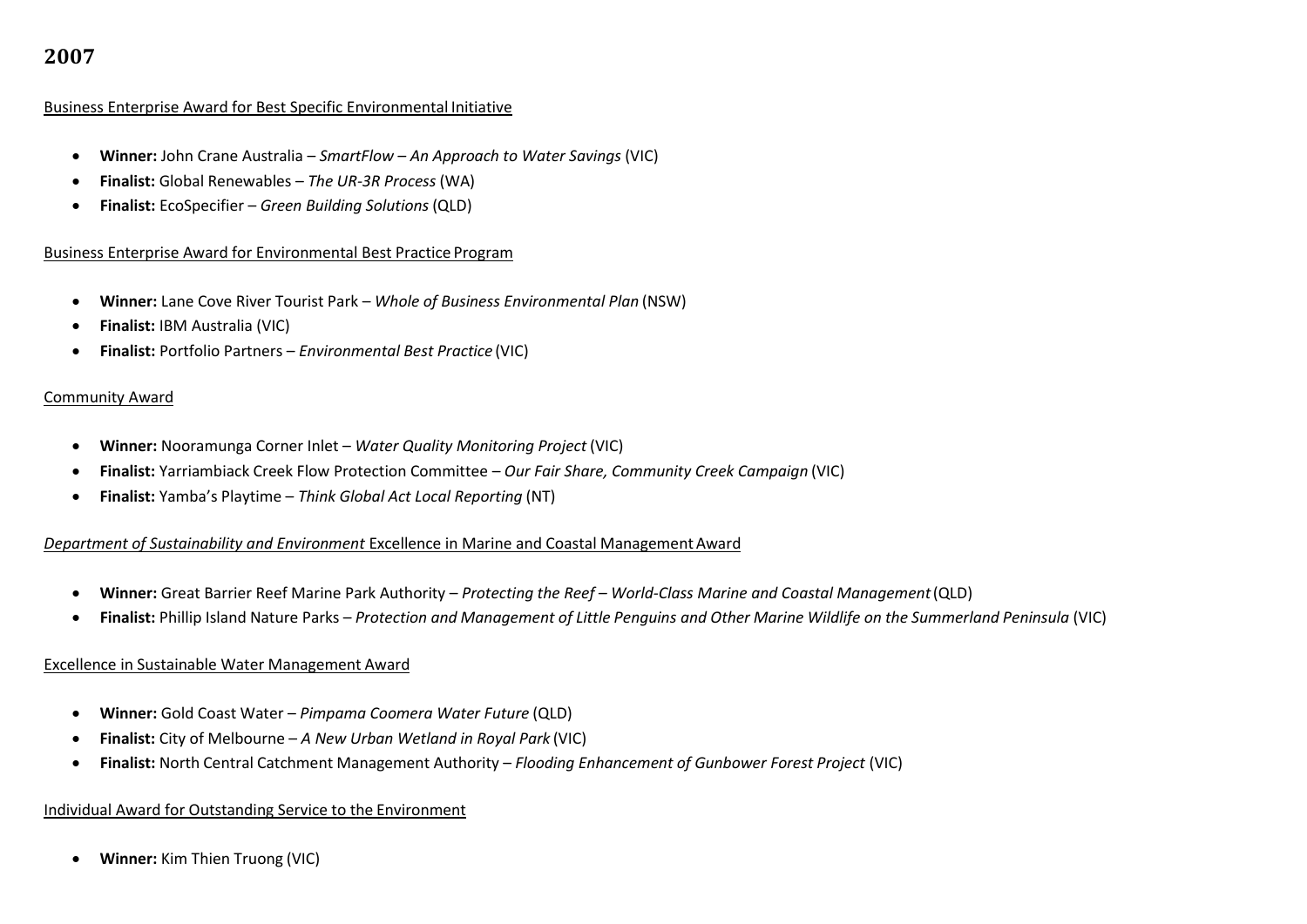- **Finalist:** Kate Charters and Millicent Burggraff *No Plastic Bags for Armstrong Street* (VIC)
- **Finalist:** Steven Hobbs *De-Centralised Energy Production* (VIC)

# *Lincolne Scott* Triple Bottom Line Award

- **Winner:** Sustainable Living Fabrics *When the Bottom Line is Green* (VIC)
- **Finalist:** Village Green Environmental Solutions *Vic 1000* (VIC)
- **Finalist:** Portfolio Partners Limited *Press articles on sustainability* (VIC)

# Local Government Award for Best Specific Environmental Initiative

- **Winner:** City of Darebin *Going Places*(VIC)
- **Special Commendation:** Mt Alexander Shire *Footprints* (VIC)
- **Special Commendation:** Byron Shire Council *Ecology and Effluent in Harmony* (NSW)
- **Finalist:** City of Whitehorse *Sustainable Living Week 2006* (VIC)

# Local Government Award for Excellence in Overall EnvironmentalManagement

- **Winner:** Coffs Harbour City Council *The Healthy City* (NSW)
- **Finalist:** Randwick City Council *Sustaining Our City* (NSW)
- **Finalist:** Willoughby City Council (NSW)

# Media Award for Environmental Reporting

- **Winner:** Liz Minchin, *The Age*  'A Climate Change Folio' (VIC)
- **Finalist:** Peter Mares, *ABC Radio National*  'Water, the National Interest' (VIC)
- **Finalist:** Steve Marshall, Trevor Bormann, Brett Ramsay, Simon Brynjolffssen, *ABC Foreign Correspondent* 'Carterets The Sinking Islands' (NSW)
- **Finalist:** Prospero Productions 'Eco House Challenge' (WA)

# *Signode* Education/ School Award

- **Winner:** Woodbridge School *Helping Hands* (TAS)
- **Finalist:** Lancelin Primary School *Environmental Program (*WA)
- **Finalist:** North Albany Senior High *Environmental Practices Project* (WA)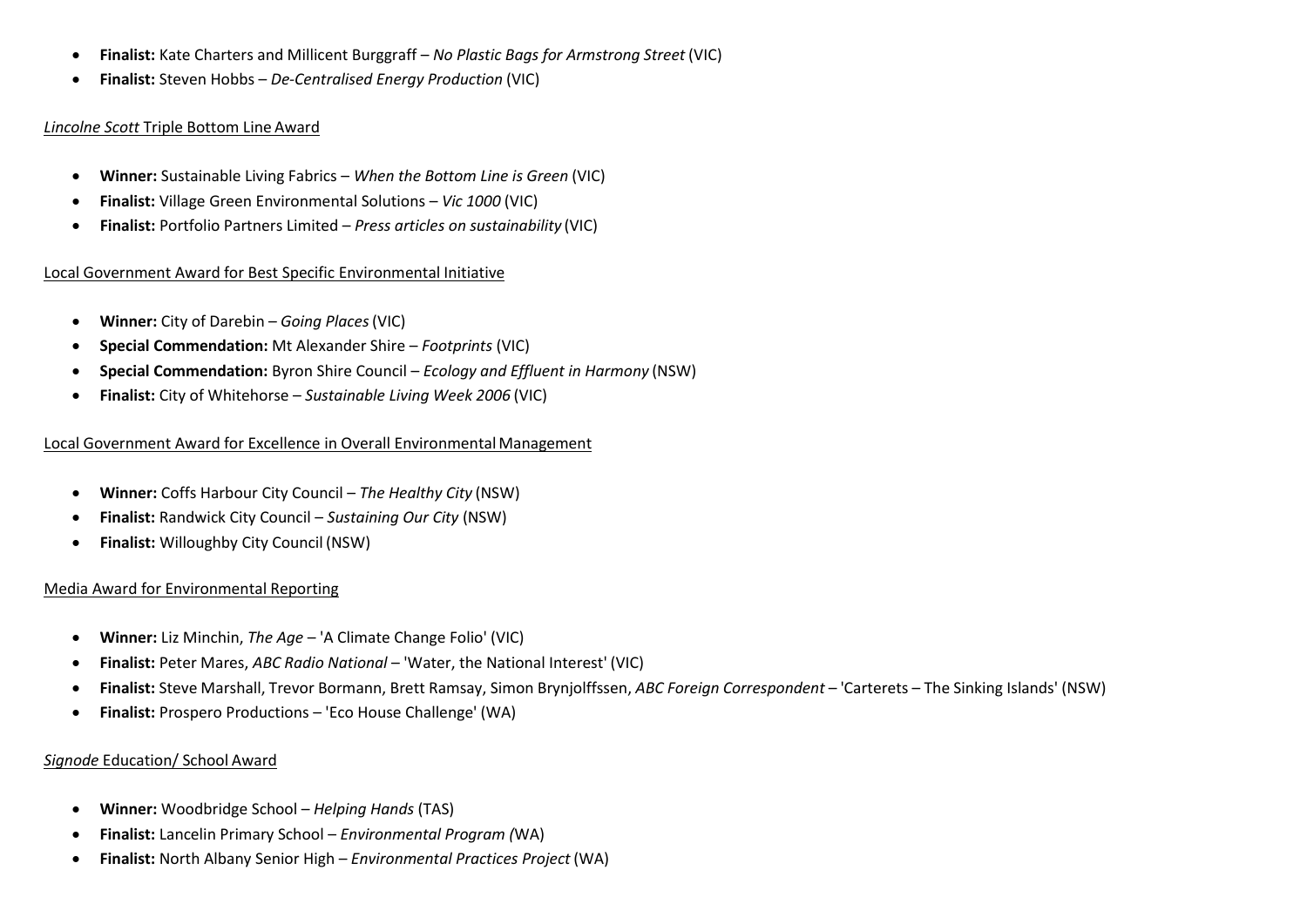# *Sustainability Victoria* Meeting the Greenhouse Challenge Award

- **Winner:** Best Energies & NSW DPI *Pyrolysis for Renewable Energy & Agrichar* (NSW)
- **Finalist:** Origin Energy *Carbon Reduction Scheme* (VIC)
- **Finalist:** CO2 Australia *Carbon Sequestration Program* (VIC)
- **Finalist:** Carbon Pool *Minding the Carbon Store* (NSW)

# *Szencorp* Green Building Award

- **Winner:** TAFEWA South West Regional *Bunbury EcoHome Results*(WA)
- **Special Commendation:** Australian Ethical Investment *Trevor Pearcey House* (ACT)
- **Finalist:** Kador Group *500 Collins St, Melbourne* (VIC)
- **Finalist:** Designinc Melbourne Pty Ltd *K2 Apartments* (VIC)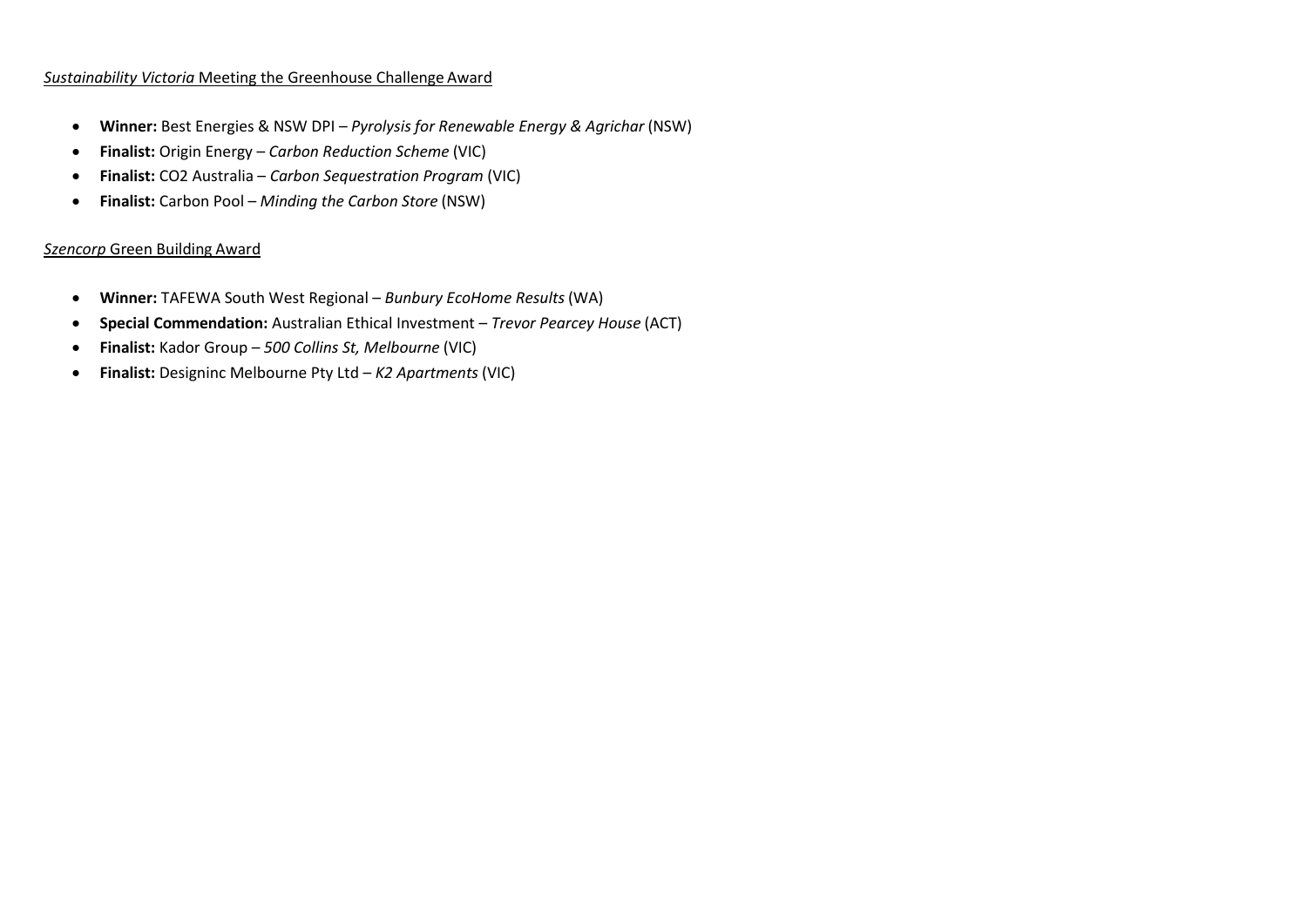# Community Award

- **Joint Winner:** Darebin Parklands Association (VIC)
- **Joint Winner:** Yea Wetlands Committee of Management *Restoration and Protection of Yea Wetlands*(VIC)
- **Finalist:** Environment Victoria *Nha Dep Sustainable Living Project* (VIC)
- **Finalist:** Urban Forest Biodiversity Program Steering Committee/ Department for Environment & Heritage *SA Urban Forest Biodiversity Program*(SA)

# *Department of Sustainability and Environment* Excellence in Marine and Coastal ManagementAward

- **Winner:** SA Urban Forest Biodiversity Program, (DEH) Planning SA (PIRSA) *Adelaide Coast Park Vegetation Management Project*(SA)
- **Finalist:** Parks Victoria *Managing Victoria's Marine National Parks and Sanctuaries* (VIC)
- **Finalist:** Seafood Services Australia *Seafood EMS* (QLD)

# Excellence in Sustainable Water Management Award

- **Winner:** Northern Health *Reducing Water Consumption Across Northern Health and other Water Saving Initiatives*(VIC)
- **Finalist:** East Gippsland Water *100% Waste Water Recycling* (VIC)
- **Finalist:** Mount Hotham Alpine Resort Management Board and Mount Hotham Skiing Company *100% Water Recycling to Make Snow at Mount Hotham* (VIC)

# Green Building Award

- **Winner:** Szencorp *Taking Buildings to the Next Level with 40 Albert Road* (VIC)
- **Special Commendation:** Cowland North Architecture Interior Design- *Westbourne Grammar School – Hospitality Complex* (VIC)

#### Individual Award for Outstanding Service to the Environment

- **Winner:** Arron Wood *Riverhealth, Kids Teaching Kids Program*
- **•** Finalist: Heather Whiting
- **Finalist:** John Macdonald

#### *Lincolne Scott* Triple Bottom Line Award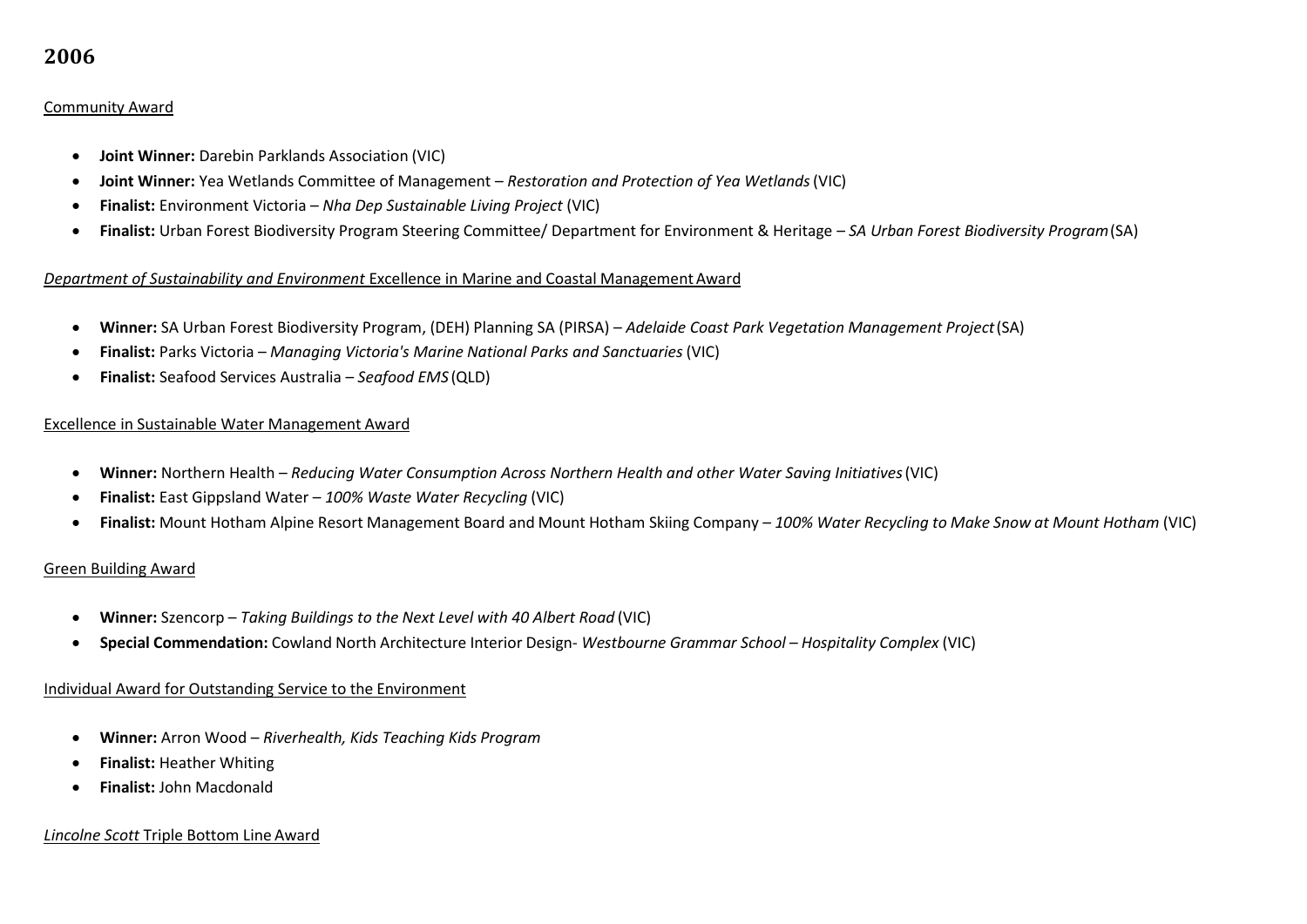- **Winner:** NRMA Insurance *HIRT Trial and Reversing Visibility Index*
- **Finalist:** Yarra Valley Water *Case Study: Gembrook Sewerage Servicing Strategy*(VIC)

#### Media Award for Environmental Reporting

- **Winner:** Melissa Fyfe & Simon O'Dwyer, *The Age*  'Climate Change- Icons Under Threat'
- **Finalist:** Ian Henschke & Angelique Johnson, *Stateline ABC TV*  'Coorong Bird Survey'(SA)
- **Finalist:** Peter Meredith, *Australian Geographic*  'Tip & Run'
- **Finalist:** Thuy Tran, *ABC Radio Vietnamese Language Program, Channel 1224AM*  'Environmental Programs 2004- 2006'

# *National Australia Bank* Business Enterprise Award for Best Specific EnvironmentalInitiative

- **Winner:** Close the Loop Limited *Zero Waste to Landfill*
- **Finalist:** Alcoa World Alumina Anglesea Power Station *An Integrated Approach to Land Management* (WA)

# *National Australia Bank* Business Enterprise Award for Environmental Best Practice Program

- **Winner:** Finsbury Green Printing (SA)
- **Finalist:** Australian Arrow Pty Ltd *Visualising Our Environmental Footprint*
- **Finalist:** Mount Hotham Alpine Resort Management Board and Mount Hotham Skiing Company *Sustainable Snow Sport*(VIC)

# *Signode* Education/ School Award

- **Winner:** Kangaroo Island Community Education *Marine and Environmental Education* (SA)
- **Finalist:** Star of the Sea School *Marine Discovery Centre* (SA)
- **Finalist:** Woodbridge School *Footsteps for the Future* (TAS)

# *WSN Environmental Solutions* Local Government Award for Best Specific Environmental Initiative

- **Winner:** Maroochy Shire Council *Maroochy River Recovery* (QLD)
- **Finalist:** City of Boroondara *Living for Our Future Pilot Program* (VIC)
- **Finalist:** Hume City Council, VIC/SP Distributors Pty Ltd *EnviroPoles – A World First for Hume City (*VIC)
- **Finalist:** Marrickville Council *Environmental Volunteer Program* (NSW)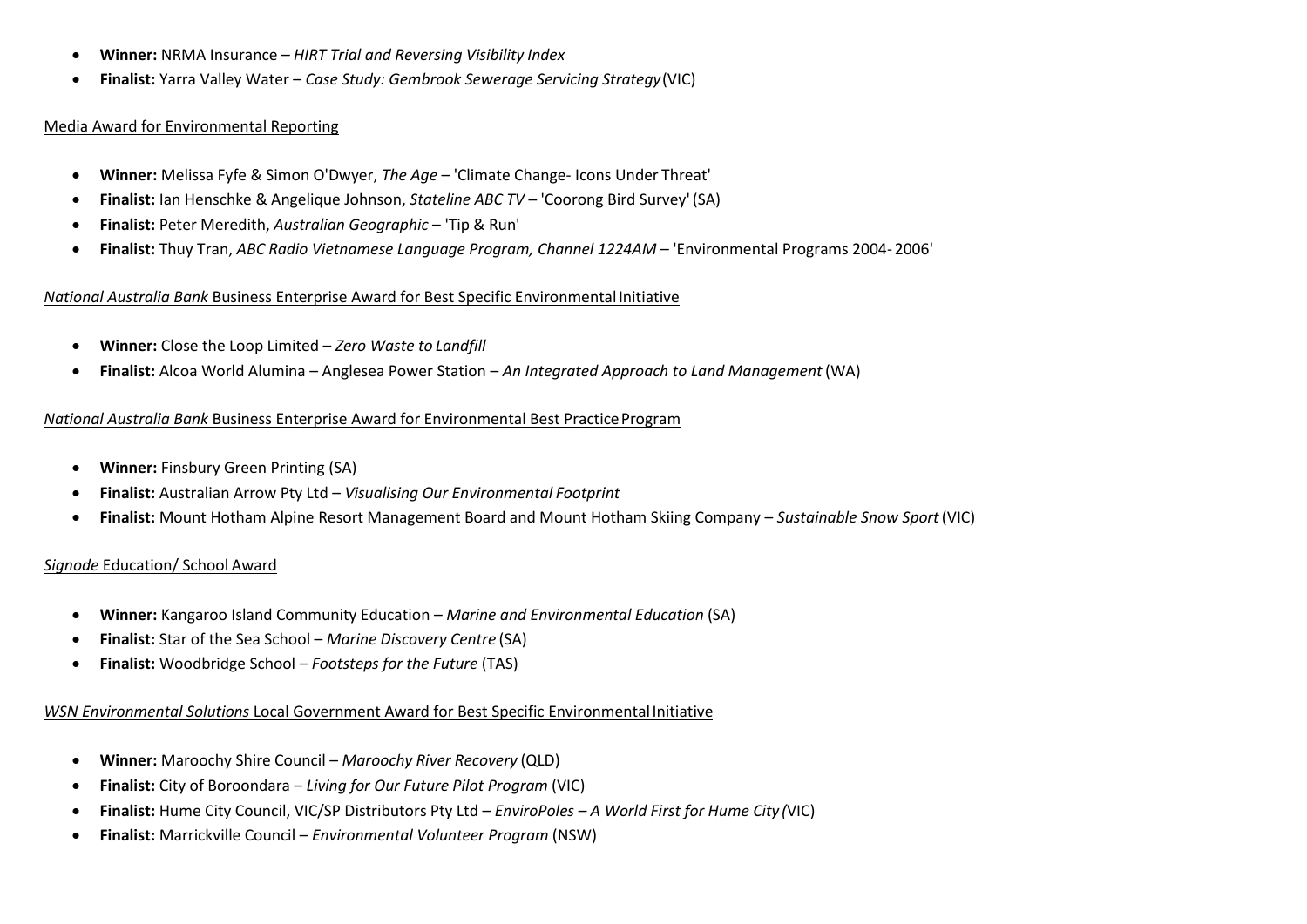- **Winner:** Hume City Council *State of Environment Report 2006* (VIC)
- **Special Commendation:** Randwick City Council *Sustaining Our City* (NSW)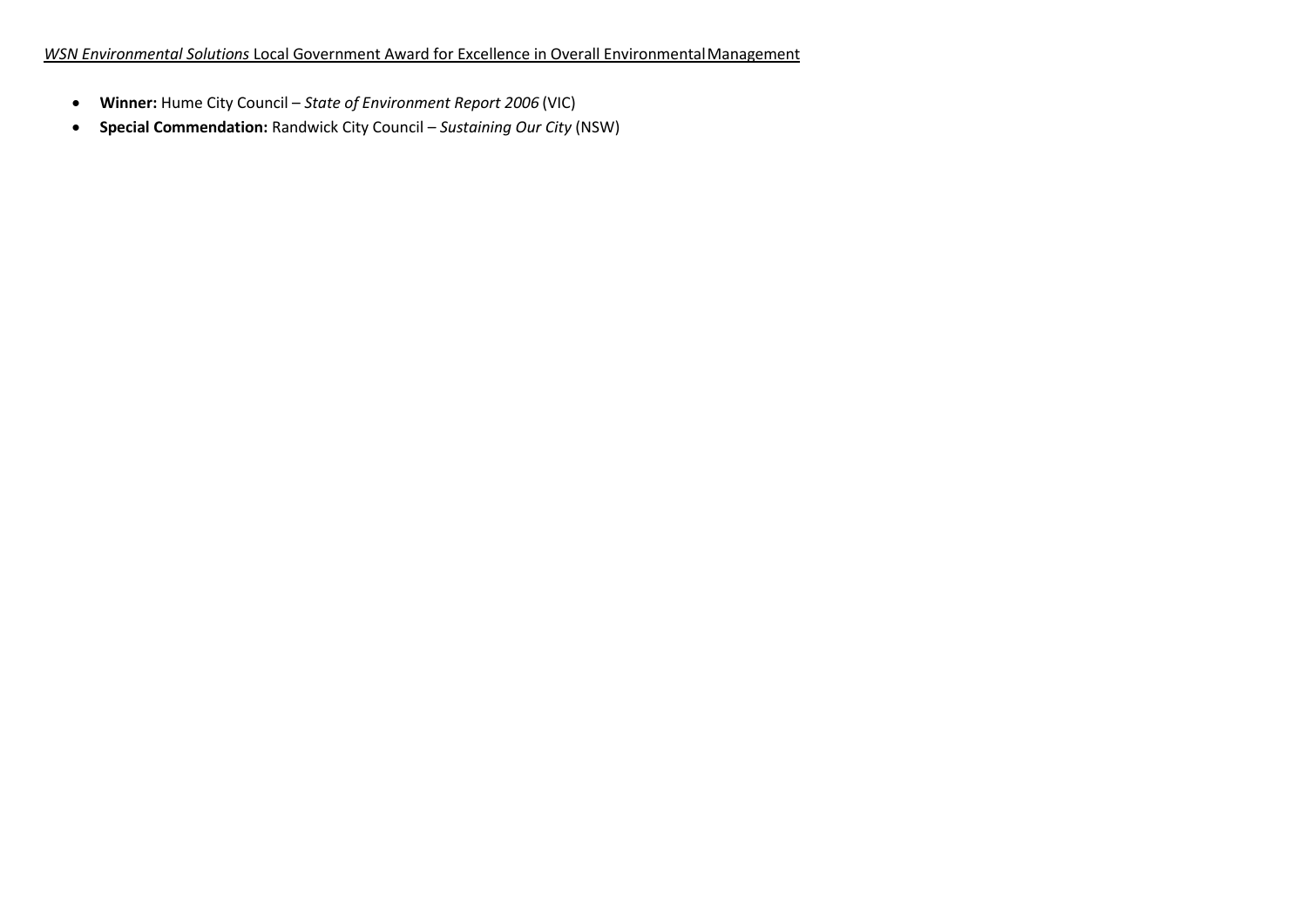# Community Award

- **Winner:** Trees for Life *The Tree Scheme* (SA)
- **Finalist:** Birds Australia Gluepot Reserve *Birds Australia Gluepot Reserve* (SA)
- **Finalist:** Friends of Berowra Valley Regional Park *A Guide to Berowra Valley Regional Park* (NSW)

#### *CPA Australia* Triple Bottom Line Award

- **Winner:** Insurance Australia Group (IAG) *Risk Radar for Smash Repairers*
- **Special Commendation:** VicSuper Pty Ltd *Sustainability at VicSuper: An Integrated Approach*(VIC)

#### Education/ School Award

- **Winner:** Urrbrae Agricultural High School *Environmental Focus* (SA)
- **Special Commendation:** North Dandalup Primary School *Pathway to Nature* (WA)
- **Finalist:** Dandaragan Primary School *Living, Learning, Leading the way in Sustainable, Environmental Education* (WA)
- **Finalist:** Footscray West Primary School *Project Snap*(VIC)

# Excellence in Marine and Coastal Management Award

- **Winner:** Ocean Watch Australia *SeaNet Extension Service* (NSW)
- **Finalist:** EPA Victoria *New Initiatives to Manage Domestic Ballast Water* (VIC)
- **Finalist:** SA Urban Forest Biodiversity Program *Adelaide Metropolitan Coast Park Vegetation Management Project* (SA)

#### Excellence in Sustainable Water Management Award

- **Winner:** Visy Pulp and Paper Pty Ltd *Water Management: A Non-Consuming Passion*
- **Finalist:** City of Stonnington *Sustainable Urban Water Management in the City of Stonnington* (VIC)
- **Finalist:** Kogarah Council *Total Water Cycle Management Strategy* (NSW)

#### Green Cities Award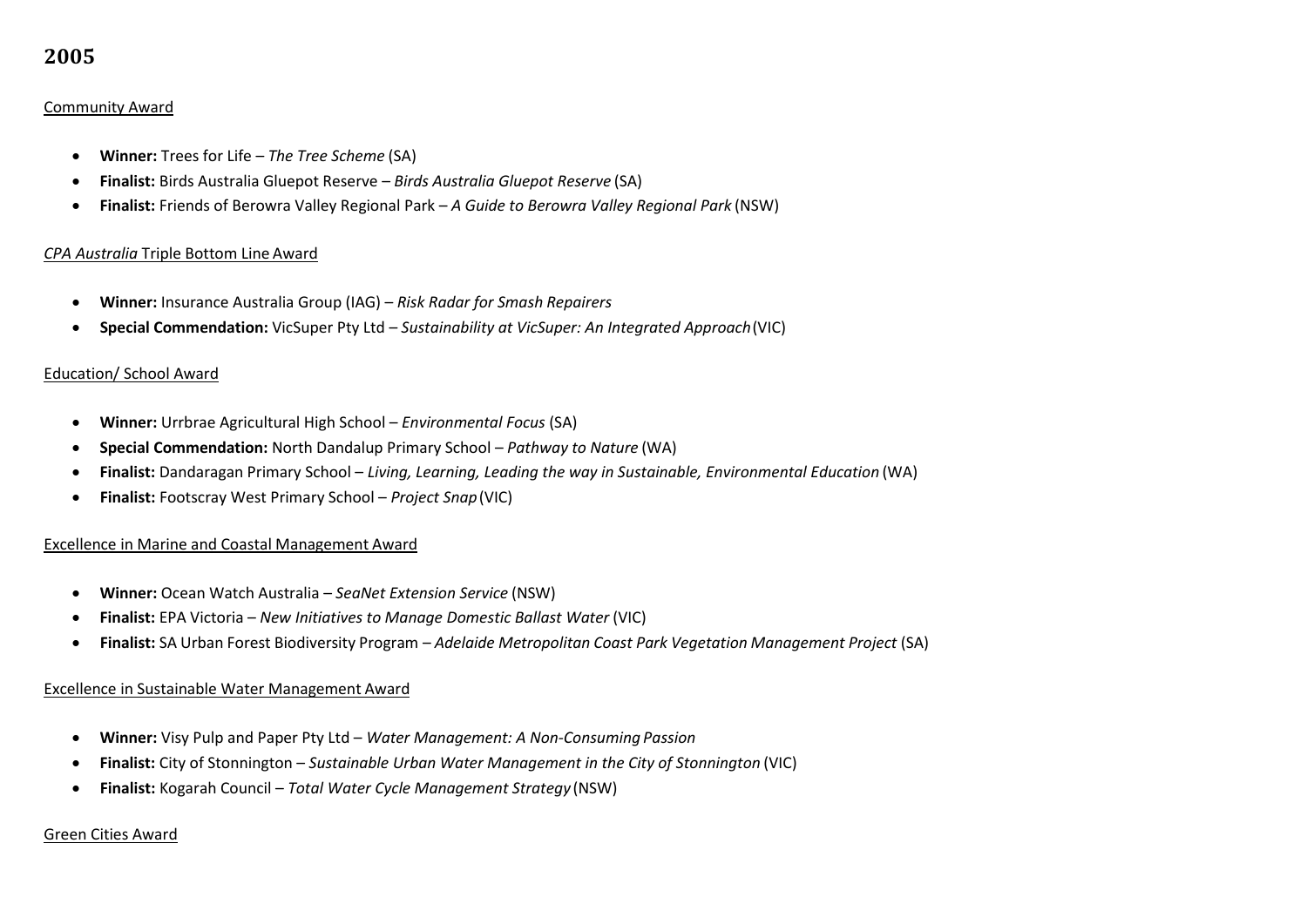- **Winner:** Banyule City Council *Leader in Environmental Management* (VIC)
- **Finalist:** Capital City Committee Adelaide *Adelaide Green City Program* (SA)
- **Finalist:** Knox City Council *Working for a Sustainable Future*(VIC)

Individual Award for Outstanding Service to the Environment

- **Winner:** Christian Bell *Marine Conservation*
- **Finalist:** Arron Wood *River Health Program*
- **Finalist:** Stuart Wenham *Global Leadership in Solar Energy*

# Local Government Award for Best Specific Environmental Initiative

- **Winner:** Moreland City Council (Northern Alliance for Greenhouse Action) *Public Lighting Greenhouse Action Plan* (VIC)
- **Finalist:** Hornsby Shire Hornsby Earthwise *Sustainable Energy Management*(NSW)
- **Finalist:** Hornsby Shire *A Sustainable Nursery and Parks Depot for the Hornsby Community* (NSW)

# Local Government Award for Excellence in Overall Environmental Management

- **Winner:** Banyule City Council *Leader in Environmental Management* (VIC)
- **Finalist:** City of Joondalup *Envirocare* (WA)
- **Finalist:** Hume City Council *Excellence in Overall Environmental Management* (VIC)
- **Finalist:** Strathfield Municipal Council (on behalf of Bankstown, Burwood, Canterbury, City of Sydney, Marrickville, Rockdale and Strathfield Councils) *Cooks River Foreshores Working Group* (NSW)

# Media Award for Environmental Reporting

- **Winner:** Phillip Adams, Annabelle Quince and Paul Gough, *Late Night Live, ABC Radio National*  'The Murray River- AJourney'
- **Finalist:** Lindsey Arkley, *SBS Radio*  'Making a future from the past: Budj Bim's heritage'
- **Finalist:** Melissa Fyfe, *The Age*  'Global Warming and the Kyoto Protocol'

# *Muller Industries* Green Building Award

- **Joint Winner:** Canberra International Airport *Brindabella Business Park and Australia's First Green Star Building* (ACT)
- **Joint Winner:** The City of Melbourne *CH2 Project* (VIC)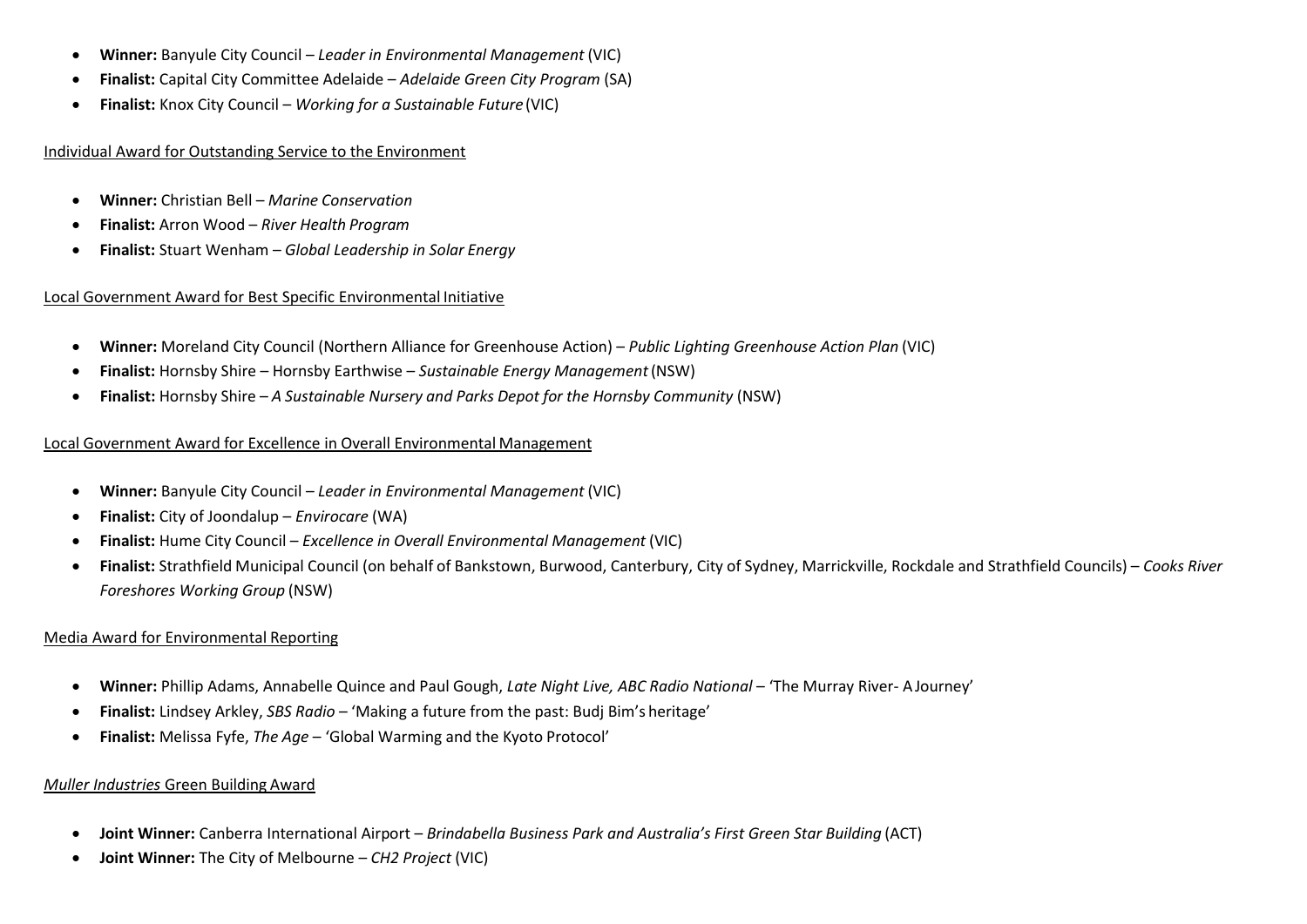- **Special Commendation:** Kangan Batman TAFE *Automotive Centre of Excellence* (VIC)
- **Finalist:** Peter Ho, PHOOEY Architects *Zedi Hair* (VIC)

## *National Australia Bank* Business Enterprise Award for Best Specific EnvironmentalInitiative

- **Winner:** Computershare Pepper SRM Pty Ltd *eTree: Helping Shareholders contribute to a more sustainablefuture*
- **Finalist:** Pot Recyclers Pty Ltd *Working Today for a Better Tomorrow- Developing Sustainable Alternatives*(WA)
- **Finalist:** Sensis Pty Ltd *BookMuncher Directory Recycling Program*

# *National Australia Bank Business Enterprise Award for Environmental Best Practice Program*

- **Winner:** Southern Rocklobster Ltd *Clean Green Program*
- **Finalist:** Australian Arrow Pty Ltd *The Relentless Pursuit of the Shrinking Environmental Footprint* (VIC)
- **Finalist:** The Cape Otway Centre for Conservation Ecology (VIC)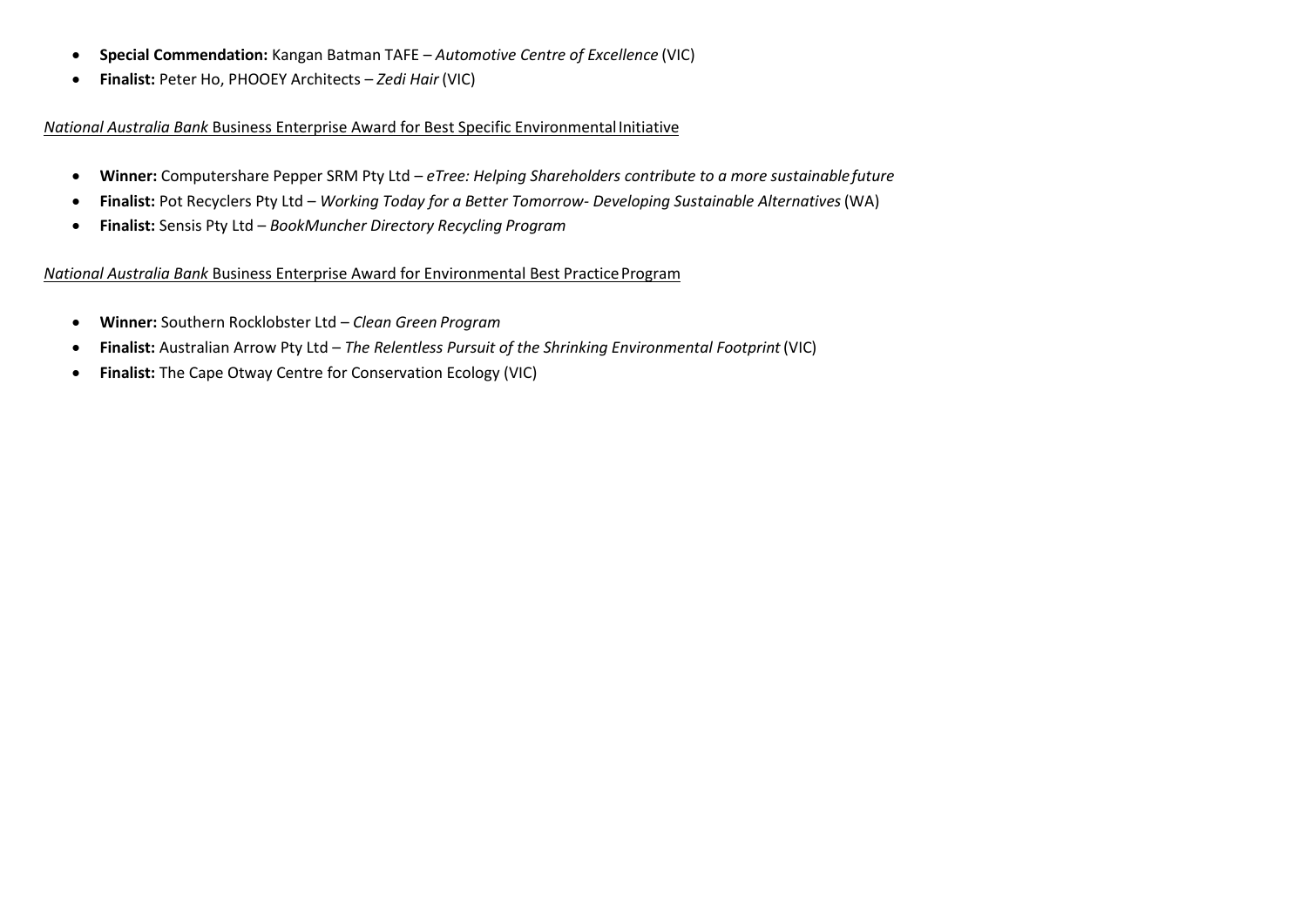#### Award for Excellence in Marine & Coastal Management

- **Winner:** Water Corporation *Coastal Environmental Improvement Initiative Busselton*
- **Special Commendation:** Department of Sustainability and Environment, Government Agencies and Volunteers *Managing the North Pacific Seastar at Inverloch*
- **Finalist:** Shell and Conservation Volunteers Australia *Shell Coastal Volunteers*

#### Award for Excellence in Water Management

- **Winner:** Muller Industries Australia *3C Cooler/Drycon* (VIC)
- **Finalist:** Visy Paper 2
- **Finalist:** Water Corporation *Integrated Water Management*

#### Community Award

- **Winner:** Seastar 2004 Team *Diving in to Help – the Northern Pacific Seastar at Inverloch* (VIC)
- **Finalist:** Dolphin Research Institute (VIC)
- **Finalist:** Friends of Arid Recovery Arid Recovery (SA)
- **Finalist:** Gould League of Victoria (VIC)

# *CPA Australia* Triple Bottom Line Award

- **Winner:** Ive Family, Talaheni *Talaheni Progress to Sustainability* (NSW)
- **Finalist:** Albury-Wodonga Development Corporation *Thurgoona Threatened Species Conservation Strategy* (VIC/NSW)
- **Finalist:** Hydro-Tasmania *Hydro-Tasmania's Water Management Reviews*(TAS)

#### Education Award

- **Winner:** Churchlands Senior High School *Trees for Survival* (WA)
- **Finalist:** Antonio Park Primary School *A Sustainable School- The Story So Far*(VIC)
- **Finalist:** Aspley Senior Special School *Kingfisher Centre* (QLD)
- **Finalist:** Palmwoods State School *Palmwoods Wetlands and Remnant Riparian Forest* (QLD)
- **Finalist:** Syndal South Primary School *Together Towards Tomorrow* (VIC)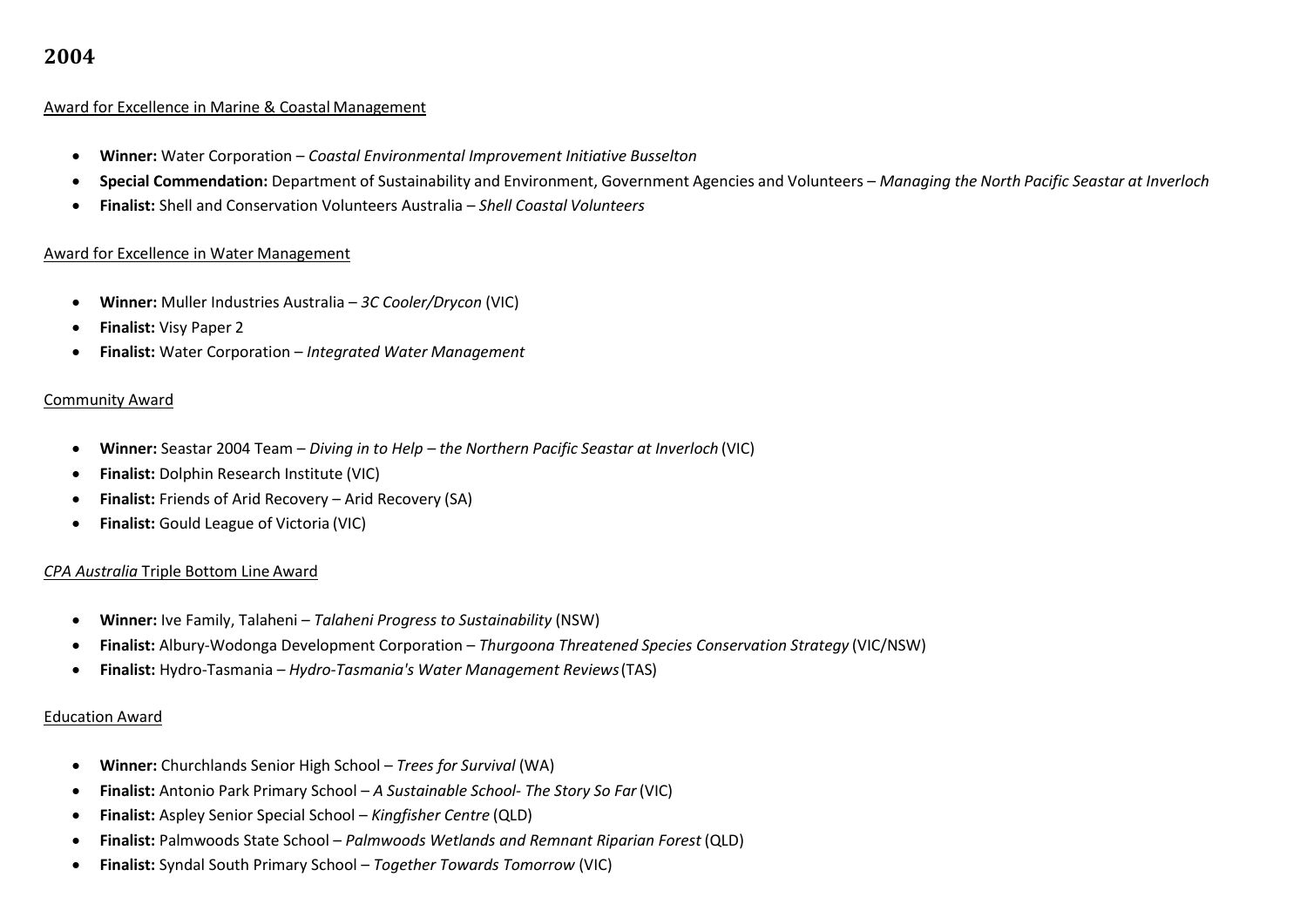#### Individual Award for Outstanding Service to the Environment

- **Winner:** Elizabeth O'Brien *Global Lead Poisoning and Contamination Prevention – Australia First*
- **Special Commendation:** Ive Family, Talaheni *Stop our Salt and Soil Entering Yass River*
- **Finalist:** Arron Wood *International River Health Program*

## Local Government Award for Best Specific Environmental Initiative

- **Winner:** ECO-Buy *The ECO-Buy Program* (VIC)
- **Special Commendation:** Bayside City Council *Dynamic Bushland Management: Bayside's Native Vegetation Works Program* (VIC)
- **Finalist:** City of Darebin *Green Travel Plan* (VIC)
- **Finalist:** Kogarah Council *Kogarah Town Square Development*(NSW)

#### Local Government Award for Excellence in Overall EnvironmentalManagement

- **Winner:** City of Darebin Sustainable Darebin (VIC)
- **Finalist:** Hume City Council State of the Environment Report (VIC)
- **Finalist:** Hornsby Shire Council Hornsby Earthwise An evolutionary path to environmental sustainability (NSW)

#### Media Awards for Environmental Reporting – Best Print Award

- **Winner:** Melissa Fyfe, *The Age*  'Story of a Tree'
- **Finalist:** Ken Eastwood, *Australian Geographic*  'Saving the Northern Hairy-Nosed Wombat'
- **Finalist:** Simon Benson, *Daily Telegraph*  'ADI- A Last Stand'

#### Media Awards for Environmental Reporting – Best Radio Award

- **Winner:** Alexandra de Blas, *ABC Radio National*  'Climate Change and the Renewables Revolution'
- **Finalist:** Adrian Show, *Centre for Appropriate Technology CAT Productions*  'Our Place Series'
- **Finalist:** Jackie May, Earthbeat *ABC Radio National*  'Ethical Coffee'

#### Media Awards for Environmental Reporting – Best Television Award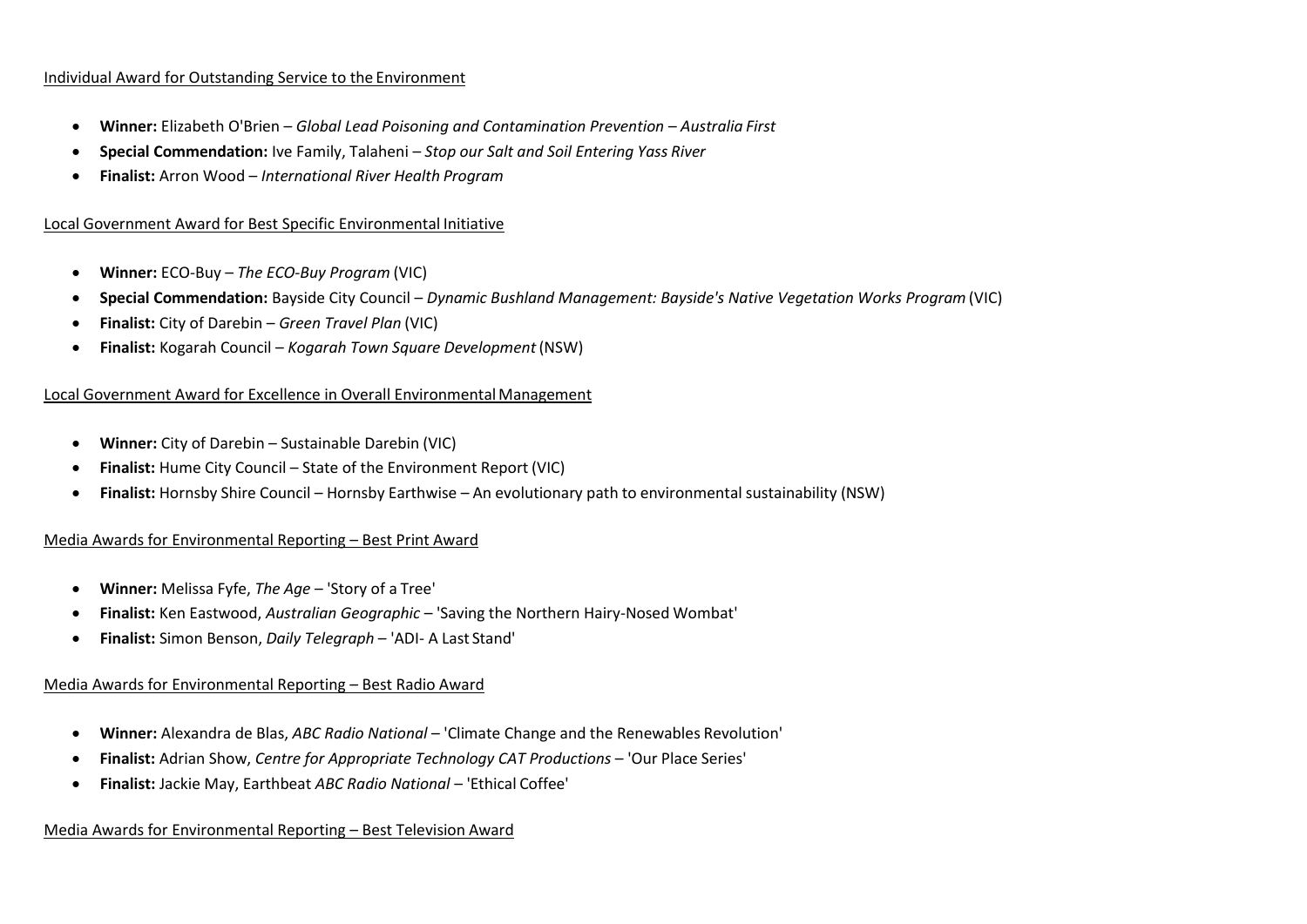- **Winner:** Pip Courtney, *Landline ABC TV*  'Mesquite'
- **Finalist:** Sean Murphy, *Landline ABC TV*  'Seafood Future'
- **Finalist:** Totally Wild 'Hands on for Habitat'

*National Australia Bank* Business Enterprise Award for Best Specific EnvironmentalInitiative

- **Winner:** Echo Remediation *Heybridge Bioremediation Initiative*
- **Finalist:** Nike Australia Pty Ltd *Reuse a Shoe*
- **Finalist:** Solar Sailor Holdings *Green Ferries for Blue Highways* (NSW)
- **Finalist:** WestWyck Pty Ltd *A Sustainable Residential Development* (VIC)

# **National Australia Bank Business Enterprise Award for Environmental Best Practice Program**

- **Winner:** Toyota Australia *Toyota's Progress Towards a Sustainable Future*
- **Finalist:** Ricegrowers Association of Australia Inc *Environmental Champions Program* (NSW)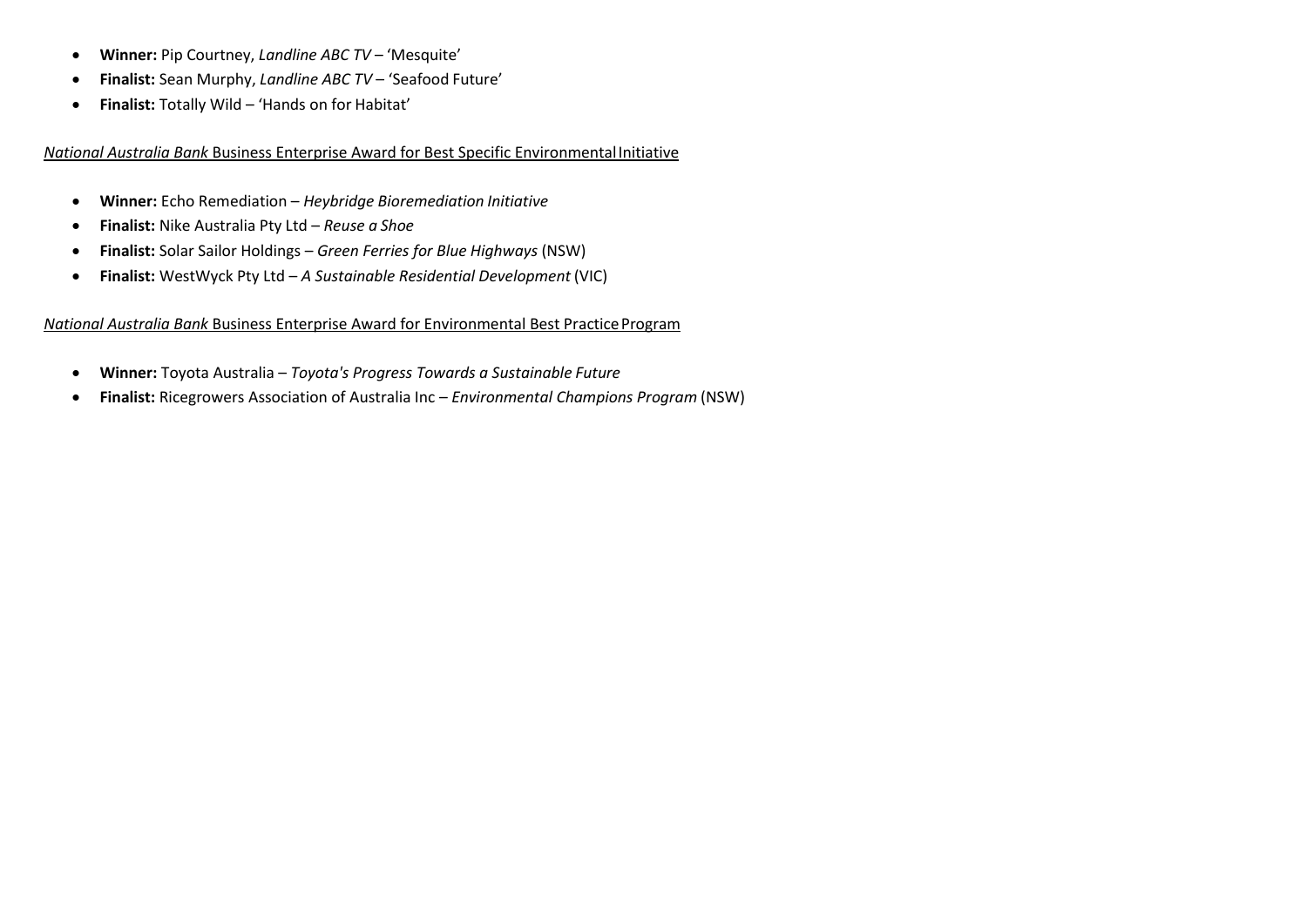#### Business Enterprise Award for Best Specific Environmental Initiative

- **Winner:** Powercor Australia Ltd *Taking the Lead on Weeds*
- **Finalist:** Docklands Authority *Melbourne Docklands ESD Guide* (VIC)
- **Finalist:** Body Shop *Choose Positive Energy Campaign*

#### Business Enterprise Award for Environmental Best Practice Program

- **Winner:** Vic Super Pty Ltd *Vic Super: Contributing to a Sustainable Future* (VIC)
- **Finalist:** Docklands Authority *Melbourne Docklands ESD Guide* (VIC)
- **Finalist:** St John of God Health Care Subiaco *Healing the Person and the Environment*(WA)

#### Community Award

- **Winner:** Birds Australia Gluepot Reserve (SA)
- **Finalist:** Friends of the Arid Recovery Project *The Arid Recovery Project* (SA)
- **Finalist:** Greening Australia Bidgee Banks (ACT, NSW, SA)

# Education Award

- **Joint Winner:** Chatswood Hills State School *Learnscapes Alive* (QLD)
- **Joint Winner:** Mullaloo Primary School *Environmental Project* (WA)
- **Finalist:** Department of Conservation and Land Management *Calm Bush Rangers*(WA)
- **Finalist:** North Dandalup Primary School *A School for Environmental Consciousness*(WA)

# Excellence in Sustainable Water Management Award

- **Winner:** Toyota Australia *Toyota Environment Program*
- **Finalist:** Western Water *Sunbury Melton Recycled Water Program* (VIC)
- **Finalist:** Urban Regional Land Corporation *Lynbrook Water Sensitive Urban Design*
- **Finalist:** City of Boroondara *Boroondara Flows Towards Sustainability* (VIC)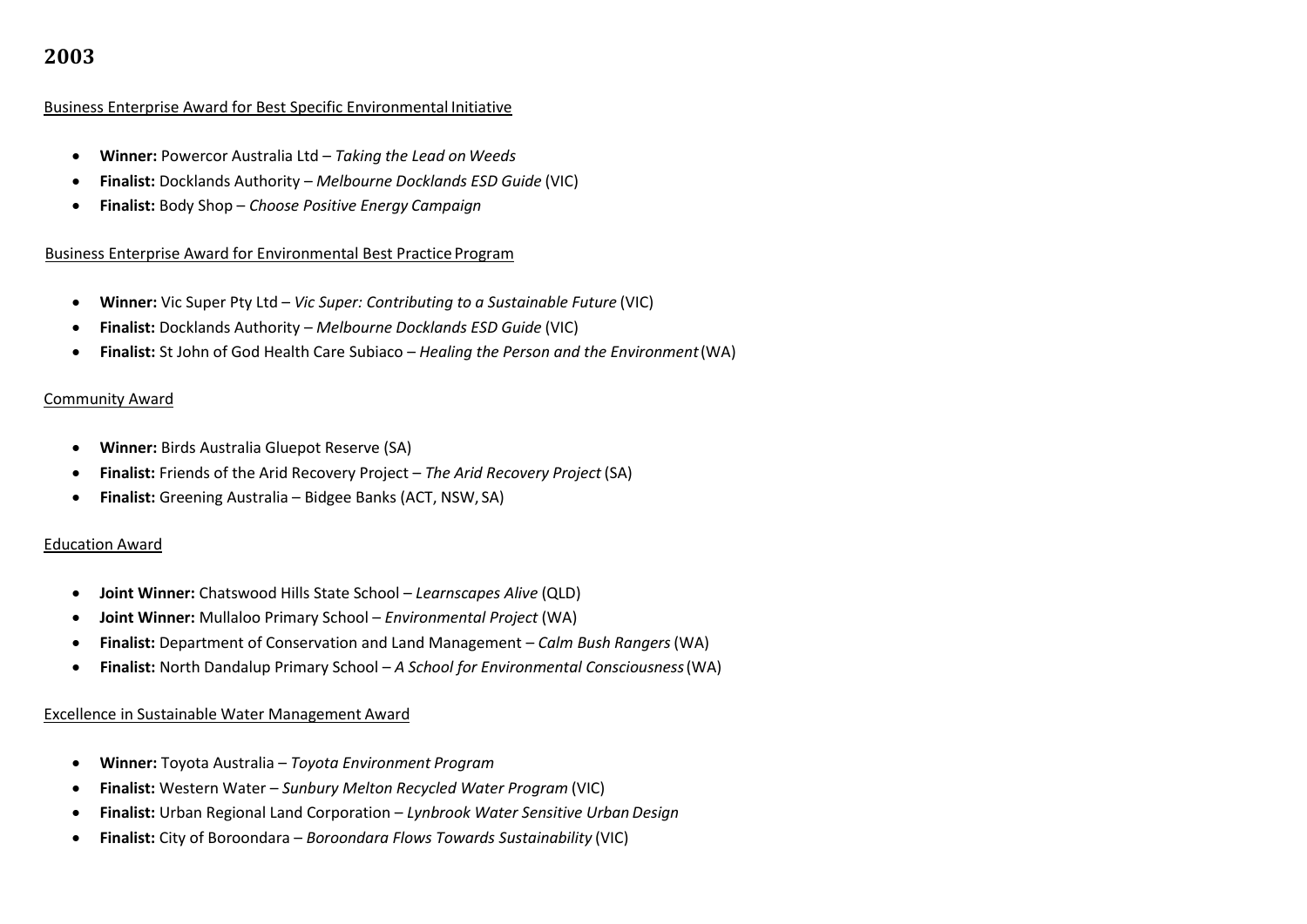# Individual Award for Outstanding Service to the Environment

- **Winner:** Mr Simon Molesworth AM QC
- **Finalist:** Mr Frank Ryan
- **Finalist:** Mr Tim D'Ombrian
- **Finalist:** Mr Len Reade

## Local Government Award for Best Specific Environmental Initiative

- **Winner:** City of Charles Sturt *Reducing Energy Through Partnerships – Local Government and Industry Sector*(SA)
- **Finalist:** Moreland Energy Foundation *The Kinda Cooling Project* (VIC)
- **Finalist:** City of Salisbury *Parafield Partnerships Urban Stormwater Initiative*(SA)

#### Local Government Award for Excellence in Overall Environmental Management

- **Winner:** City of Boroondara *Boroondara Flows Towards Sustainability* (VIC)
- **Finalist:** Townsville City Council *Celebrating Fifteen Years of Environmental Care* (QLD)
- **Finalist:** Gosford City Council *Coastal Open Space System*(NSW)

# Media Awards for Environmental Reporting – Best Print Award

- **Winner:** John Flint, *Sunday Times*  'Brookdale Investigation'
- **Finalist:** Simon Kearney, *Sunday Telegraph*  'The Plastic Bag Campaign'
- **Finalist:** Gary Tippet, *The Age*  'Water Dreaming'

#### Media Awards for Environmental Reporting – Best Radio Award

- Winner: Bush Telegraph, *ABC Radio National* 'Grow Your Own Trees'
- **Finalist:** Science Show, *ABC Radio National*  'The Science Show, Salt of the Earth'
- **Finalist:** Earthbeat, *ABC Radio National*  'Live Fish Trade & Homo Sapiens to HomoUrbans'

# Media Awards for Environmental Reporting – Best Television Award

**Winner:** Landline, *ABC TV* – 'Drought Farmers'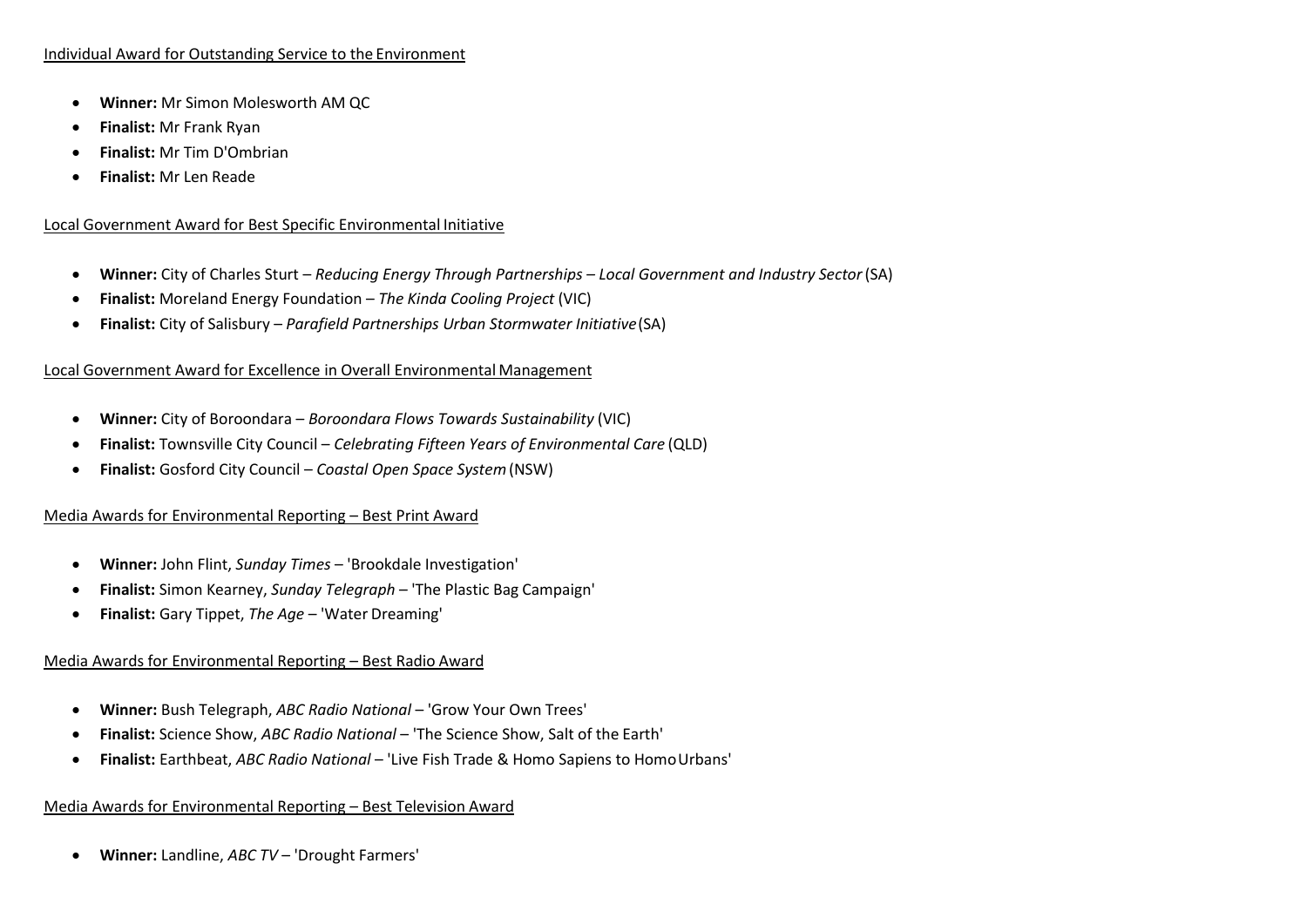- **Finalist:** Totally Wild, *Channel 10*  'Compilation of Stories'
- **Finalist:** *Imparja TV*  'Yamba's Playtime'

# *Neville Smith Timber* Excellence in Land Management Award

- **Winner:** Greening Australia *Bidgee Banks (*ACT, NSW, SA)
- **Finalist:** The Methyl Bromide Team *MB Alternatives*
- **Finalist:** Friends of the Arid Recovery Project *The Arid Recovery Project*

# Triple Bottom Line Award

- **Winner:** Eurobodella Shire *TBL is the Business of Government* (NSW)
- **Finalist:** Collex *Exploration to Restoration*
- **Finalist:** Westpac Banking Corporation *Making Hay*
- **Finalist:** AMCOR Cartonboard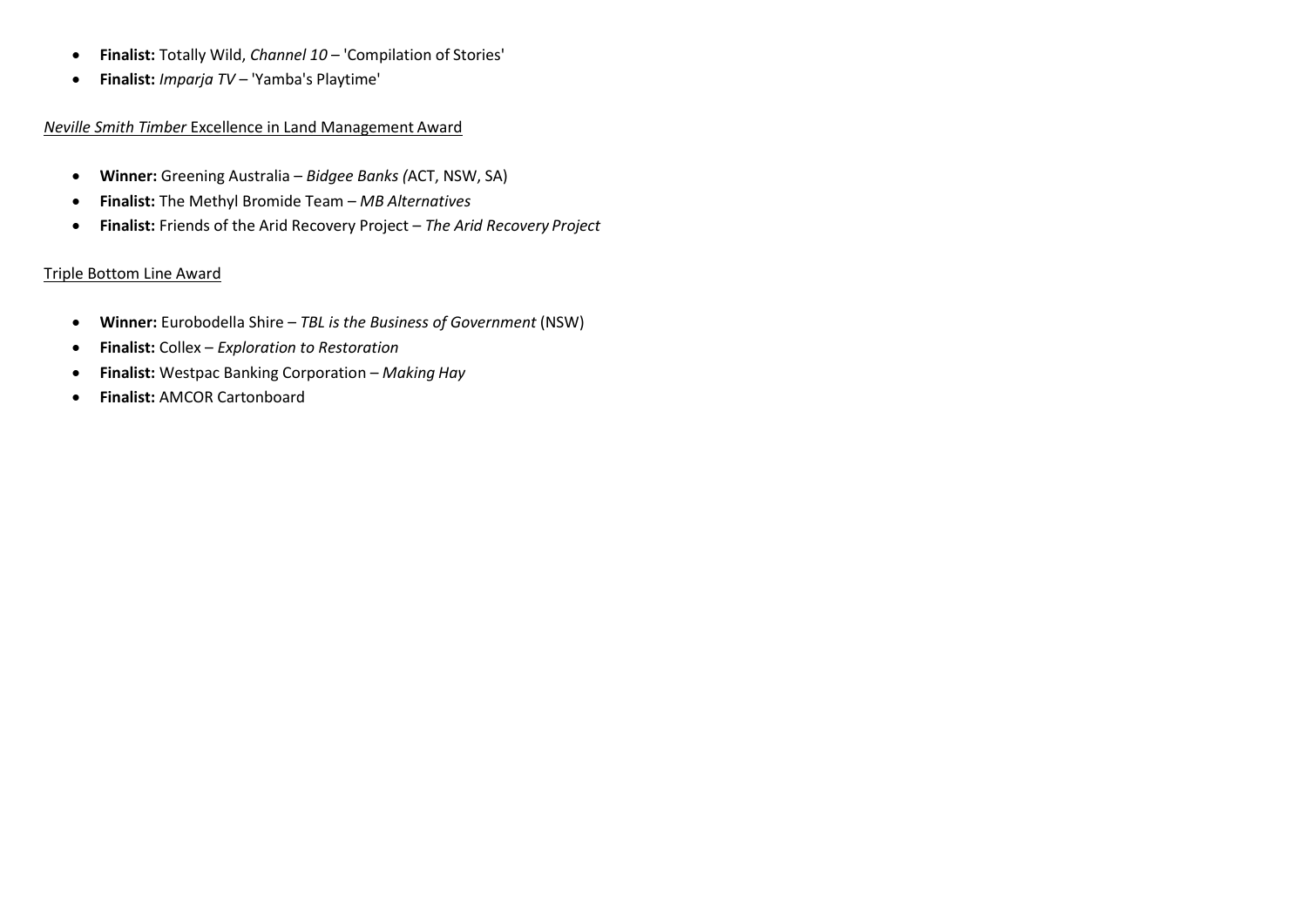# *Alcoa* Awards for Community/Individual – Alcoa Award for Best Community Based Environmental Project orInitiative

- **Winner:** The One Tree Project (TAS)
- **Finalist:** The Understorey Network Inc (TAS)
- **•** Finalist: Glenelg Hopkins CMA (VIC)

#### Alcoa Awards for Community/Individual – Alcoa Award for Outstanding Service to the Environment

- **Winner:** Jenifer Simpson (QLD)
- **Finalist:** Barry Roberts (QLD)
- **Finalist:** Geoff Butler (NSW)

# *City of Melbourne* Triple Bottom Line Award

- **Winner:** Westpac Banking Corporation
- **Finalist: Otway Greening (VIC)**
- **Finalist:** VISY Industries
- **•** Finalist: City West Water Ltd (VIC)

# *Global 500* Education/School Award

- **Winner:** Wellington Point Secondary High School (QLD)
- **Finalist:** Chatswood Hills State School (QLD)
- **Finalist:** Swan Christian College (WA)

# Local Government Award for Best Specific Environmental Initiative

- **Winner:** Newcastle City Council (NSW)
- **Finalist:** Hervey Bay City Council [QLD]
- **Finalist:** Moreland City Council Moreland Energy Foundation Ltd [VIC]

# Local Government Award for Excellence in Overall EnvironmentalManagement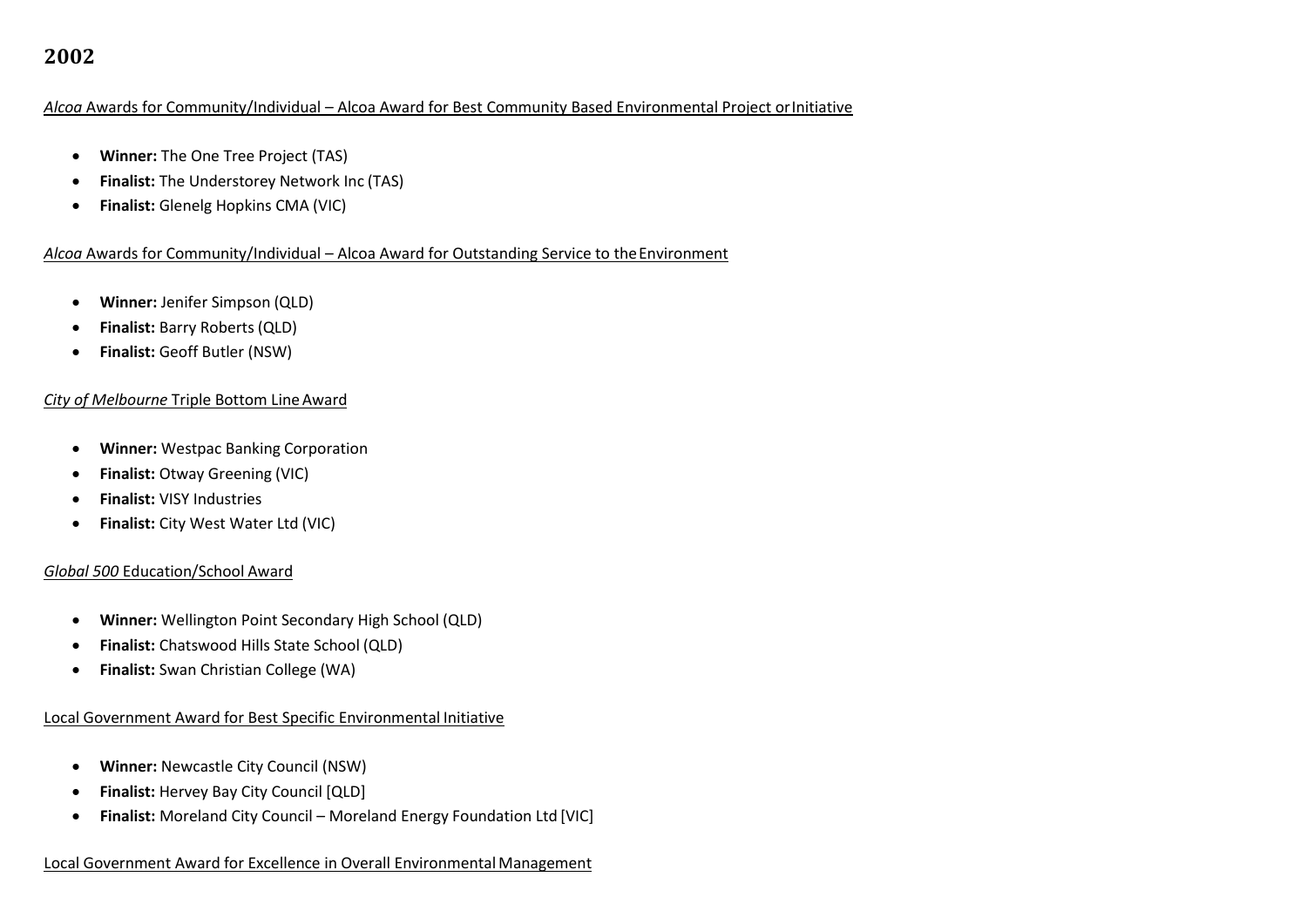- **Winner:** Moreland City Council (VIC)
- **Finalist:** Hornsby Shire Council (NSW)
- **Finalist:** South West Sustainability Partnership (VIC)

# Media Awards for Environmental Reporting – Best Print Award

- **Winner:** Michael Southwell *The West Australian*
- **Finalist:** Simon Benson *The Daily Telegraph*
- **Finalist:** Catherine Hockley *The Advertiser*

# Media Awards for Environmental Reporting – Best Radio Award

- **Winner:** Pauline Newman *ABC Radio Science Unit* (NSW)
- **Finalist:** David Busch *ABC Radio National* (QLD)
- **Finalist:** Tony Ryan *5UV Radio Adelaide* (SA)

# Media Awards for Environmental Reporting – Best Televison Award

- **Winner:** Evan Williams, *Foreign Correspondent, ABC*
- **Finalist:** Jane Hansen, *A Current Affair, Nine Network*
- **Finalist:** Today Tonight, *Seven Network*

# *URS* Business Enterprise Award for Best Specific Environmental Initiative

- **Winner:** Mt Buller Resort Management Board (VIC)
- **Finalist:** VISY Industries
- **Finalist:** BP Australia

# *URS* Business Enterprise Award for Environmental Best Practice Program

- **Winner:** VISY Industries
- **Finalist:** Turning Point Alcohol and Drug Centre (VIC)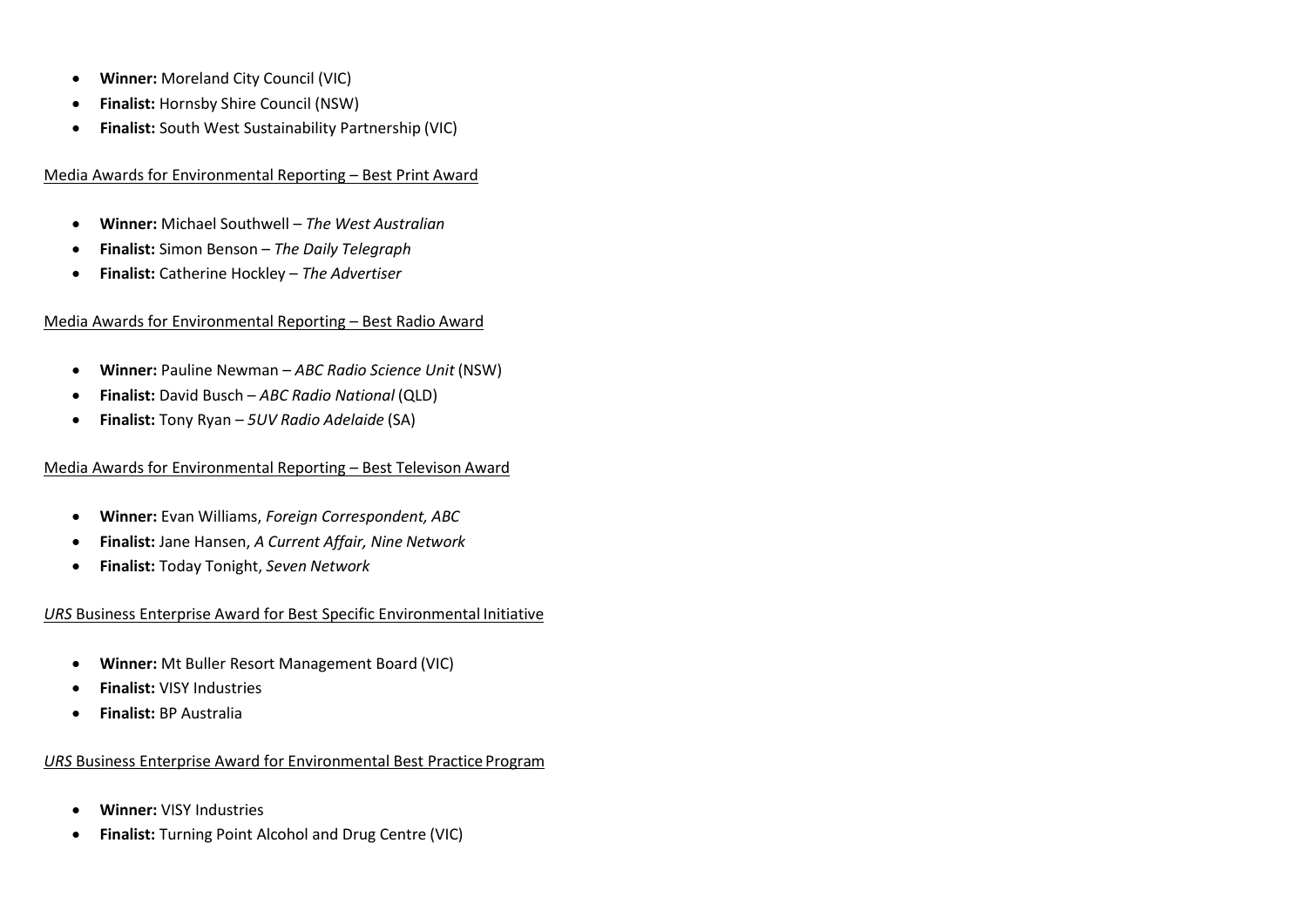### *Alcoa* Awards for Community/Individual – Alcoa Award for Best Community Based Environmental Project orInitiative

- **Winner:** CERES (VIC)
- **Finalist:** Land for Wildlife, Department of Natural Resources and Environment (VIC)

#### *Alcoa* Awards for Community/Individual – Alcoa Award for Outstanding Service to theEnvironment

- **Winner:** Joan Lindros (VIC)
- **Finalist:** David Ellemor (VIC)

# *City of Melbourne* Awards for Business Enterprise – Best Specific Environmental Initiative

- **Winner:** The Royal Australian Institute of Architects *BDP Environmental Design Guide* (VIC)
- **Finalist:** Urban Land Corporation

# *City of Melbourne* Awards for Business Enterprise – Environmental Best Practice Program

- **Winner:** City West Water Ltd (VIC)
- **Finalist:** The Schiavello Group (VIC)

# *Global 500* Education/School Award

- **Winner:** Caulfield Grammar, Yarra Junction Campus *Earth Studies Centre* (VIC)
- **Finalist:** Beaconhills College, Pakenham *Field Naturalists Club* (VIC)

# Local Government Award for Best Specific Environmental Initiative

- **Winner:** City of Melbourne *Sustainable Energy and Greenhouse Strategy* (VIC)
- **Finalist:** Knox City Council *Old Joe's Creek Project* (VIC)

# Local Government Award for Excellence in Overall Environmental Management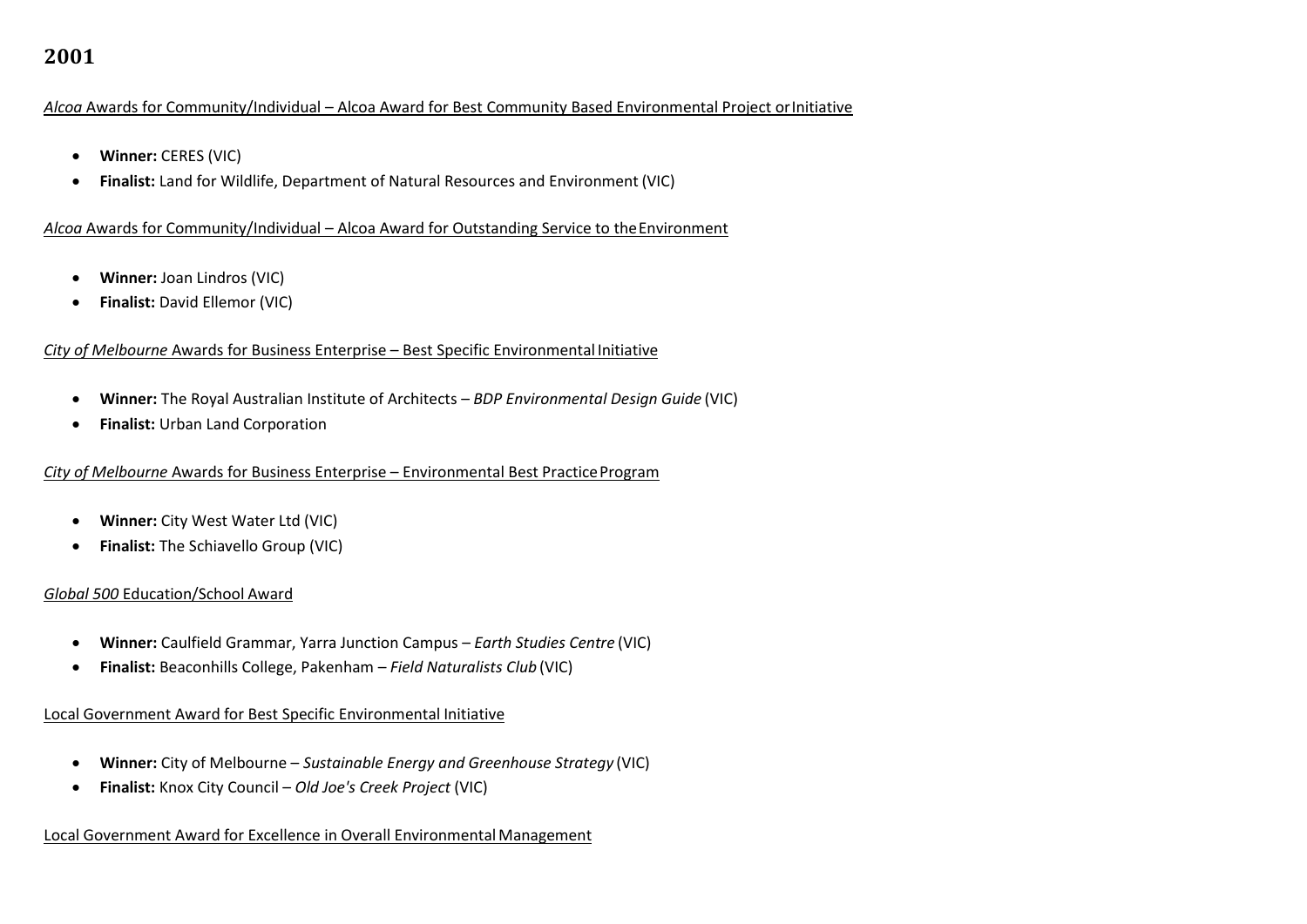- **Winner:** City of Port Phillip (VIC)
- **Finalist:** South West Sustainability Partnership (VIC)

# Media Awards for Environmental Reporting – Best Print Award

- **Winner:** Claire Miller, *The Age*
- **Finalist:** Australian Geographic
- **Finalist:** The Australian Minerals and Energy Environment Foundation 'GroundworkMagazine'

# Media Awards for Environmental Reporting – Best Radio Award

- **Winner:** Philippe Tanguy, *SBS Radio*  'Greening the World'
- **Finalist:** Cathy Harper, *SBS Radio News*  'Climate Change'

# Media Awards for Environmental Reporting – Best Televison Award

- **Winner:** Ian Henschke, *4 Corners, TVE/ABC TV*  'Emission Impossible'
- **Finalist:** Klaus Toft, *Natural History Unit, ABC TV*  'LaNiña'
- **Finalist:** Ian Henschke, *Landline TVE/ABC TV*  'Organic Farming'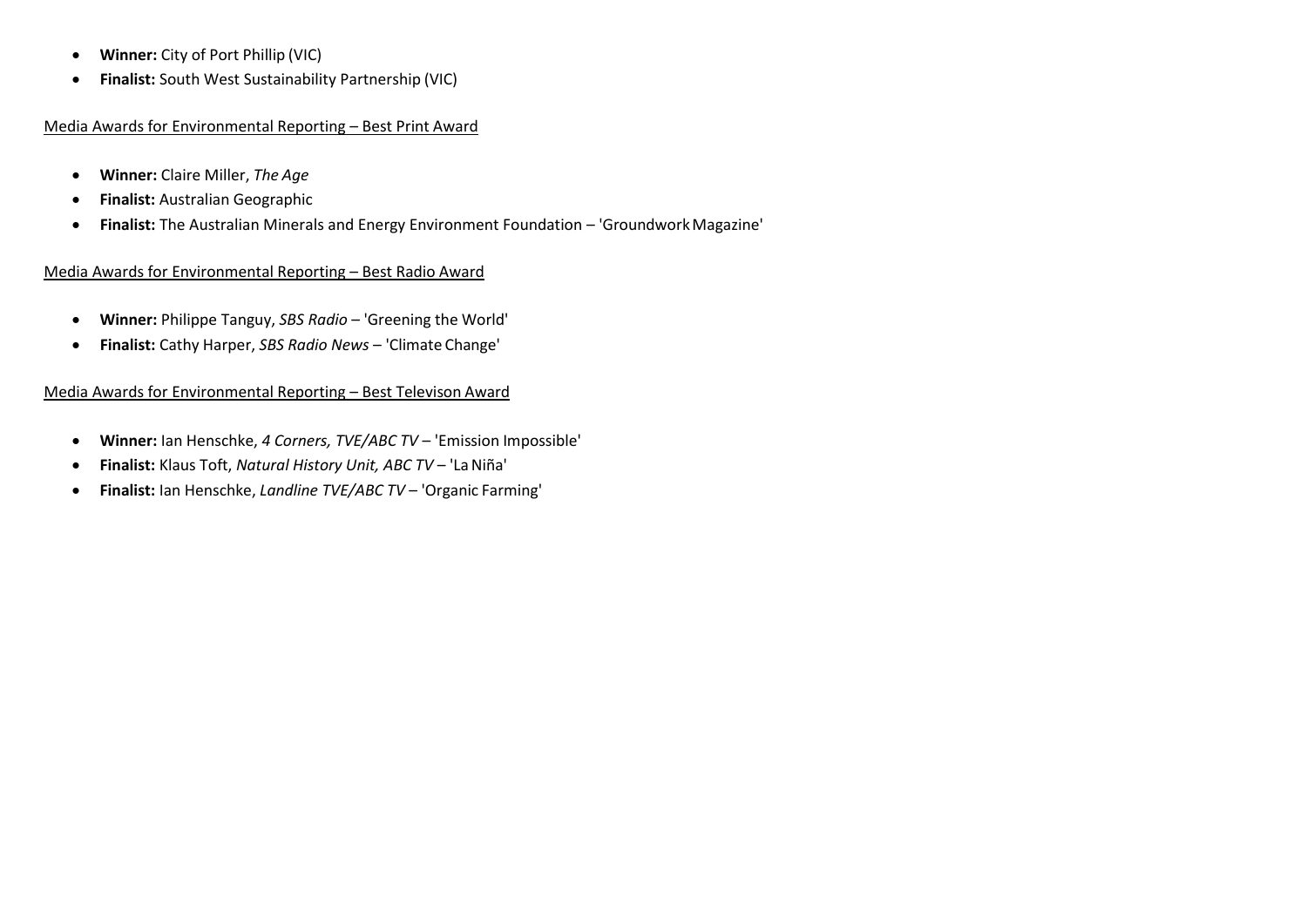#### *Alcoa* Awards for Community/Individual – Alcoa Award for Outstanding Service to theEnvironment

- **Winner:** Ray Thomas *Regent Honeyeater Project*
- **Finalist:** Dr Colin Officer *Environmental Activism – Seymour Region*

#### *Alcoa* Awards for Community/Individual – Best Community-based Environmental Project orInitiative

- **Winner:** Australian Trust for Conservation Volunteers
- **Finalist:** CERES (VIC)

# *City of Melbourne* Awards for Business Enterprise – Best Specific Environmental Initiative

- **Winner:** Green Connection (NSW)
- **Finalist:** MID Commercial Furniture (VIC)
- **Finalist:** Collex Waste Management Pty Ltd, CR Hudson and Associates and Universal Recycling *Natural RecoverySystems*

# *City of Melbourne* Awards for Business Enterprise – Environmental Best Practice Program

- **Winner:** City West Water Ltd (VIC)
- **Finalist:** NIETL/NORTHLink *Greenhouse Allies Program* (VIC)

#### *Global 500* Education/School Award

- **Winner:** Eltham East Primary School *Waste Management Program* (VIC)
- **Finalist:** Mildura West Primary School and Mallee Catchment Management Authority *1999 Young People's River Health Conference* (VIC)

#### Local Government Award for Best Public Awareness Program Award

- **Winner:** City of Casey *Growing a Green Web Program* (VIC)
- **Finalist:** Moreland City Council *Footprints Environmental Education Program*(VIC)

# Local Government Award for Best Specific Environmental Initiative